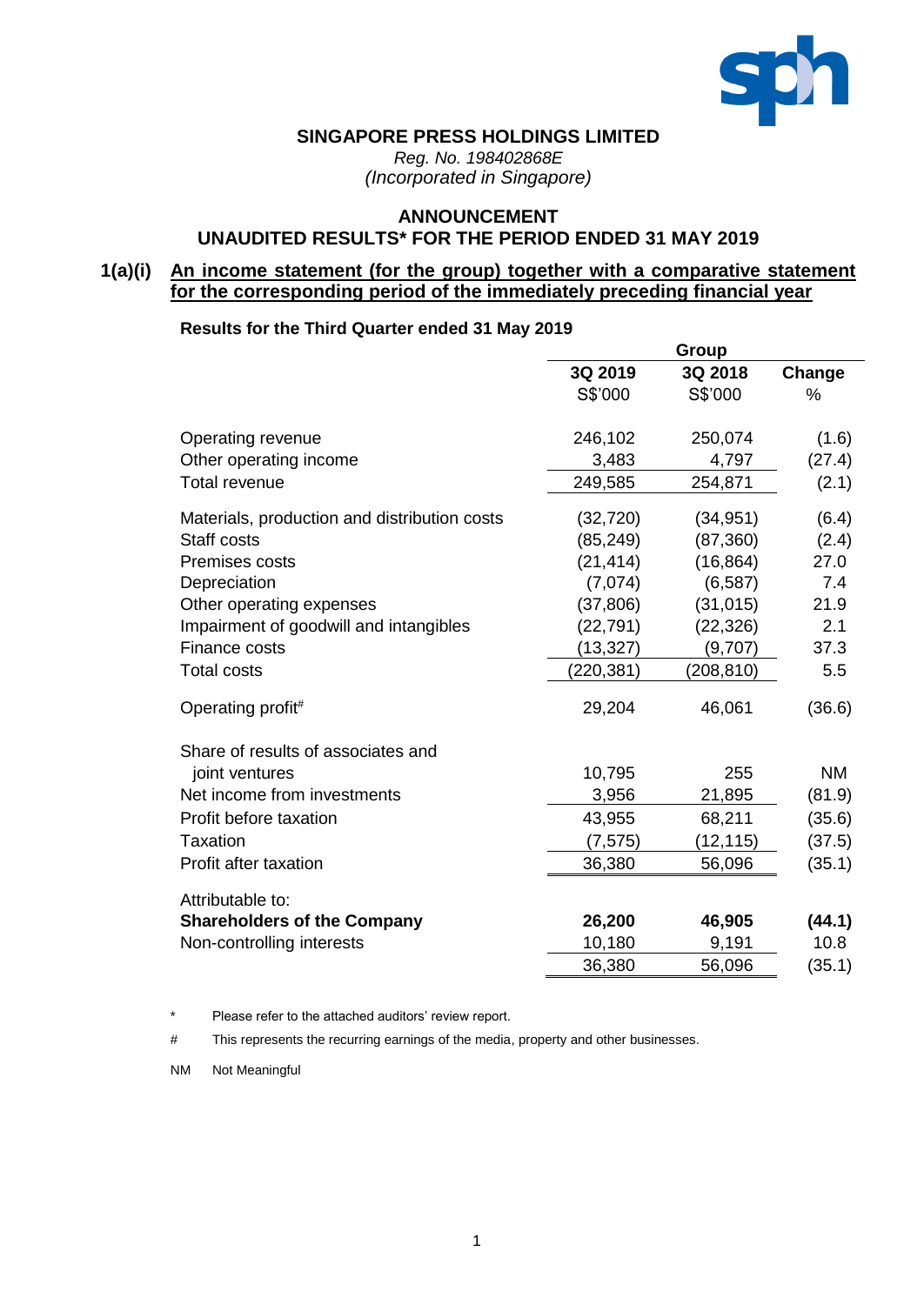### **1(a)(ii) Notes: Profit after taxation is arrived at after accounting for:**

|                                                    |          | Group     |               |
|----------------------------------------------------|----------|-----------|---------------|
|                                                    | 3Q 2019  | 3Q 2018   | Change        |
|                                                    | S\$'000  | S\$'000   | $\frac{0}{0}$ |
| Write-back of allowance/(Allowance) for            |          |           |               |
| stock obsolescence                                 | 3        | (26)      | <b>NM</b>     |
| Share-based compensation expense                   | (714)    | (782)     | (8.7)         |
| Reversal of provision for retrenchment and         |          |           |               |
| outplacement costs                                 |          | 1,280     | <b>NM</b>     |
| Impairment of trade receivables                    | (71)     | (555)     | (87.2)        |
| Bad debts recovery                                 | 12       | 3         | 300.0         |
| Write-back of impairment of property, plant        |          |           |               |
| and equipment                                      |          | 178       | <b>NM</b>     |
| Loss on disposal of property, plant and            |          |           |               |
| equipment                                          | (20)     | (8)       | 150.0         |
| Amortisation of intangible assets                  | (2,034)  | (2, 449)  | (16.9)        |
| Impairment of goodwill                             | (22,000) | (17, 240) | 27.6          |
| Impairment of intangible assets                    | (791)    | (5,086)   | (84.4)        |
| Interest income from treasury and operations       | 1,697    | 2,602     | (34.8)        |
| Net profit on disposal of investments              |          | 14,762    | <b>NM</b>     |
| Net fair value changes on                          |          |           |               |
| - Investments at fair value through profit or loss |          |           |               |
| ("FVTPL")                                          | 1,610    | (18)      | <b>NM</b>     |
| - Derivatives (foreign exchange forwards)          | (838)    | (2, 153)  | (61.1)        |
| Net foreign exchange differences                   | 659      | 816       | (19.2)        |
| Impairment of investments                          |          | (2,066)   | <b>NM</b>     |
| Net over-provision of prior years' taxation        | 1,082    | 483       | 124.0         |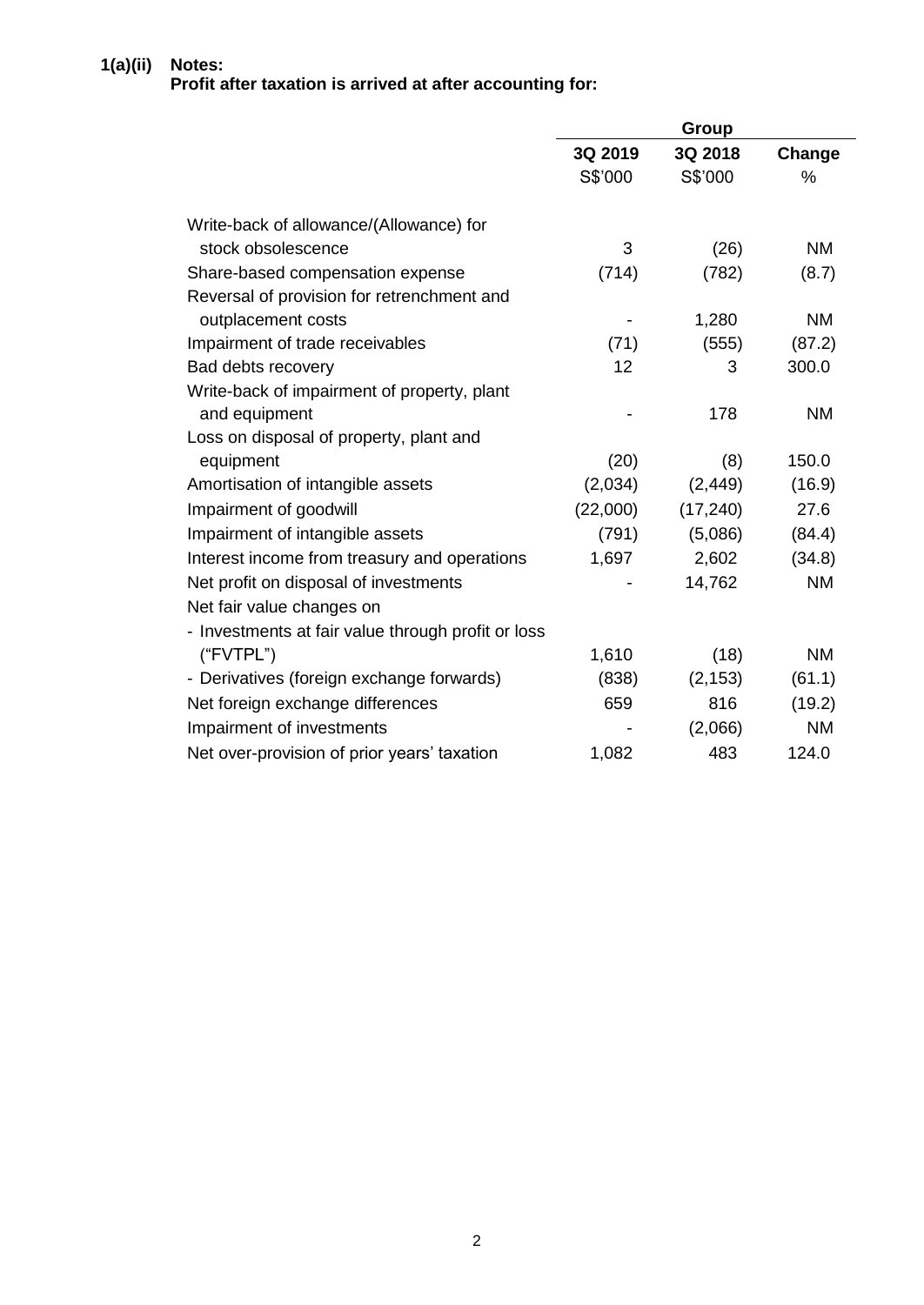|                                                                                                                                                               | Group              |                    |                        |  |
|---------------------------------------------------------------------------------------------------------------------------------------------------------------|--------------------|--------------------|------------------------|--|
|                                                                                                                                                               | 3Q 2019<br>S\$'000 | 3Q 2018<br>S\$'000 | Change<br>$\%$         |  |
| Profit after taxation                                                                                                                                         | 36,380             | 56,096             | (35.1)                 |  |
| Other comprehensive income, net of tax                                                                                                                        |                    |                    |                        |  |
| Items that may be re-classified subsequently<br>to profit or loss<br>Cash flow hedges (interest rate swaps)                                                   |                    |                    |                        |  |
| - net fair value changes<br>- transferred to income statement                                                                                                 | (2,018)<br>261     | 564<br>766         | <b>NM</b><br>(65.9)    |  |
| Net fair value changes on available-for-sale<br>financial assets                                                                                              |                    |                    |                        |  |
| - net fair value changes<br>- transferred to income statement                                                                                                 |                    | 15,819             | <b>NM</b><br><b>NM</b> |  |
| Currency translation difference<br>arising from consolidation of financial<br>statements of foreign subsidiaries,                                             |                    | (12,092)           |                        |  |
| associates and joint ventures                                                                                                                                 | (4,018)            | 580                | <b>NM</b>              |  |
|                                                                                                                                                               | (5,775)            | 5,637              | <b>NM</b>              |  |
| Item that will not be re-classified subsequently<br>to profit or loss<br>Net fair value changes on fair value through<br>other comprehensive income ("FVOCI") |                    |                    |                        |  |
| financial assets                                                                                                                                              | 8,039              |                    | <b>NM</b>              |  |
| Total comprehensive income                                                                                                                                    | 38,644             | 61,733             | (37.4)                 |  |
| Attributable to:                                                                                                                                              |                    |                    |                        |  |
| <b>Shareholders of the Company</b>                                                                                                                            | 28,903             | 52,149             | (44.6)                 |  |
| Non-controlling interests                                                                                                                                     | 9,741              | 9,584              | 1.6                    |  |
|                                                                                                                                                               | 38,644             | 61,733             | (37.4)                 |  |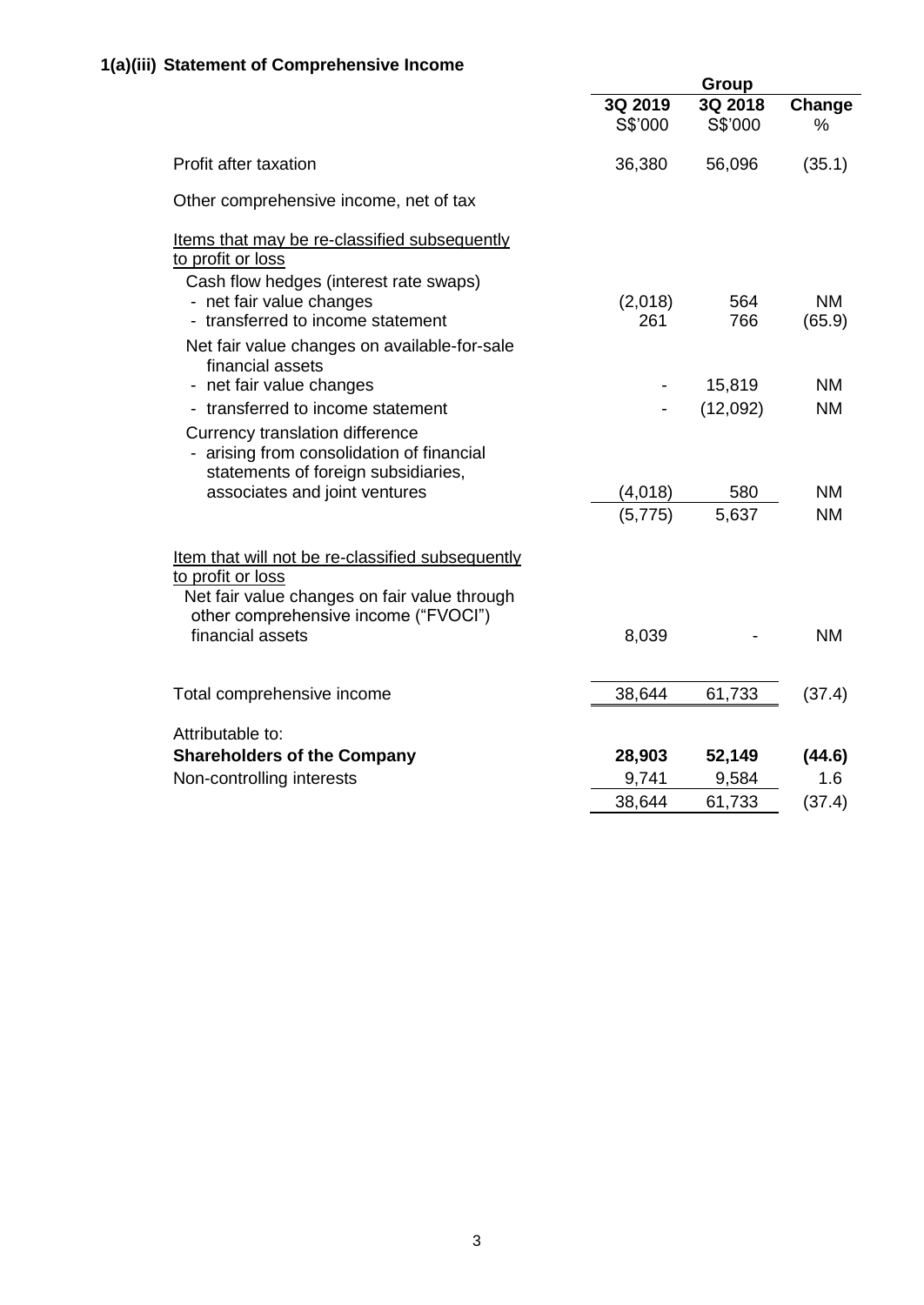### **1(b)(i) A balance sheet (for the issuer and group), together with a comparative statement as at the end of the immediately preceding financial year**

## **Statements of Financial Position as at 31 May 2019**

| 31 May<br>31 Aug<br>1 Sep<br>31 May<br>31 Aug<br>1 Sep<br>2017<br>2017<br>2019<br>2018<br>2019<br>2018<br>S\$'000<br>S\$'000<br>S\$'000<br>S\$'000<br>S\$'000<br>S\$'000<br><b>CAPITAL EMPLOYED</b><br>Share capital<br>522,809<br>522,809<br>522,809<br>522,809<br>522,809<br>522,809<br>(7, 101)<br>(7, 101)<br>Treasury shares<br>(7, 594)<br>(7, 384)<br>(7, 594)<br>(7, 384)<br>7,783<br>32,907<br>Reserves<br>81,350<br>264,723<br>329,264<br>3,158<br><b>Retained profits</b><br>2,796,042<br>2,649,848<br>2,609,786<br>1,351,055<br>1,489,926<br>1,243,374<br>2,013,417<br>Shareholders' interests<br>3,392,607<br>3,430,279<br>3,454,475<br>1,869,428<br>1,791,706<br>Non-controlling interests<br>759,973<br>761,152<br>734,926<br><b>Total equity</b><br>4,152,580<br>4,191,431<br>4,189,401<br>2,013,417<br>1,791,706<br>1,869,428<br><b>EMPLOYMENT OF CAPITAL</b><br><b>Non-current assets</b><br>Property, plant and equipment<br>190,271<br>190,649<br>194,171<br>43,740<br>36,462<br>37,173<br>Investment properties<br>4,939,745<br>4,155,122<br>4,034,771<br>Subsidiaries<br>439,940<br>439,940<br>438,077<br>Associates<br>419,894<br>95,825<br>68,792<br>26,675<br>39,174<br>8,696<br>600<br>600<br>Joint ventures<br>261,794<br>453,951<br>513,728<br>27,173<br>Investments<br>44,071<br>46,832<br>Intangible assets<br>141,955<br>176,028<br>204,443<br>42,001<br>Trade and other receivables<br>249,660<br>246,562<br>8,935<br>283,255<br>283,809<br>4,650<br>968<br>200<br>Derivatives<br>200<br>6,230,962<br>5,357,511<br>5,033,736<br>809,536<br>804,882<br>553,905<br><b>Current assets</b><br>24,821<br>22,636<br>21,892<br>Inventories<br>22,430<br>20,281<br>19,557<br>Trade and other receivables<br>139,765<br>292,862<br>314,421<br>2,651,156<br>2,383,725<br>2,391,965<br>57,863<br>121,663<br>363,370<br>Investments<br>Asset held for sale<br>18,000<br>18,000<br><b>Derivatives</b><br>74<br>39<br>1,473<br>206,026<br>Cash and cash equivalents<br>359,498<br>312,647<br>70,433<br>161,886<br>150,467<br>796,698<br>2,565,892<br>428,549<br>1,031,803<br>2,744,019<br>2,579,989<br>6,154,209<br>6,065,539<br>6,659,511<br>3,553,555<br>3,370,774<br>3,133,894<br><b>Total assets</b><br><b>Non-current liabilities</b><br>Trade and other payables<br>28,703<br>39,362<br>470<br>1,121<br>2,876<br>37,556<br>6,438<br>Deferred tax liabilities<br>30,250<br>33,093<br>42,242<br>6,616<br>6,750<br>Borrowings<br>1,513,820<br>1,312,507<br>528,044<br>279,370<br>279,160<br>Derivatives<br>2,558<br>2,814<br>7,365<br>367<br>1,575,331<br>1,387,776<br>615,207<br>286,957<br>286,719<br>9,492<br><b>Current liabilities</b><br>Trade and other payables<br>1,020,196<br>231,919<br>230,527<br>241,352<br>934,230<br>973,237<br>Current tax liabilities<br>47,682<br>46,591<br>36,203<br>9,595<br>12,401<br>16,500<br>663,355<br>453,345<br>85,000<br>Borrowings<br>294,853<br>971,695<br>296,000<br>123<br>1,940<br>Derivatives<br>1,293<br>931,600<br>575,002<br>1,260,931<br>1,332,696<br>1,397,170<br>1,070,638<br><b>Total liabilities</b><br>1,962,778<br>1,876,138<br>1,357,357<br>1,342,188<br>2,506,931<br>1,684,127 |                   |           | Group     |           | Company   |           |           |  |
|-------------------------------------------------------------------------------------------------------------------------------------------------------------------------------------------------------------------------------------------------------------------------------------------------------------------------------------------------------------------------------------------------------------------------------------------------------------------------------------------------------------------------------------------------------------------------------------------------------------------------------------------------------------------------------------------------------------------------------------------------------------------------------------------------------------------------------------------------------------------------------------------------------------------------------------------------------------------------------------------------------------------------------------------------------------------------------------------------------------------------------------------------------------------------------------------------------------------------------------------------------------------------------------------------------------------------------------------------------------------------------------------------------------------------------------------------------------------------------------------------------------------------------------------------------------------------------------------------------------------------------------------------------------------------------------------------------------------------------------------------------------------------------------------------------------------------------------------------------------------------------------------------------------------------------------------------------------------------------------------------------------------------------------------------------------------------------------------------------------------------------------------------------------------------------------------------------------------------------------------------------------------------------------------------------------------------------------------------------------------------------------------------------------------------------------------------------------------------------------------------------------------------------------------------------------------------------------------------------------------------------------------------------------------------------------------------------------------------------------------------------------------------------------------------------------------------------------------------------------------------------------------------------------------------------------------------------------------------------------------------------------------------------------------------------------------------------------------------------------------------------------------------------------------|-------------------|-----------|-----------|-----------|-----------|-----------|-----------|--|
|                                                                                                                                                                                                                                                                                                                                                                                                                                                                                                                                                                                                                                                                                                                                                                                                                                                                                                                                                                                                                                                                                                                                                                                                                                                                                                                                                                                                                                                                                                                                                                                                                                                                                                                                                                                                                                                                                                                                                                                                                                                                                                                                                                                                                                                                                                                                                                                                                                                                                                                                                                                                                                                                                                                                                                                                                                                                                                                                                                                                                                                                                                                                                                   |                   |           |           |           |           |           |           |  |
|                                                                                                                                                                                                                                                                                                                                                                                                                                                                                                                                                                                                                                                                                                                                                                                                                                                                                                                                                                                                                                                                                                                                                                                                                                                                                                                                                                                                                                                                                                                                                                                                                                                                                                                                                                                                                                                                                                                                                                                                                                                                                                                                                                                                                                                                                                                                                                                                                                                                                                                                                                                                                                                                                                                                                                                                                                                                                                                                                                                                                                                                                                                                                                   |                   |           |           |           |           |           |           |  |
|                                                                                                                                                                                                                                                                                                                                                                                                                                                                                                                                                                                                                                                                                                                                                                                                                                                                                                                                                                                                                                                                                                                                                                                                                                                                                                                                                                                                                                                                                                                                                                                                                                                                                                                                                                                                                                                                                                                                                                                                                                                                                                                                                                                                                                                                                                                                                                                                                                                                                                                                                                                                                                                                                                                                                                                                                                                                                                                                                                                                                                                                                                                                                                   |                   |           |           |           |           |           |           |  |
|                                                                                                                                                                                                                                                                                                                                                                                                                                                                                                                                                                                                                                                                                                                                                                                                                                                                                                                                                                                                                                                                                                                                                                                                                                                                                                                                                                                                                                                                                                                                                                                                                                                                                                                                                                                                                                                                                                                                                                                                                                                                                                                                                                                                                                                                                                                                                                                                                                                                                                                                                                                                                                                                                                                                                                                                                                                                                                                                                                                                                                                                                                                                                                   |                   |           |           |           |           |           |           |  |
|                                                                                                                                                                                                                                                                                                                                                                                                                                                                                                                                                                                                                                                                                                                                                                                                                                                                                                                                                                                                                                                                                                                                                                                                                                                                                                                                                                                                                                                                                                                                                                                                                                                                                                                                                                                                                                                                                                                                                                                                                                                                                                                                                                                                                                                                                                                                                                                                                                                                                                                                                                                                                                                                                                                                                                                                                                                                                                                                                                                                                                                                                                                                                                   |                   |           |           |           |           |           |           |  |
|                                                                                                                                                                                                                                                                                                                                                                                                                                                                                                                                                                                                                                                                                                                                                                                                                                                                                                                                                                                                                                                                                                                                                                                                                                                                                                                                                                                                                                                                                                                                                                                                                                                                                                                                                                                                                                                                                                                                                                                                                                                                                                                                                                                                                                                                                                                                                                                                                                                                                                                                                                                                                                                                                                                                                                                                                                                                                                                                                                                                                                                                                                                                                                   |                   |           |           |           |           |           |           |  |
|                                                                                                                                                                                                                                                                                                                                                                                                                                                                                                                                                                                                                                                                                                                                                                                                                                                                                                                                                                                                                                                                                                                                                                                                                                                                                                                                                                                                                                                                                                                                                                                                                                                                                                                                                                                                                                                                                                                                                                                                                                                                                                                                                                                                                                                                                                                                                                                                                                                                                                                                                                                                                                                                                                                                                                                                                                                                                                                                                                                                                                                                                                                                                                   |                   |           |           |           |           |           |           |  |
|                                                                                                                                                                                                                                                                                                                                                                                                                                                                                                                                                                                                                                                                                                                                                                                                                                                                                                                                                                                                                                                                                                                                                                                                                                                                                                                                                                                                                                                                                                                                                                                                                                                                                                                                                                                                                                                                                                                                                                                                                                                                                                                                                                                                                                                                                                                                                                                                                                                                                                                                                                                                                                                                                                                                                                                                                                                                                                                                                                                                                                                                                                                                                                   |                   |           |           |           |           |           |           |  |
|                                                                                                                                                                                                                                                                                                                                                                                                                                                                                                                                                                                                                                                                                                                                                                                                                                                                                                                                                                                                                                                                                                                                                                                                                                                                                                                                                                                                                                                                                                                                                                                                                                                                                                                                                                                                                                                                                                                                                                                                                                                                                                                                                                                                                                                                                                                                                                                                                                                                                                                                                                                                                                                                                                                                                                                                                                                                                                                                                                                                                                                                                                                                                                   |                   |           |           |           |           |           |           |  |
|                                                                                                                                                                                                                                                                                                                                                                                                                                                                                                                                                                                                                                                                                                                                                                                                                                                                                                                                                                                                                                                                                                                                                                                                                                                                                                                                                                                                                                                                                                                                                                                                                                                                                                                                                                                                                                                                                                                                                                                                                                                                                                                                                                                                                                                                                                                                                                                                                                                                                                                                                                                                                                                                                                                                                                                                                                                                                                                                                                                                                                                                                                                                                                   |                   |           |           |           |           |           |           |  |
|                                                                                                                                                                                                                                                                                                                                                                                                                                                                                                                                                                                                                                                                                                                                                                                                                                                                                                                                                                                                                                                                                                                                                                                                                                                                                                                                                                                                                                                                                                                                                                                                                                                                                                                                                                                                                                                                                                                                                                                                                                                                                                                                                                                                                                                                                                                                                                                                                                                                                                                                                                                                                                                                                                                                                                                                                                                                                                                                                                                                                                                                                                                                                                   |                   |           |           |           |           |           |           |  |
|                                                                                                                                                                                                                                                                                                                                                                                                                                                                                                                                                                                                                                                                                                                                                                                                                                                                                                                                                                                                                                                                                                                                                                                                                                                                                                                                                                                                                                                                                                                                                                                                                                                                                                                                                                                                                                                                                                                                                                                                                                                                                                                                                                                                                                                                                                                                                                                                                                                                                                                                                                                                                                                                                                                                                                                                                                                                                                                                                                                                                                                                                                                                                                   |                   |           |           |           |           |           |           |  |
|                                                                                                                                                                                                                                                                                                                                                                                                                                                                                                                                                                                                                                                                                                                                                                                                                                                                                                                                                                                                                                                                                                                                                                                                                                                                                                                                                                                                                                                                                                                                                                                                                                                                                                                                                                                                                                                                                                                                                                                                                                                                                                                                                                                                                                                                                                                                                                                                                                                                                                                                                                                                                                                                                                                                                                                                                                                                                                                                                                                                                                                                                                                                                                   |                   |           |           |           |           |           |           |  |
|                                                                                                                                                                                                                                                                                                                                                                                                                                                                                                                                                                                                                                                                                                                                                                                                                                                                                                                                                                                                                                                                                                                                                                                                                                                                                                                                                                                                                                                                                                                                                                                                                                                                                                                                                                                                                                                                                                                                                                                                                                                                                                                                                                                                                                                                                                                                                                                                                                                                                                                                                                                                                                                                                                                                                                                                                                                                                                                                                                                                                                                                                                                                                                   |                   |           |           |           |           |           |           |  |
|                                                                                                                                                                                                                                                                                                                                                                                                                                                                                                                                                                                                                                                                                                                                                                                                                                                                                                                                                                                                                                                                                                                                                                                                                                                                                                                                                                                                                                                                                                                                                                                                                                                                                                                                                                                                                                                                                                                                                                                                                                                                                                                                                                                                                                                                                                                                                                                                                                                                                                                                                                                                                                                                                                                                                                                                                                                                                                                                                                                                                                                                                                                                                                   |                   |           |           |           |           |           |           |  |
|                                                                                                                                                                                                                                                                                                                                                                                                                                                                                                                                                                                                                                                                                                                                                                                                                                                                                                                                                                                                                                                                                                                                                                                                                                                                                                                                                                                                                                                                                                                                                                                                                                                                                                                                                                                                                                                                                                                                                                                                                                                                                                                                                                                                                                                                                                                                                                                                                                                                                                                                                                                                                                                                                                                                                                                                                                                                                                                                                                                                                                                                                                                                                                   |                   |           |           |           |           |           |           |  |
|                                                                                                                                                                                                                                                                                                                                                                                                                                                                                                                                                                                                                                                                                                                                                                                                                                                                                                                                                                                                                                                                                                                                                                                                                                                                                                                                                                                                                                                                                                                                                                                                                                                                                                                                                                                                                                                                                                                                                                                                                                                                                                                                                                                                                                                                                                                                                                                                                                                                                                                                                                                                                                                                                                                                                                                                                                                                                                                                                                                                                                                                                                                                                                   |                   |           |           |           |           |           |           |  |
|                                                                                                                                                                                                                                                                                                                                                                                                                                                                                                                                                                                                                                                                                                                                                                                                                                                                                                                                                                                                                                                                                                                                                                                                                                                                                                                                                                                                                                                                                                                                                                                                                                                                                                                                                                                                                                                                                                                                                                                                                                                                                                                                                                                                                                                                                                                                                                                                                                                                                                                                                                                                                                                                                                                                                                                                                                                                                                                                                                                                                                                                                                                                                                   |                   |           |           |           |           |           |           |  |
|                                                                                                                                                                                                                                                                                                                                                                                                                                                                                                                                                                                                                                                                                                                                                                                                                                                                                                                                                                                                                                                                                                                                                                                                                                                                                                                                                                                                                                                                                                                                                                                                                                                                                                                                                                                                                                                                                                                                                                                                                                                                                                                                                                                                                                                                                                                                                                                                                                                                                                                                                                                                                                                                                                                                                                                                                                                                                                                                                                                                                                                                                                                                                                   |                   |           |           |           |           |           |           |  |
|                                                                                                                                                                                                                                                                                                                                                                                                                                                                                                                                                                                                                                                                                                                                                                                                                                                                                                                                                                                                                                                                                                                                                                                                                                                                                                                                                                                                                                                                                                                                                                                                                                                                                                                                                                                                                                                                                                                                                                                                                                                                                                                                                                                                                                                                                                                                                                                                                                                                                                                                                                                                                                                                                                                                                                                                                                                                                                                                                                                                                                                                                                                                                                   |                   |           |           |           |           |           |           |  |
|                                                                                                                                                                                                                                                                                                                                                                                                                                                                                                                                                                                                                                                                                                                                                                                                                                                                                                                                                                                                                                                                                                                                                                                                                                                                                                                                                                                                                                                                                                                                                                                                                                                                                                                                                                                                                                                                                                                                                                                                                                                                                                                                                                                                                                                                                                                                                                                                                                                                                                                                                                                                                                                                                                                                                                                                                                                                                                                                                                                                                                                                                                                                                                   |                   |           |           |           |           |           |           |  |
|                                                                                                                                                                                                                                                                                                                                                                                                                                                                                                                                                                                                                                                                                                                                                                                                                                                                                                                                                                                                                                                                                                                                                                                                                                                                                                                                                                                                                                                                                                                                                                                                                                                                                                                                                                                                                                                                                                                                                                                                                                                                                                                                                                                                                                                                                                                                                                                                                                                                                                                                                                                                                                                                                                                                                                                                                                                                                                                                                                                                                                                                                                                                                                   |                   |           |           |           |           |           |           |  |
|                                                                                                                                                                                                                                                                                                                                                                                                                                                                                                                                                                                                                                                                                                                                                                                                                                                                                                                                                                                                                                                                                                                                                                                                                                                                                                                                                                                                                                                                                                                                                                                                                                                                                                                                                                                                                                                                                                                                                                                                                                                                                                                                                                                                                                                                                                                                                                                                                                                                                                                                                                                                                                                                                                                                                                                                                                                                                                                                                                                                                                                                                                                                                                   |                   |           |           |           |           |           |           |  |
|                                                                                                                                                                                                                                                                                                                                                                                                                                                                                                                                                                                                                                                                                                                                                                                                                                                                                                                                                                                                                                                                                                                                                                                                                                                                                                                                                                                                                                                                                                                                                                                                                                                                                                                                                                                                                                                                                                                                                                                                                                                                                                                                                                                                                                                                                                                                                                                                                                                                                                                                                                                                                                                                                                                                                                                                                                                                                                                                                                                                                                                                                                                                                                   |                   |           |           |           |           |           |           |  |
|                                                                                                                                                                                                                                                                                                                                                                                                                                                                                                                                                                                                                                                                                                                                                                                                                                                                                                                                                                                                                                                                                                                                                                                                                                                                                                                                                                                                                                                                                                                                                                                                                                                                                                                                                                                                                                                                                                                                                                                                                                                                                                                                                                                                                                                                                                                                                                                                                                                                                                                                                                                                                                                                                                                                                                                                                                                                                                                                                                                                                                                                                                                                                                   |                   |           |           |           |           |           |           |  |
|                                                                                                                                                                                                                                                                                                                                                                                                                                                                                                                                                                                                                                                                                                                                                                                                                                                                                                                                                                                                                                                                                                                                                                                                                                                                                                                                                                                                                                                                                                                                                                                                                                                                                                                                                                                                                                                                                                                                                                                                                                                                                                                                                                                                                                                                                                                                                                                                                                                                                                                                                                                                                                                                                                                                                                                                                                                                                                                                                                                                                                                                                                                                                                   |                   |           |           |           |           |           |           |  |
|                                                                                                                                                                                                                                                                                                                                                                                                                                                                                                                                                                                                                                                                                                                                                                                                                                                                                                                                                                                                                                                                                                                                                                                                                                                                                                                                                                                                                                                                                                                                                                                                                                                                                                                                                                                                                                                                                                                                                                                                                                                                                                                                                                                                                                                                                                                                                                                                                                                                                                                                                                                                                                                                                                                                                                                                                                                                                                                                                                                                                                                                                                                                                                   |                   |           |           |           |           |           |           |  |
|                                                                                                                                                                                                                                                                                                                                                                                                                                                                                                                                                                                                                                                                                                                                                                                                                                                                                                                                                                                                                                                                                                                                                                                                                                                                                                                                                                                                                                                                                                                                                                                                                                                                                                                                                                                                                                                                                                                                                                                                                                                                                                                                                                                                                                                                                                                                                                                                                                                                                                                                                                                                                                                                                                                                                                                                                                                                                                                                                                                                                                                                                                                                                                   |                   |           |           |           |           |           |           |  |
|                                                                                                                                                                                                                                                                                                                                                                                                                                                                                                                                                                                                                                                                                                                                                                                                                                                                                                                                                                                                                                                                                                                                                                                                                                                                                                                                                                                                                                                                                                                                                                                                                                                                                                                                                                                                                                                                                                                                                                                                                                                                                                                                                                                                                                                                                                                                                                                                                                                                                                                                                                                                                                                                                                                                                                                                                                                                                                                                                                                                                                                                                                                                                                   |                   |           |           |           |           |           |           |  |
|                                                                                                                                                                                                                                                                                                                                                                                                                                                                                                                                                                                                                                                                                                                                                                                                                                                                                                                                                                                                                                                                                                                                                                                                                                                                                                                                                                                                                                                                                                                                                                                                                                                                                                                                                                                                                                                                                                                                                                                                                                                                                                                                                                                                                                                                                                                                                                                                                                                                                                                                                                                                                                                                                                                                                                                                                                                                                                                                                                                                                                                                                                                                                                   |                   |           |           |           |           |           |           |  |
|                                                                                                                                                                                                                                                                                                                                                                                                                                                                                                                                                                                                                                                                                                                                                                                                                                                                                                                                                                                                                                                                                                                                                                                                                                                                                                                                                                                                                                                                                                                                                                                                                                                                                                                                                                                                                                                                                                                                                                                                                                                                                                                                                                                                                                                                                                                                                                                                                                                                                                                                                                                                                                                                                                                                                                                                                                                                                                                                                                                                                                                                                                                                                                   |                   |           |           |           |           |           |           |  |
|                                                                                                                                                                                                                                                                                                                                                                                                                                                                                                                                                                                                                                                                                                                                                                                                                                                                                                                                                                                                                                                                                                                                                                                                                                                                                                                                                                                                                                                                                                                                                                                                                                                                                                                                                                                                                                                                                                                                                                                                                                                                                                                                                                                                                                                                                                                                                                                                                                                                                                                                                                                                                                                                                                                                                                                                                                                                                                                                                                                                                                                                                                                                                                   |                   |           |           |           |           |           |           |  |
|                                                                                                                                                                                                                                                                                                                                                                                                                                                                                                                                                                                                                                                                                                                                                                                                                                                                                                                                                                                                                                                                                                                                                                                                                                                                                                                                                                                                                                                                                                                                                                                                                                                                                                                                                                                                                                                                                                                                                                                                                                                                                                                                                                                                                                                                                                                                                                                                                                                                                                                                                                                                                                                                                                                                                                                                                                                                                                                                                                                                                                                                                                                                                                   |                   |           |           |           |           |           |           |  |
|                                                                                                                                                                                                                                                                                                                                                                                                                                                                                                                                                                                                                                                                                                                                                                                                                                                                                                                                                                                                                                                                                                                                                                                                                                                                                                                                                                                                                                                                                                                                                                                                                                                                                                                                                                                                                                                                                                                                                                                                                                                                                                                                                                                                                                                                                                                                                                                                                                                                                                                                                                                                                                                                                                                                                                                                                                                                                                                                                                                                                                                                                                                                                                   |                   |           |           |           |           |           |           |  |
|                                                                                                                                                                                                                                                                                                                                                                                                                                                                                                                                                                                                                                                                                                                                                                                                                                                                                                                                                                                                                                                                                                                                                                                                                                                                                                                                                                                                                                                                                                                                                                                                                                                                                                                                                                                                                                                                                                                                                                                                                                                                                                                                                                                                                                                                                                                                                                                                                                                                                                                                                                                                                                                                                                                                                                                                                                                                                                                                                                                                                                                                                                                                                                   |                   |           |           |           |           |           |           |  |
|                                                                                                                                                                                                                                                                                                                                                                                                                                                                                                                                                                                                                                                                                                                                                                                                                                                                                                                                                                                                                                                                                                                                                                                                                                                                                                                                                                                                                                                                                                                                                                                                                                                                                                                                                                                                                                                                                                                                                                                                                                                                                                                                                                                                                                                                                                                                                                                                                                                                                                                                                                                                                                                                                                                                                                                                                                                                                                                                                                                                                                                                                                                                                                   |                   |           |           |           |           |           |           |  |
|                                                                                                                                                                                                                                                                                                                                                                                                                                                                                                                                                                                                                                                                                                                                                                                                                                                                                                                                                                                                                                                                                                                                                                                                                                                                                                                                                                                                                                                                                                                                                                                                                                                                                                                                                                                                                                                                                                                                                                                                                                                                                                                                                                                                                                                                                                                                                                                                                                                                                                                                                                                                                                                                                                                                                                                                                                                                                                                                                                                                                                                                                                                                                                   |                   |           |           |           |           |           |           |  |
|                                                                                                                                                                                                                                                                                                                                                                                                                                                                                                                                                                                                                                                                                                                                                                                                                                                                                                                                                                                                                                                                                                                                                                                                                                                                                                                                                                                                                                                                                                                                                                                                                                                                                                                                                                                                                                                                                                                                                                                                                                                                                                                                                                                                                                                                                                                                                                                                                                                                                                                                                                                                                                                                                                                                                                                                                                                                                                                                                                                                                                                                                                                                                                   |                   |           |           |           |           |           |           |  |
|                                                                                                                                                                                                                                                                                                                                                                                                                                                                                                                                                                                                                                                                                                                                                                                                                                                                                                                                                                                                                                                                                                                                                                                                                                                                                                                                                                                                                                                                                                                                                                                                                                                                                                                                                                                                                                                                                                                                                                                                                                                                                                                                                                                                                                                                                                                                                                                                                                                                                                                                                                                                                                                                                                                                                                                                                                                                                                                                                                                                                                                                                                                                                                   |                   |           |           |           |           |           |           |  |
|                                                                                                                                                                                                                                                                                                                                                                                                                                                                                                                                                                                                                                                                                                                                                                                                                                                                                                                                                                                                                                                                                                                                                                                                                                                                                                                                                                                                                                                                                                                                                                                                                                                                                                                                                                                                                                                                                                                                                                                                                                                                                                                                                                                                                                                                                                                                                                                                                                                                                                                                                                                                                                                                                                                                                                                                                                                                                                                                                                                                                                                                                                                                                                   |                   |           |           |           |           |           |           |  |
|                                                                                                                                                                                                                                                                                                                                                                                                                                                                                                                                                                                                                                                                                                                                                                                                                                                                                                                                                                                                                                                                                                                                                                                                                                                                                                                                                                                                                                                                                                                                                                                                                                                                                                                                                                                                                                                                                                                                                                                                                                                                                                                                                                                                                                                                                                                                                                                                                                                                                                                                                                                                                                                                                                                                                                                                                                                                                                                                                                                                                                                                                                                                                                   |                   |           |           |           |           |           |           |  |
|                                                                                                                                                                                                                                                                                                                                                                                                                                                                                                                                                                                                                                                                                                                                                                                                                                                                                                                                                                                                                                                                                                                                                                                                                                                                                                                                                                                                                                                                                                                                                                                                                                                                                                                                                                                                                                                                                                                                                                                                                                                                                                                                                                                                                                                                                                                                                                                                                                                                                                                                                                                                                                                                                                                                                                                                                                                                                                                                                                                                                                                                                                                                                                   |                   |           |           |           |           |           |           |  |
|                                                                                                                                                                                                                                                                                                                                                                                                                                                                                                                                                                                                                                                                                                                                                                                                                                                                                                                                                                                                                                                                                                                                                                                                                                                                                                                                                                                                                                                                                                                                                                                                                                                                                                                                                                                                                                                                                                                                                                                                                                                                                                                                                                                                                                                                                                                                                                                                                                                                                                                                                                                                                                                                                                                                                                                                                                                                                                                                                                                                                                                                                                                                                                   |                   |           |           |           |           |           |           |  |
|                                                                                                                                                                                                                                                                                                                                                                                                                                                                                                                                                                                                                                                                                                                                                                                                                                                                                                                                                                                                                                                                                                                                                                                                                                                                                                                                                                                                                                                                                                                                                                                                                                                                                                                                                                                                                                                                                                                                                                                                                                                                                                                                                                                                                                                                                                                                                                                                                                                                                                                                                                                                                                                                                                                                                                                                                                                                                                                                                                                                                                                                                                                                                                   |                   |           |           |           |           |           |           |  |
|                                                                                                                                                                                                                                                                                                                                                                                                                                                                                                                                                                                                                                                                                                                                                                                                                                                                                                                                                                                                                                                                                                                                                                                                                                                                                                                                                                                                                                                                                                                                                                                                                                                                                                                                                                                                                                                                                                                                                                                                                                                                                                                                                                                                                                                                                                                                                                                                                                                                                                                                                                                                                                                                                                                                                                                                                                                                                                                                                                                                                                                                                                                                                                   |                   |           |           |           |           |           |           |  |
|                                                                                                                                                                                                                                                                                                                                                                                                                                                                                                                                                                                                                                                                                                                                                                                                                                                                                                                                                                                                                                                                                                                                                                                                                                                                                                                                                                                                                                                                                                                                                                                                                                                                                                                                                                                                                                                                                                                                                                                                                                                                                                                                                                                                                                                                                                                                                                                                                                                                                                                                                                                                                                                                                                                                                                                                                                                                                                                                                                                                                                                                                                                                                                   |                   |           |           |           |           |           |           |  |
|                                                                                                                                                                                                                                                                                                                                                                                                                                                                                                                                                                                                                                                                                                                                                                                                                                                                                                                                                                                                                                                                                                                                                                                                                                                                                                                                                                                                                                                                                                                                                                                                                                                                                                                                                                                                                                                                                                                                                                                                                                                                                                                                                                                                                                                                                                                                                                                                                                                                                                                                                                                                                                                                                                                                                                                                                                                                                                                                                                                                                                                                                                                                                                   |                   |           |           |           |           |           |           |  |
|                                                                                                                                                                                                                                                                                                                                                                                                                                                                                                                                                                                                                                                                                                                                                                                                                                                                                                                                                                                                                                                                                                                                                                                                                                                                                                                                                                                                                                                                                                                                                                                                                                                                                                                                                                                                                                                                                                                                                                                                                                                                                                                                                                                                                                                                                                                                                                                                                                                                                                                                                                                                                                                                                                                                                                                                                                                                                                                                                                                                                                                                                                                                                                   |                   |           |           |           |           |           |           |  |
|                                                                                                                                                                                                                                                                                                                                                                                                                                                                                                                                                                                                                                                                                                                                                                                                                                                                                                                                                                                                                                                                                                                                                                                                                                                                                                                                                                                                                                                                                                                                                                                                                                                                                                                                                                                                                                                                                                                                                                                                                                                                                                                                                                                                                                                                                                                                                                                                                                                                                                                                                                                                                                                                                                                                                                                                                                                                                                                                                                                                                                                                                                                                                                   |                   |           |           |           |           |           |           |  |
|                                                                                                                                                                                                                                                                                                                                                                                                                                                                                                                                                                                                                                                                                                                                                                                                                                                                                                                                                                                                                                                                                                                                                                                                                                                                                                                                                                                                                                                                                                                                                                                                                                                                                                                                                                                                                                                                                                                                                                                                                                                                                                                                                                                                                                                                                                                                                                                                                                                                                                                                                                                                                                                                                                                                                                                                                                                                                                                                                                                                                                                                                                                                                                   |                   |           |           |           |           |           |           |  |
|                                                                                                                                                                                                                                                                                                                                                                                                                                                                                                                                                                                                                                                                                                                                                                                                                                                                                                                                                                                                                                                                                                                                                                                                                                                                                                                                                                                                                                                                                                                                                                                                                                                                                                                                                                                                                                                                                                                                                                                                                                                                                                                                                                                                                                                                                                                                                                                                                                                                                                                                                                                                                                                                                                                                                                                                                                                                                                                                                                                                                                                                                                                                                                   | <b>Net assets</b> | 4,152,580 | 4,191,431 | 4,189,401 | 1,869,428 | 2,013,417 | 1,791,706 |  |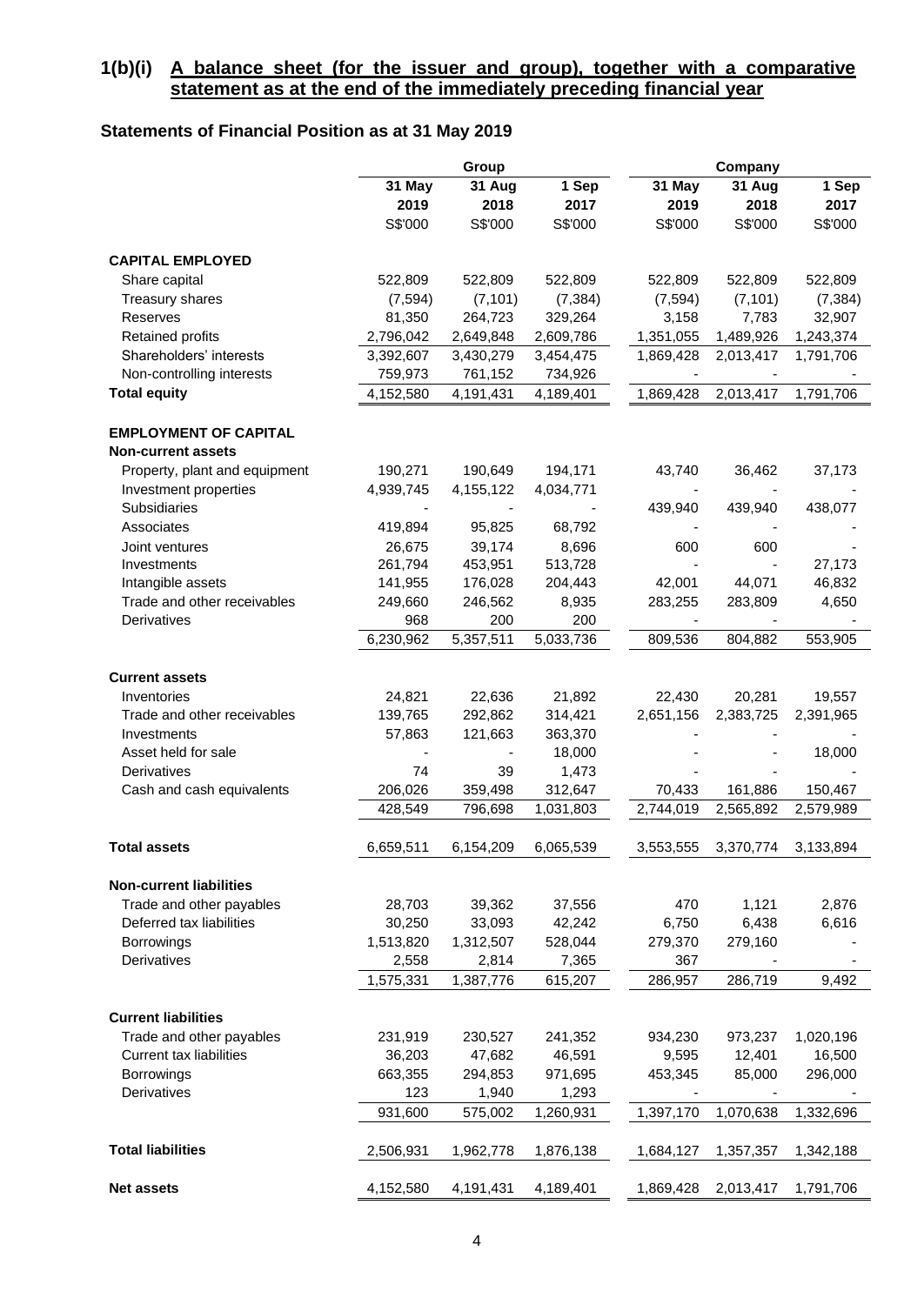### **1(b)(ii) Aggregate amount of the group's borrowings and debt securities**

### **Group Borrowings**

### **Amount repayable in one year**

|                | As at 31 May 2019 | <b>As at 31 August 2018</b> |                  |  |  |  |
|----------------|-------------------|-----------------------------|------------------|--|--|--|
| <b>Secured</b> | <b>Unsecured</b>  | <b>Secured</b>              | <b>Unsecured</b> |  |  |  |
| S\$'000        | S\$'000           | S\$'000                     | S\$'000          |  |  |  |
| 209,970        | 453,385           | 209,813                     | 85,040           |  |  |  |

### **Amount repayable after one year**

|                     | As at 31 May 2019 | <b>As at 31 August 2018</b> |                  |  |  |  |
|---------------------|-------------------|-----------------------------|------------------|--|--|--|
| <b>Secured</b>      | <b>Unsecured</b>  | <b>Secured</b>              | <b>Unsecured</b> |  |  |  |
| S\$'000             | S\$'000           | S\$'000                     | S\$'000          |  |  |  |
| $^{\circ}$ ,183,101 | 330,719           | 982,849                     | 329,658          |  |  |  |

### **Details of collateral**

As at 31 May 2019, the secured term loans comprised S\$995 million, S\$300 million and A\$105 million undertaken by the subsidiaries, SPH REIT, The Seletar Mall Pte Ltd ("TSMPL") and Figtree Holding Trust ("FHT") respectively (31 August 2018: S\$895 million for SPH REIT and S\$300 million for TSMPL).

The total secured borrowings of S\$1,393.1 million as at 31 May 2019 (31 August 2018: S\$1,192.7 million) represented the secured borrowings stated at amortised cost.

The term loan taken up by SPH REIT is secured by way of a first legal mortgage on SPH REIT's investment property – Paragon, first legal charge over the tenancy account and sales proceeds account for Paragon, and an assignment of certain insurances taken in relation to Paragon.

The term loan taken up by TSMPL is secured by way of a first legal mortgage on TSMPL's investment property – The Seletar Mall, first legal charge over the tenancy account and sales proceeds account for The Seletar Mall, and an assignment of certain insurances taken in relation to The Seletar Mall.

The term loan taken up by FHT is secured by way of mortgage over the Figtree Grove Shopping Centre and a fixed and floating charge over all assets of FHT and Figtree Trust and the assets of the trustee of each of the Trust.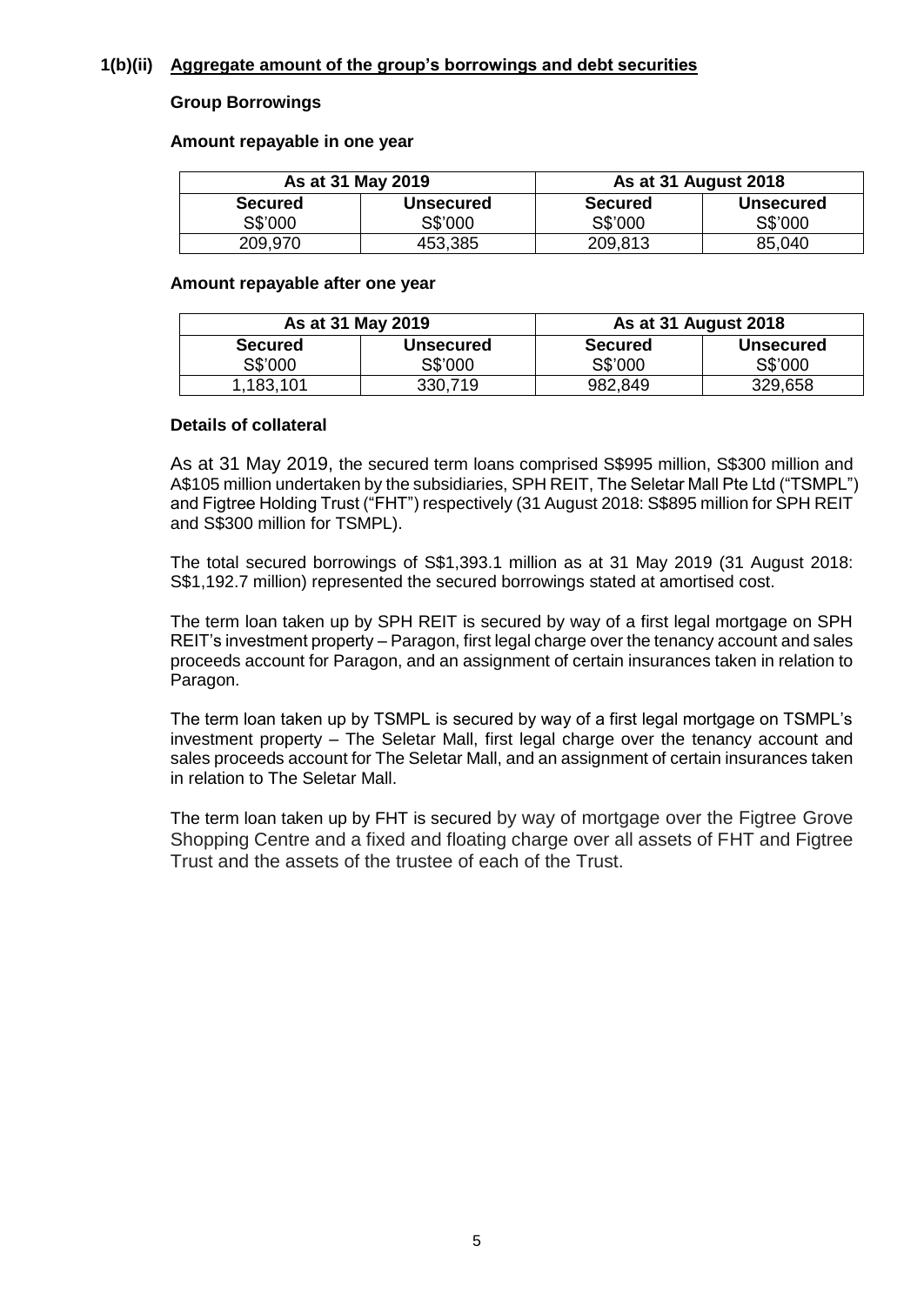### **1(c) A statement of cash flows (for the group), together with a comparative statement for the corresponding period of the immediately preceding financial year**

## **Consolidated Statement of Cash Flows for the Third Quarter ended 31 May 2019**

|                                                                                                                               | 3Q 2019   | 3Q 2018   |
|-------------------------------------------------------------------------------------------------------------------------------|-----------|-----------|
|                                                                                                                               | S\$'000   | S\$'000   |
| <b>CASH FLOWS FROM OPERATING ACTIVITIES</b>                                                                                   |           |           |
| Profit before taxation                                                                                                        | 43,955    | 68,211    |
| Adjustments for:                                                                                                              |           |           |
| Depreciation                                                                                                                  | 7,074     | 6,587     |
| Write-back of impairment of property, plant and<br>equipment                                                                  |           | (178)     |
| Loss on disposal of property, plant and<br>equipment                                                                          | 20        | 8         |
| Share of results of associates and joint ventures                                                                             | (10, 795) | (255)     |
| Net income from investments                                                                                                   | (3,956)   | (21, 895) |
| Amortisation of intangible assets                                                                                             | 2,034     | 2,449     |
| Impairment of goodwill                                                                                                        | 22,000    | 17,240    |
| Impairment of intangible assets                                                                                               | 791       | 5,086     |
| Finance costs                                                                                                                 | 13,327    | 9,707     |
| Share-based compensation expense                                                                                              | 714       | 782       |
| Other non-cash items                                                                                                          | 1,476     | 476       |
| Operating cash flow before working capital changes                                                                            | 76,640    | 88,218    |
| Changes in operating assets and liabilities, net of<br>effects from acquisition and disposal of subsidiaries<br>and business: |           |           |
| Inventories                                                                                                                   | 3,995     | 512       |
| Trade and other receivables, current                                                                                          | 3,550     | (3, 197)  |
| Trade and other payables, current                                                                                             | (3, 353)  | (4,803)   |
| Trade and other receivables, non-current                                                                                      | (263)     | (148)     |
| Trade and other payables, non-current                                                                                         | (5,259)   | (1,401)   |
| <b>Others</b>                                                                                                                 | (117)     | 722       |
|                                                                                                                               | 75,193    | 79,903    |
| Income tax paid                                                                                                               | (17, 127) | (15, 738) |
| Dividends paid                                                                                                                | (88, 794) | (96, 961) |
| Dividends paid (net) by subsidiaries to<br>non-controlling interests                                                          | (11,285)  | (10,953)  |
| Net cash used in operating activities                                                                                         | (42, 013) | (43, 749) |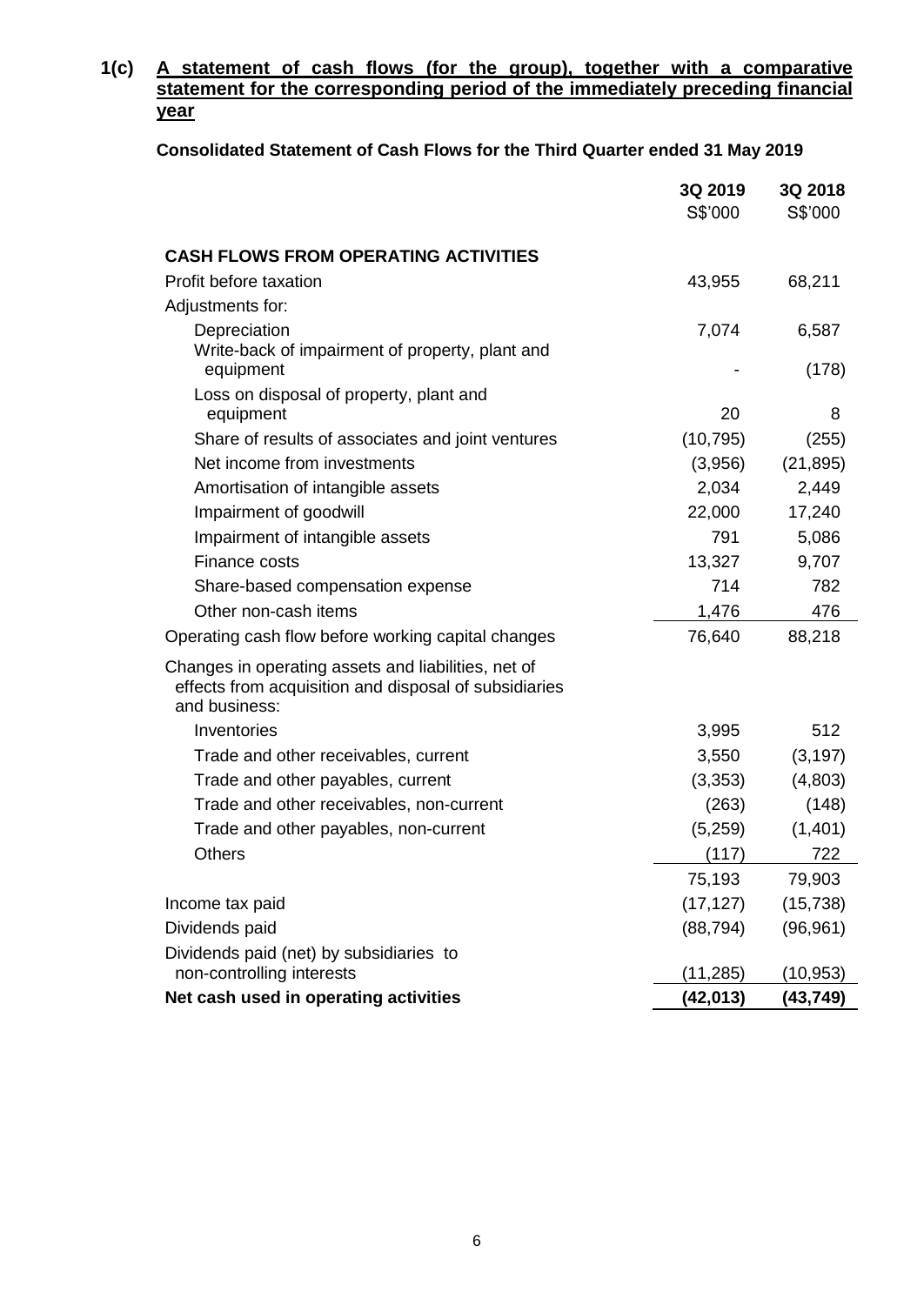|                                                                                                          | 3Q 2019<br>S\$'000    | 3Q 2018<br>S\$'000 |
|----------------------------------------------------------------------------------------------------------|-----------------------|--------------------|
| <b>CASH FLOWS FROM INVESTING ACTIVITIES</b>                                                              |                       |                    |
| Additions to property, plant and equipment                                                               | (5,716)               | (3,962)            |
| Proceeds from disposal of property, plant and equipment                                                  | 35                    | 210                |
| Additions to investment properties                                                                       | (41, 764)             | (3,506)            |
| Acquisition of subsidiaries (net of cash acquired)                                                       | (232, 380)            |                    |
| Acquisition of business by a subsidiary                                                                  |                       | (2,000)            |
| Acquisition of interest in an associate                                                                  | (39, 840)             |                    |
| Acquisition of interests in joint ventures                                                               |                       | (39)               |
| Dividends received from associates                                                                       | 9,914                 | 1,469              |
| Proceeds from divestment of interests in subsidiaries                                                    | 3,900                 |                    |
| Decrease in amounts owing by associates/joint                                                            |                       |                    |
| ventures<br>(Decrease)/Increase in amounts owing to                                                      | 225                   | 57                 |
| associates/ joint ventures                                                                               | (149)                 | 190                |
| Purchase of investments, non-current                                                                     | (5,919)               | (7,251)            |
| Purchase of investments, current                                                                         | (59, 910)             | (75, 945)          |
| Proceeds from capital distribution/disposal of                                                           |                       |                    |
| investments, non-current                                                                                 | 3,830                 | 59,694             |
| Proceeds from disposal of investments, current                                                           | 144,868               | 82,114             |
| Dividends received                                                                                       | 960                   | 9,437              |
| Interest received                                                                                        | 1,209                 | 1,215              |
| Other investment income                                                                                  | 212                   | 1,308              |
| Net cash (used in)/from investing activities                                                             | (220, 525)            | 62,991             |
| <b>CASH FLOWS FROM FINANCING ACTIVITIES</b>                                                              |                       |                    |
| Proceeds from bank loans (net of transaction costs)                                                      | 336,602               | 232,452            |
| Repayment of bank loans                                                                                  | (197, 125)            | (232, 938)         |
| Interest paid                                                                                            | (14, 316)             | (8,942)            |
| Share buy-back                                                                                           |                       | (2, 150)           |
| Net cash from/(used in) financing activities                                                             | 125,161               | (11, 578)          |
|                                                                                                          |                       |                    |
| Net (decrease)/increase in cash and cash equivalents<br>Cash and cash equivalents at beginning of period | (137, 377)<br>343,403 | 7,664<br>228,633   |
| Cash and cash equivalents at end of period                                                               | 206,026               | 236,297            |
|                                                                                                          |                       |                    |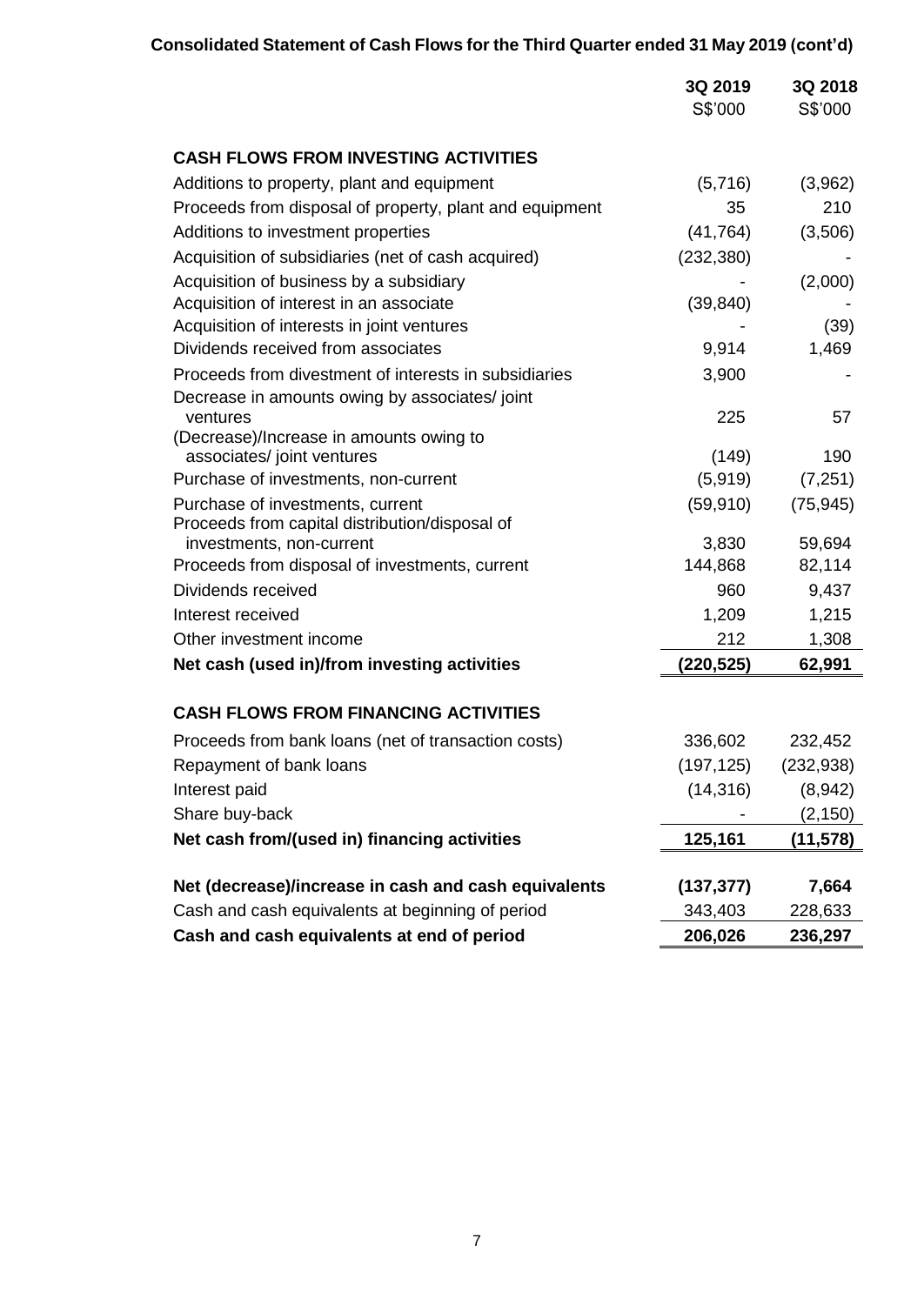### **1(d)(i) A statement (for the issuer and group) showing either (i) all changes in equity or (ii) changes in equity other than those arising from capitalisation issues and distributions to shareholders, together with a comparative statement for the corresponding period of the immediately preceding financial year**

**Statements of Changes in Total Equity for the Third Quarter ended 31 May 2019**

**(a) Group**

|                                                                                                                    |                         |                                  |                | Attributable to Shareholders of the Company                          |                |                                 |                                                                  |                |              |                                         |                               |
|--------------------------------------------------------------------------------------------------------------------|-------------------------|----------------------------------|----------------|----------------------------------------------------------------------|----------------|---------------------------------|------------------------------------------------------------------|----------------|--------------|-----------------------------------------|-------------------------------|
|                                                                                                                    | <b>Share</b><br>Capital | <b>Treasury</b><br><b>Shares</b> | <b>Reserve</b> | Share-based<br><b>Capital Compensation Hedging</b><br><b>Reserve</b> | <b>Reserve</b> | Fair<br>Value<br><b>Reserve</b> | <b>Currency</b><br><b>Translation Retained</b><br><b>Reserve</b> | <b>Profits</b> | <b>Total</b> | Non-<br>controlling<br><b>Interests</b> | <b>Total</b><br><b>Equity</b> |
|                                                                                                                    | S\$'000                 | S\$'000                          | S\$'000        | S\$'000                                                              | S\$'000        | S\$'000                         | S\$'000                                                          | S\$'000        | S\$'000      | S\$'000                                 | S\$'000                       |
| Balance as at 1 March 2019                                                                                         | 522,809                 | (7, 594)                         | (10, 268)      | 2,748                                                                | (2,665)        | 88,964                          | (572)                                                            | 2,858,430      | 3,451,852    | 761,449                                 | 4,213,301                     |
| Total comprehensive income for the quarter                                                                         |                         |                                  |                | ۰                                                                    | (1,366)        | 8,039                           | (3,970)                                                          | 26,200         | 28,903       | 9,741                                   | 38,644                        |
| Realised profit on disposal of FVOCI<br>financial assets                                                           |                         |                                  |                |                                                                      |                | (268)                           |                                                                  | 268            |              |                                         |                               |
| <b>Transactions with owners,</b><br>recognised directly in equity                                                  |                         |                                  |                |                                                                      |                |                                 |                                                                  |                |              |                                         |                               |
| Contributions by and distributions to owners                                                                       |                         |                                  |                |                                                                      |                |                                 |                                                                  |                |              |                                         |                               |
| Share-based compensation                                                                                           |                         |                                  | $\sim$         | 714                                                                  |                |                                 |                                                                  |                | 714          |                                         | 714                           |
| <b>Dividends</b>                                                                                                   |                         |                                  |                |                                                                      |                |                                 | ٠                                                                | (88, 794)      | (88, 794)    | (11, 285)                               | (100, 079)                    |
| Changes in ownership interest in a<br>subsidiary without a change in control<br>Acquisition of additional interest |                         |                                  |                |                                                                      |                |                                 |                                                                  |                |              |                                         |                               |
| in a subsidiary                                                                                                    |                         |                                  | (5)            | $\sim$                                                               | (1)            |                                 |                                                                  | (62)           | (68)         | 68                                      |                               |
| Balance as at 31 May 2019                                                                                          | 522,809                 | (7, 594)                         | (10, 273)      | 3,462                                                                | (4,032)        | 96,735                          | (4, 542)                                                         | 2,796,042      | 3,392,607    | 759,973                                 | 4,152,580                     |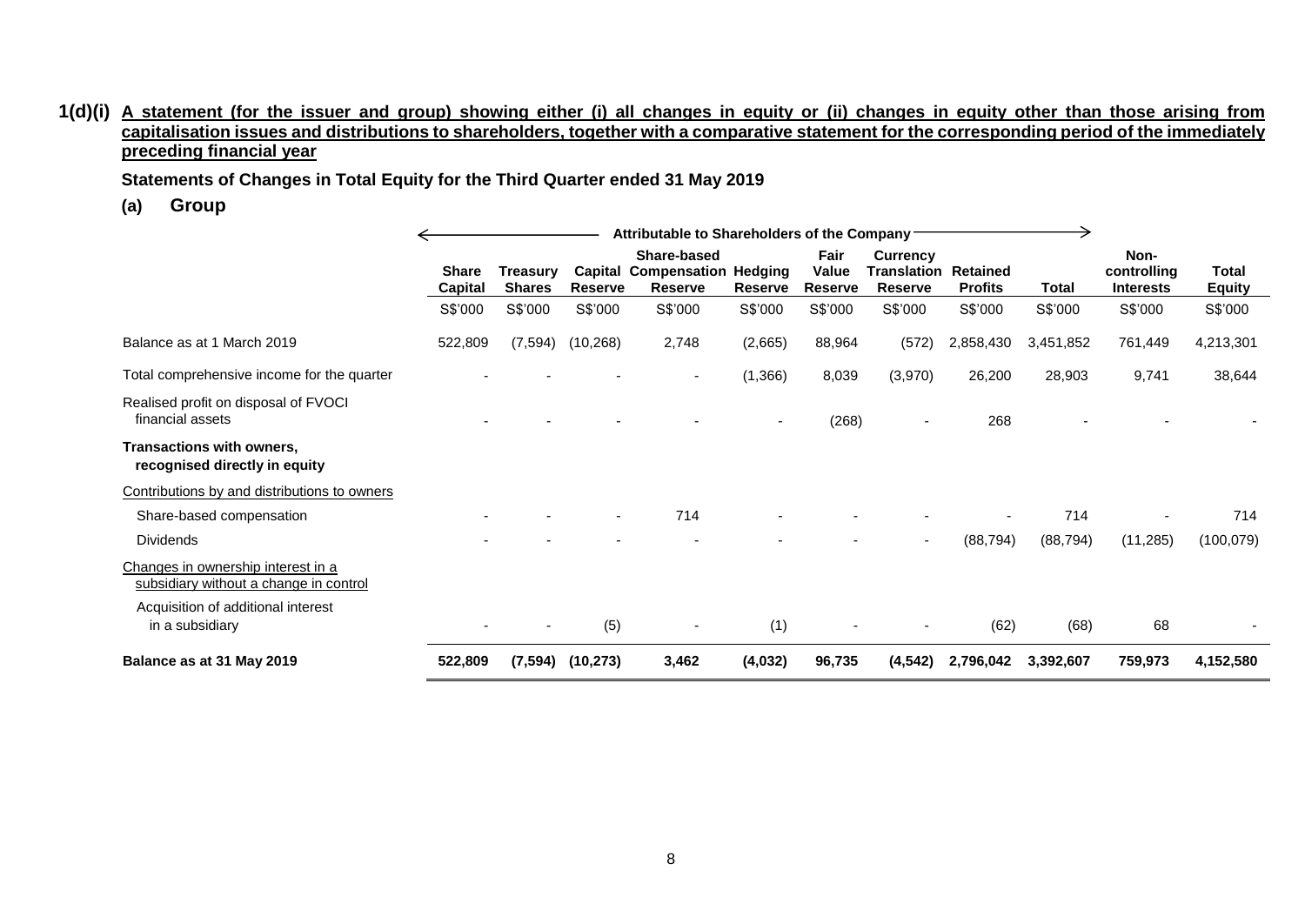# **Statements of Changes in Total Equity for the Third Quarter ended 31 May 2019 (cont'd)**

# **(a) Group (cont'd)**

|                                                                              | Attributable to Shareholders of the Company |                                  |                          |                                                                      |                |                                 |                                                                  |                |              |                                         |                               |
|------------------------------------------------------------------------------|---------------------------------------------|----------------------------------|--------------------------|----------------------------------------------------------------------|----------------|---------------------------------|------------------------------------------------------------------|----------------|--------------|-----------------------------------------|-------------------------------|
|                                                                              | <b>Share</b><br><b>Capital</b>              | <b>Treasury</b><br><b>Shares</b> | <b>Reserve</b>           | Share-based<br><b>Capital Compensation Hedging</b><br><b>Reserve</b> | <b>Reserve</b> | Fair<br>Value<br><b>Reserve</b> | <b>Currency</b><br><b>Translation Retained</b><br><b>Reserve</b> | <b>Profits</b> | <b>Total</b> | Non-<br>controlling<br><b>Interests</b> | <b>Total</b><br><b>Equity</b> |
|                                                                              | S\$'000                                     | S\$'000                          | S\$'000                  | S\$'000                                                              | S\$'000        | S\$'000                         | S\$'000                                                          | S\$'000        | S\$'000      | S\$'000                                 | S\$'000                       |
| Balance as at 1 March 2018                                                   | 522,809                                     | (3,603)                          | (10, 261)                | 6,497                                                                | (2,502)        | 338,160                         | 1,300                                                            | 2,567,274      | 3,419,674    | 756,480                                 | 4,176,154                     |
| Total comprehensive income for the quarter                                   |                                             |                                  |                          |                                                                      | 926            | 3,727                           | 591                                                              | 46,905         | 52,149       | 9,584                                   | 61,733                        |
| Transactions with owners,<br>recognised directly in equity                   |                                             |                                  |                          |                                                                      |                |                                 |                                                                  |                |              |                                         |                               |
| Contributions by and distributions to owners                                 |                                             |                                  |                          |                                                                      |                |                                 |                                                                  |                |              |                                         |                               |
| Share-based compensation                                                     |                                             |                                  |                          | 782                                                                  |                |                                 |                                                                  |                | 782          |                                         | 782                           |
| Share buy-back - held as treasury shares                                     | $\overline{\phantom{a}}$                    | (2, 150)                         | $\overline{\phantom{a}}$ |                                                                      |                |                                 | $\overline{\phantom{a}}$                                         | $\blacksquare$ | (2, 150)     | $\overline{\phantom{a}}$                | (2, 150)                      |
| <b>Dividends</b>                                                             |                                             |                                  |                          |                                                                      |                |                                 | $\blacksquare$                                                   | (96, 961)      | (96, 961)    | (10, 953)                               | (107, 914)                    |
| Changes in ownership interest in<br>subsidiaries without a change in control |                                             |                                  |                          |                                                                      |                |                                 |                                                                  |                |              |                                         |                               |
| Acquisition of additional interest<br>in a subsidiary                        |                                             |                                  |                          |                                                                      |                |                                 |                                                                  | 29             | 29           | (29)                                    |                               |
| Change in contribution by non-controlling<br>interest                        |                                             |                                  |                          |                                                                      |                |                                 |                                                                  |                |              | (943)                                   | (943)                         |
| Balance as at 31 May 2018                                                    | 522,809                                     | (5,753)                          | (10, 261)                | 7,279                                                                | (1, 576)       | 341,887                         | 1,891                                                            | 2,517,247      | 3,373,523    | 754,139                                 | 4,127,662                     |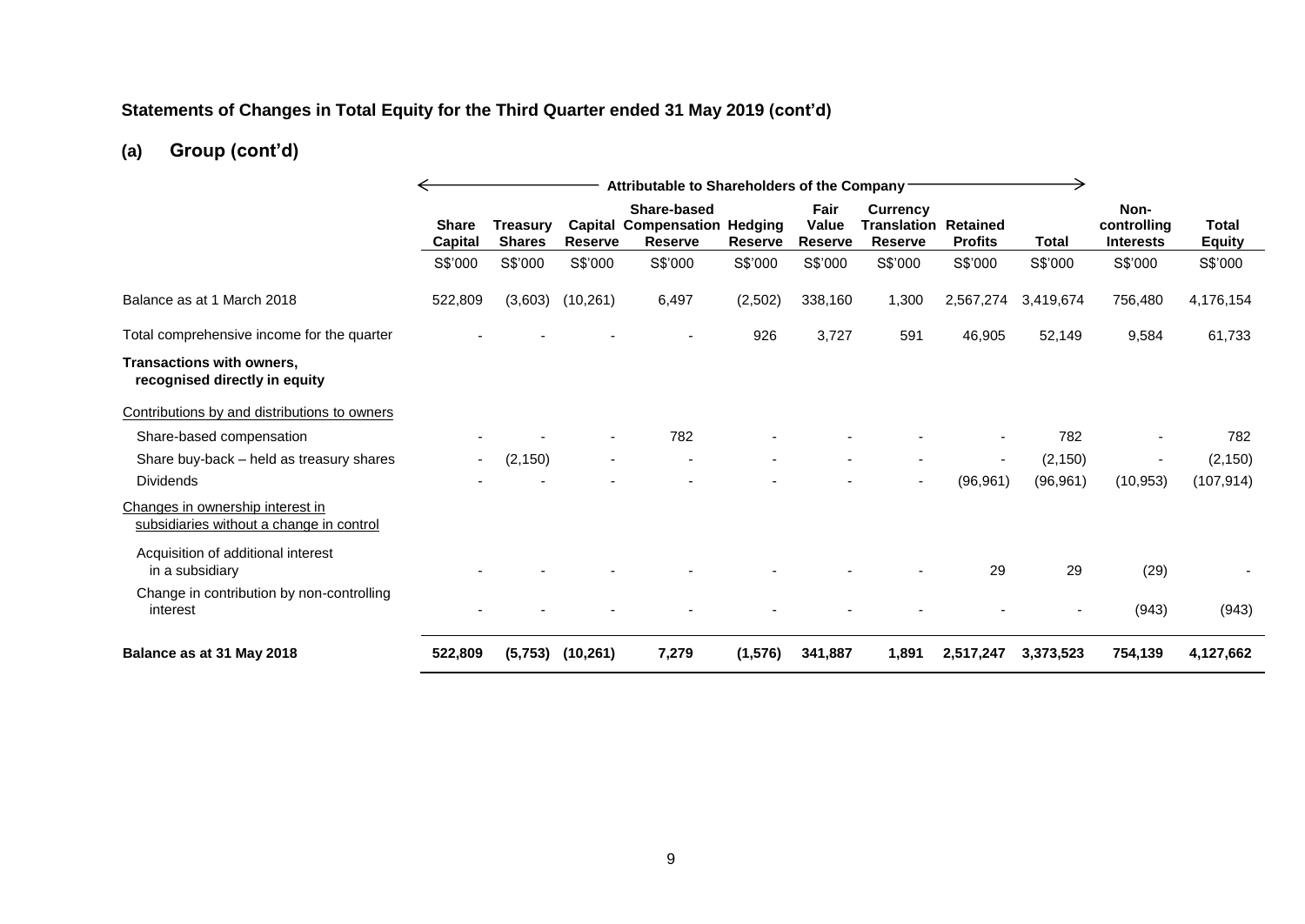# **Statements of Changes in Total Equity for the Third Quarter ended 31 May 2019 (cont'd)**

# **(b) Company**

|                                                            |                          |                 | <b>Share-based</b> |                | Fair           |                 |               |
|------------------------------------------------------------|--------------------------|-----------------|--------------------|----------------|----------------|-----------------|---------------|
|                                                            | <b>Share</b>             | <b>Treasury</b> | Compensation       | Hedging        | <b>Value</b>   | <b>Retained</b> | <b>Total</b>  |
|                                                            | Capital                  | <b>Shares</b>   | <b>Reserve</b>     | <b>Reserve</b> | <b>Reserve</b> | <b>Profits</b>  | <b>Equity</b> |
|                                                            | S\$'000                  | S\$'000         | S\$'000            | S\$'000        | S\$'000        | S\$'000         | S\$'000       |
| Balance as at 1 March 2019                                 | 522,809                  | (7, 594)        | 2,748              | (164)          | (1)            | 1,434,736       | 1,952,534     |
| Total comprehensive income for the quarter                 |                          |                 |                    | (140)          | 1              | 5,113           | 4,974         |
| Transactions with owners,<br>recognised directly in equity |                          |                 |                    |                |                |                 |               |
| Contributions by and distributions<br>to owners            |                          |                 |                    |                |                |                 |               |
| Share-based compensation                                   |                          |                 | 714                |                |                |                 | 714           |
| <b>Dividends</b>                                           |                          |                 |                    |                | ٠              | (88, 794)       | (88, 794)     |
| Balance as at 31 May 2019                                  | 522,809                  | (7, 594)        | 3,462              | (304)          | $\blacksquare$ | 1,351,055       | 1,869,428     |
|                                                            |                          |                 |                    |                |                |                 |               |
| Balance as at 1 March 2018                                 | 522,809                  | (3,603)         | 6,497              |                | 24,073         | 1,138,015       | 1,687,791     |
| Total comprehensive income for the quarter                 |                          |                 |                    |                | (5,935)        | 30,757          | 24,822        |
| Transactions with owners,<br>recognised directly in equity |                          |                 |                    |                |                |                 |               |
| Contributions by and distributions<br>to owners            |                          |                 |                    |                |                |                 |               |
| Share-based compensation                                   |                          |                 | 782                |                |                |                 | 782           |
| Share buy-back - held as treasury shares                   | $\overline{\phantom{a}}$ | (2, 150)        | $\overline{a}$     |                |                |                 | (2, 150)      |
| <b>Dividends</b>                                           |                          |                 |                    |                |                | (96, 961)       | (96, 961)     |
| Balance as at 31 May 2018                                  | 522,809                  | (5, 753)        | 7,279              | Ξ.             | 18,138         | 1,071,811       | 1,614,284     |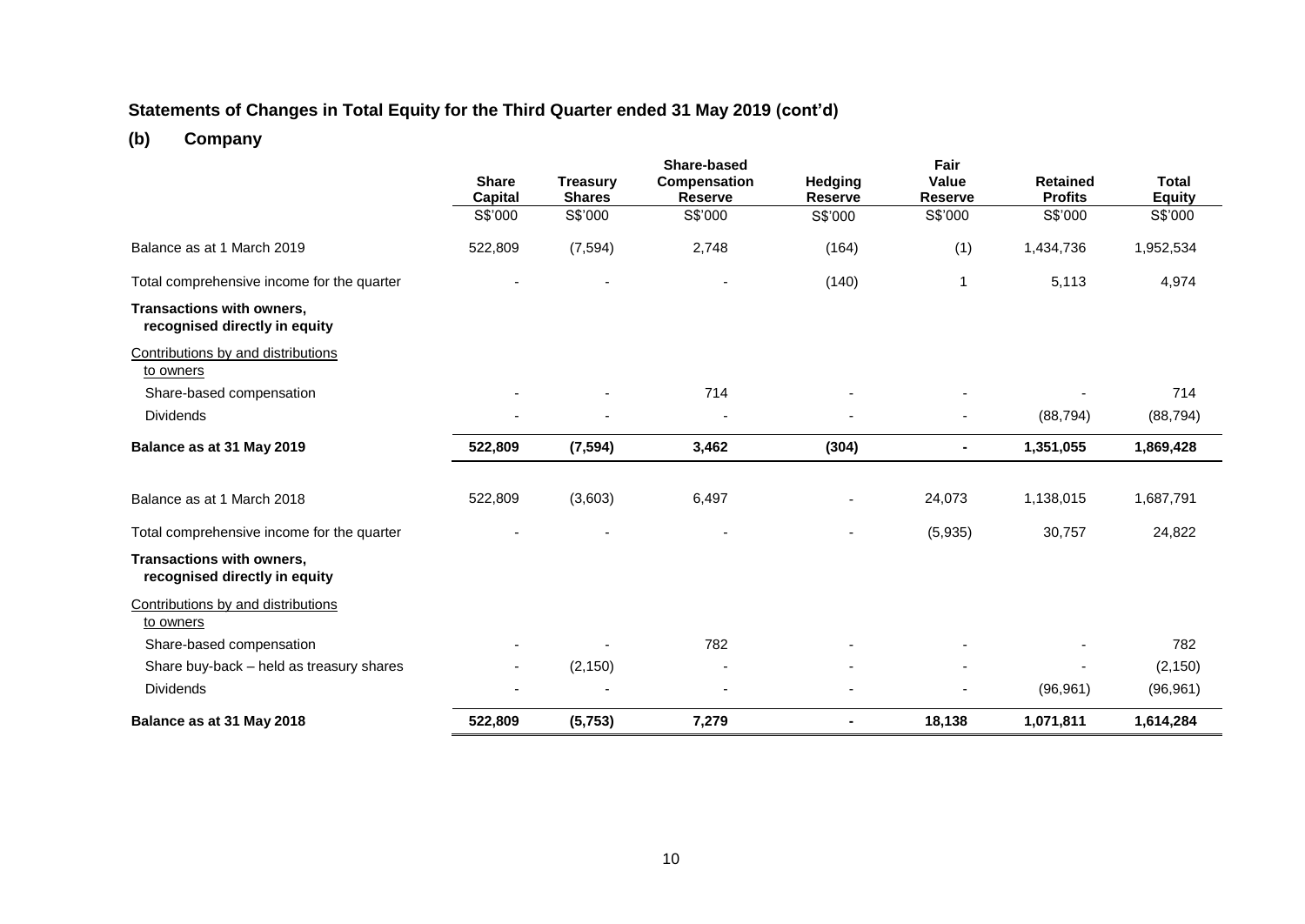**1(d)(ii) Details of any changes in the company's share capital arising from rights issue, bonus issue, share buy-backs, exercise of share options or warrants, conversion of other issues of equity securities, issue of shares for cash or as consideration for acquisition or for any other purpose since the end of the previous period reported on. State the number of shares that may be issued on conversion of all the outstanding convertibles, if any, against the total number of issued shares excluding treasury shares and subsidiary holdings of the issuer, as at the end of the current financial period reported on and as at the end of the corresponding period of the immediately preceding financial year. State also the number of shares held as treasury shares and the number of subsidiary holdings, if any, and the percentage of the aggregate number of treasury shares and subsidiary holdings held against the total number of shares outstanding in a class that is listed as at the end of the current financial period reported on and as at the end of the corresponding period of the immediately preceding financial year.** 

### **Performance Shares**

- (a) At the annual general meeting of the Company held on 1 December 2016, the Company's shareholders approved the adoption of the SPH Performance Share Plan 2016 ("the 2016 Share Plan"). This replaced the SPH Performance Share Plan ("the Share Plan") which was terminated.
- (b) As at 31 May 2019, the number of shares granted and outstanding (being contingent award) under the 2016 Share Plan was 3,594,631 (31 May 2018: 4,479,906 (including shares granted and outstanding under the Share Plan)). Movements in the number of performance shares during the current quarter are summarised below:

| Outstanding    |        | Outstanding    |
|----------------|--------|----------------|
| as at 01.03.19 | Lapsed | as at 31.05.19 |
| (000)          | (000)  | (000)          |
| 3,595          |        | 3,595          |

### **Share Buy Back**

No shares were bought back by the Company during the current quarter under the Share Buy Back Mandate (first approved by the Shareholders on 16 July 1999 and last renewed at the Annual General Meeting on 3 December 2018).

### **Share Capital and Treasury Shares**

As at 31 May 2019, the Company had 1,598,079,180 ordinary shares, 16,361,769 management shares and 2,569,941 treasury shares (31 May 2018: 1,598,853,733 ordinary shares, 16,361,769 management shares and 1,795,388 treasury shares).

The treasury shares held represent 0.2% (31 May 2018: 0.1%) of the total number of issued shares (excluding treasury shares).

The Company has no subsidiary holdings as at 31 May 2019 and 31 May 2018.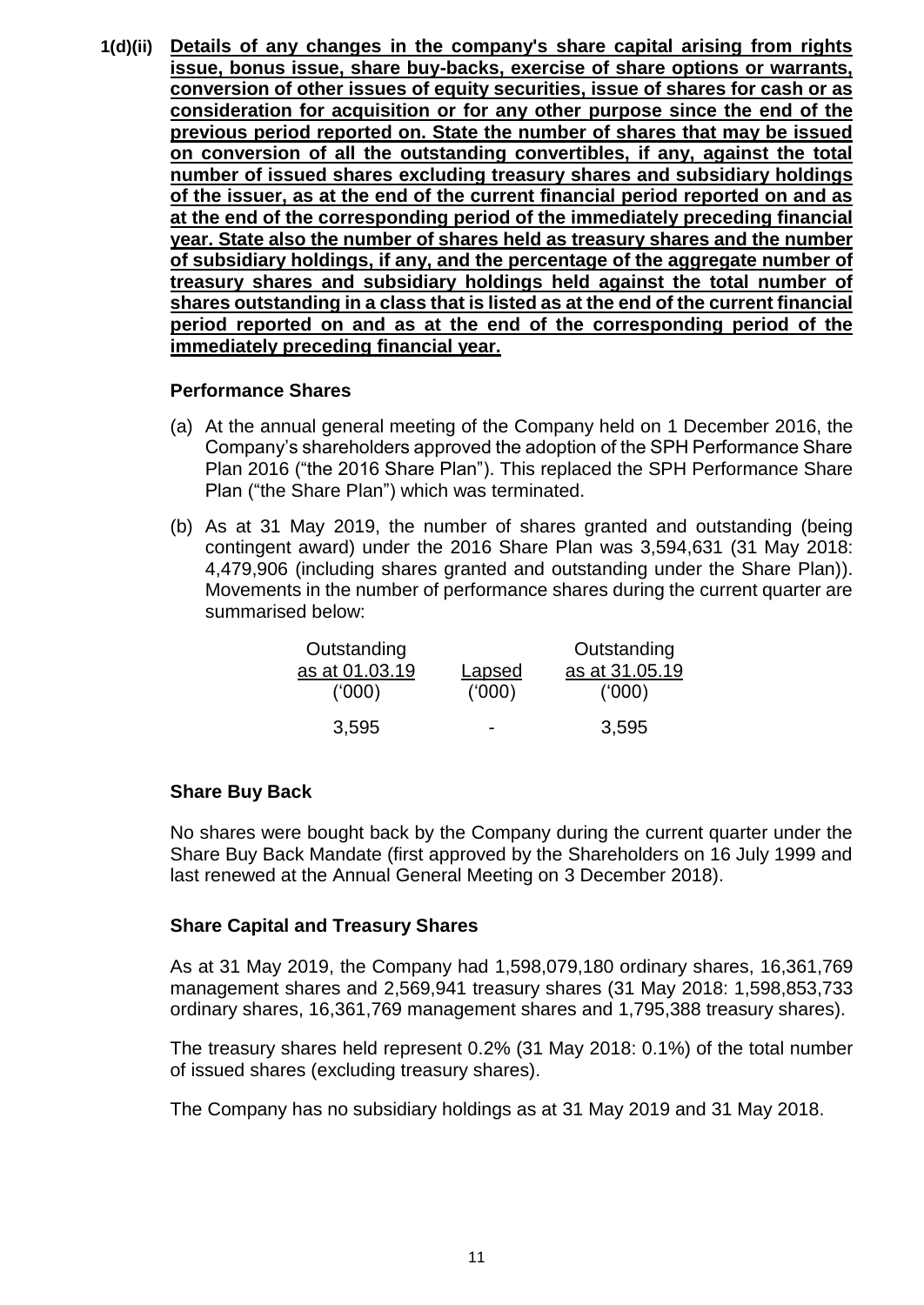## **1(d)(iii) To show the total number of issued shares excluding treasury shares as at the end of the current financial period and as at the end of the immediately preceding year.**

As at 31 May 2019, the Company had 1,598,079,180 ordinary shares and 16,361,769 management shares (31 August 2018: 1,598,353,733 ordinary shares and 16,361,769 management shares).

## **1(d)(iv) A statement showing all sales, transfers, cancellation and/or use of treasury shares as at the end of the current financial period reported on.**

There was no sale, transfer, cancellation and/or use of treasury shares during the current quarter.

### **1(d)(v) A statement showing all sales, transfers, cancellation and/or use of subsidiary holdings as at the end of the current financial period reported on.**

The Company has no subsidiary holdings as at 31 May 2019.

## **2. Whether the figures have been audited or reviewed, and in accordance with which auditing standard or practice**

The financial information as set out in paragraphs 1, 4, 5, 6, 7, 8, 9, 10 and 11 of this announcement has been extracted from the condensed interim financial information that has been reviewed by our auditors, KPMG LLP, in accordance with Singapore Standard on Review Engagements 2410, *Review of Interim Financial Information Performed by the Independent Auditor of the Entity.*

### **3. Where the figures have been audited or reviewed, the auditors' report (including any qualifications or emphasis of a matter)**

Please refer to the attached auditors' review report.

**4. Whether the same accounting policies and methods of computation as in the issuer's most recently audited annual financial statements have been applied. If there are any changes in the accounting policies and methods of computation, including any required by an accounting standard, what has changed, as well as the reasons for, and the effect of, the change.**

### **Accounting Policies**

In December 2017, the Accounting Standards Council (ASC) issued the Singapore Financial Reporting Standards (International) (SFRS(I)). SFRS(I) comprises standards and interpretations that are equivalent to International Financial Reporting Standards. The Group's financial statements for the financial year ending 31 August 2019 will be prepared in accordance with SFRS(I).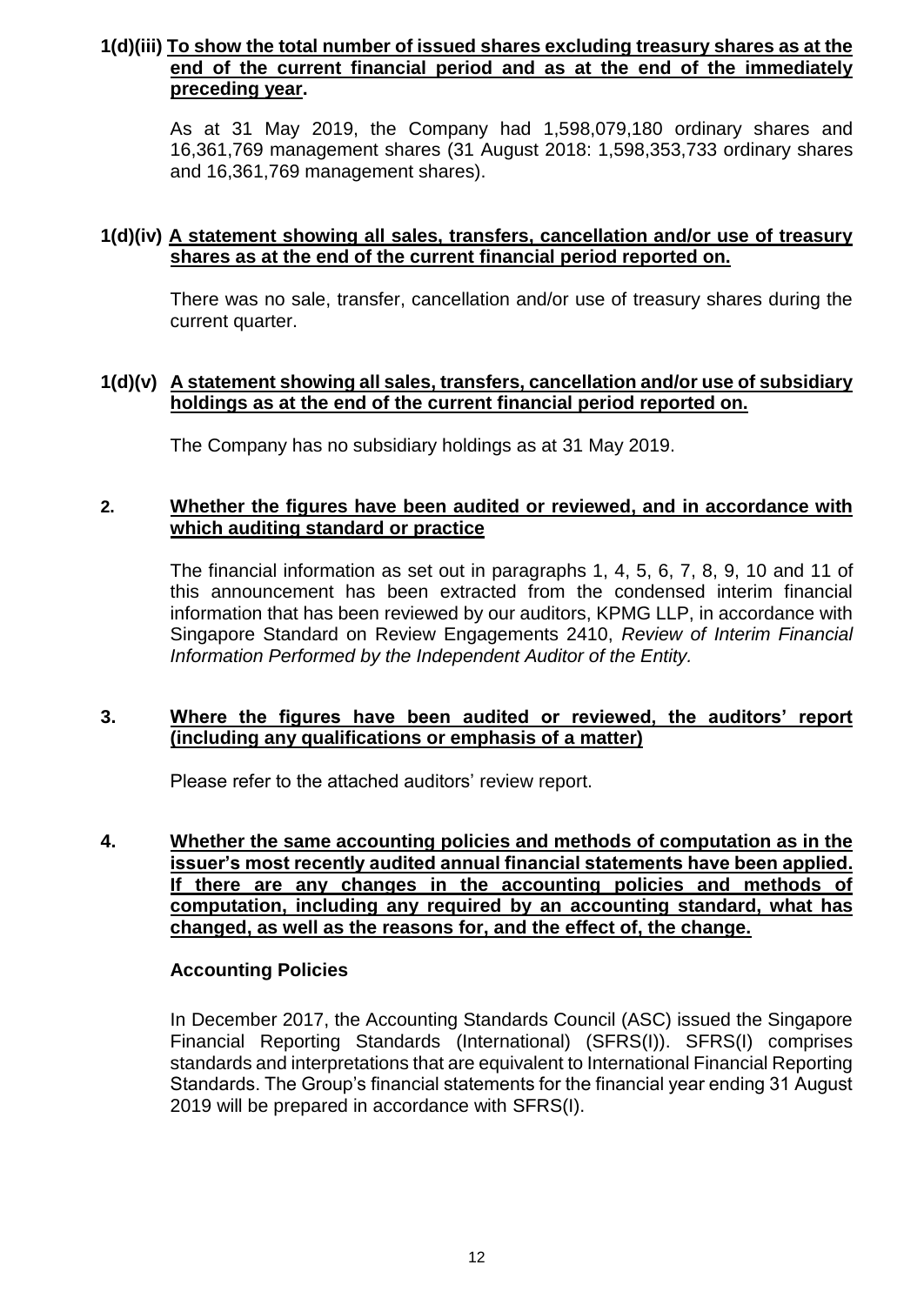The Group has applied the same accounting policies and methods of computation in the financial statements for the current reporting period as that of the audited financial statements for the year ended 31 August 2018, except for the adoption of the SFRS(I) framework as described above and the new/revised SFRS(I) applicable for the financial period beginning 1 September 2018 as follows:

- SFRS(I) 1 *First-time Adoption of Singapore Financial Reporting Standards (International)*
- SFRS(I) 15 *Revenue from Contracts with Customers*
- SFRS(I) 9 *Financial Instruments*

# **SFRS(I) 1**

In adopting the new framework, the Group is required to apply the specific transition requirements in SFRS(I)*.* The Group has applied SFRS(I) with 1 September 2017 as the date of transition for the Group and the Company, on a retrospective basis, as if such accounting policies had always been applied. SFRS(I) 1 provides mandatory exceptions and optional exemptions from retrospective application. Except as set out below, the Group does not expect the application of the mandatory exceptions and the optional exemptions in SFRS(I) 1 to have any significant impact on the financial statements:

- Reset of cumulative currency translation reserve to nil at the date of transition; and
- Use of fair value of certain printing presses as their deemed cost.

# **SFRS(I) 15**

SFRS(I) 15 establishes a comprehensive framework for determining whether, how much and when revenue is recognised. It also introduces new cost guidance which requires certain costs of obtaining and fulfilling contracts to be recognised as separate assets when specified criteria are met.

The Group adopted SFRS(I) 15 using the retrospective approach with practical expedients.

Following clarification from the International Financial Reporting Interpretations Committee (IFRIC) on the capitalisation of borrowing cost for development property units for which revenue is recognised over time, a joint venture of the Group has expensed all borrowing costs which was previously capitalised

# **SFRS(I) 9**

SFRS(I) 9 contains new requirements for classification and measurement of financial instruments, a new expected credit loss model for calculating impairment of financial assets, and new general hedge accounting requirements.

The Group has elected to apply the exemption in SFRS(I) 1 allowing it not to restate comparative information in the 2019 SFRS(I) financial statements. Differences in the carrying amounts of financial assets and financial liabilities resulting from the adoption of SFRS(I) 9 are recognised in retained profits and reserves as at 1 September 2018.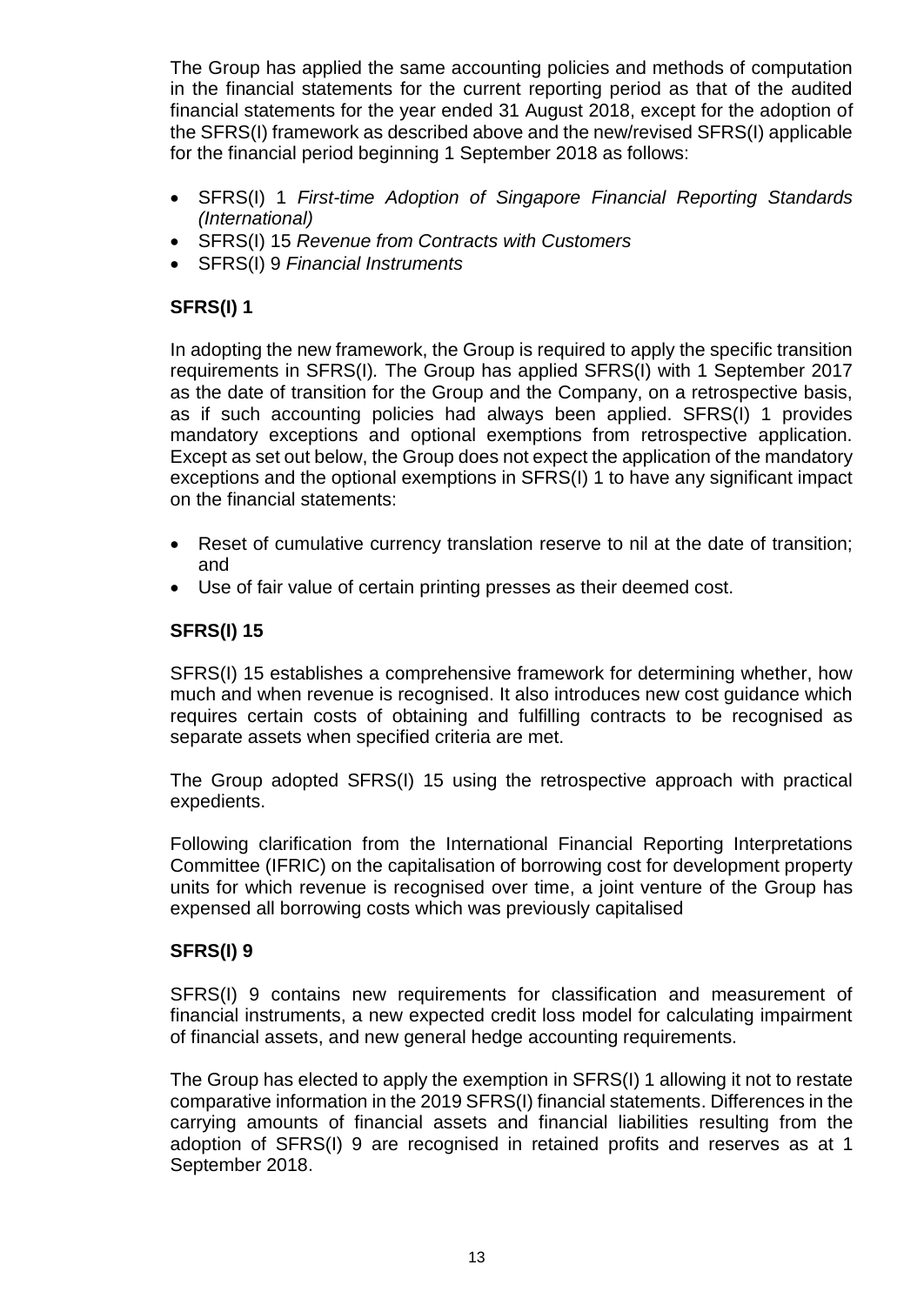The adoption of SFRS(I) 9 has resulted in the reclassification of non-current available-for-sale (AFS) equities securities, debt securities and investment funds as financial assets measured at fair value through other comprehensive income (FVOCI) while the non-current debt securities measured at fair value through profit or loss (FVTPL) will continue to be measured at FVTPL.

In addition, current AFS financial assets are reclassified as FVTPL financial assets, resulting in an increase in retained profits as at 1 September 2018.

SFRS(I) 9 requires the Group to record expected credit losses (ECL) on all of its loans and trade receivables, either on a 12-month or lifetime basis. The Group adopts the simplified approach and records lifetime ECL on all trade receivables. As a result, receivables and retained profits as at 1 September 2018 were adjusted.

### **Impact on the comparatives for the Third Quarter and Year-To-Date ended 31 May 2019**

### **Income Statement**

|                                                               |         | <b>YTD 3Q</b> |
|---------------------------------------------------------------|---------|---------------|
|                                                               | 3Q 2018 | 2018          |
|                                                               | S\$'000 | S\$'000       |
| Decrease in depreciation                                      | (1,651) | (4,953)       |
| Increase in taxation                                          | 281     | 843           |
| Decrease in share of results of associates and joint ventures | (1,908) | (4,874)       |

### **Statements of Financial Position**

|                                                  | 1 Sep 2018 | 31 Aug 2018 | 1 Sep 2017 |
|--------------------------------------------------|------------|-------------|------------|
|                                                  | S\$'000    | S\$'000     | S\$'000    |
| Decrease in currency translation reserve         |            | 4,867       | 4,867      |
| Decrease in fair value reserve                   | (12,426)   |             |            |
| Increase/(Decrease) in retained profits          | 12,247     | (41, 521)   | (38,790)   |
| Decrease in non-controlling interests            | (12)       |             |            |
| Decrease in property, plant and equipment        |            | (34, 269)   | (40, 871)  |
| Decrease in joint ventures                       |            | (8,211)     |            |
| Decrease in trade and other receivables, current | (191)      |             |            |
| Decrease in deferred tax liabilities             | (2, 546)   | (5,826)     | (6,948)    |
| Increase in current tax liabilities              | 2,546      |             |            |

### **5. Earnings per ordinary share of the group for the current financial period reported on and the corresponding period of the immediately preceding financial year, after deducting any provision for preference dividends**

### **Earnings Per Share for the Third Quarter ended 31 May 2019**

|     |                                                                  | Group   |         |  |
|-----|------------------------------------------------------------------|---------|---------|--|
|     |                                                                  | 3Q 2019 | 3Q 2018 |  |
| (a) | Based on the weighted average<br>number of shares on issue (S\$) | 0.02    | 0.03    |  |
| (b) | On fully diluted basis (S\$)                                     | 0.02    | 0.03    |  |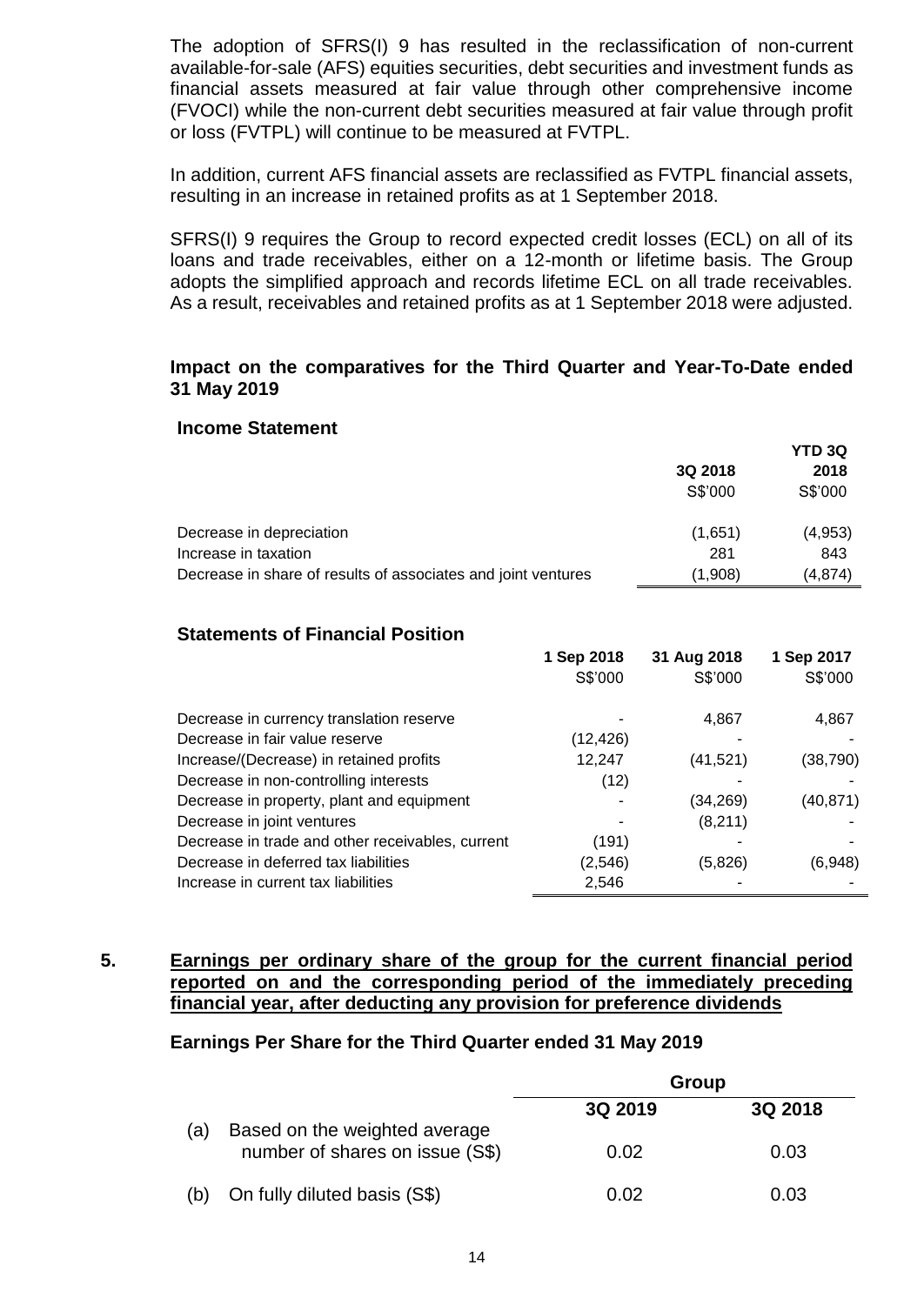**6. Net asset value (for the issuer and group) per ordinary share based on the total number of issued shares excluding treasury shares of the issuer at the end of the (a) current financial period reported on; and (b) immediately preceding financial year**

### **Net Asset Value Per Share**

| 31 May<br>2019 | 31 Aug<br>2018 | 31 May<br>2019 | <b>31 Aug</b> |
|----------------|----------------|----------------|---------------|
|                |                |                | 2018          |
|                |                |                | 1.25          |
|                | 2.10           | 2 12           | 1.16          |

**7. A review of the performance of the group, to the extent necessary for a reasonable understanding of the group's business. It must include a discussion of any significant factors that affected the turnover, costs, and earnings of the group for the current financial period reported on, including (where applicable) seasonal or cyclical factors; and any material factors that affected the cash flow, working capital, assets or liabilities of the group during the current financial period reported on**

**Review of Results for the Third Quarter ended 31 May 2019 ("3Q 2019") compared with the Third Quarter ended 31 May 2018 ("3Q 2018")**

### **7.1 Income Statement**

7.1.1 Group operating revenue comprised mainly advertisement and circulation revenue (print and digital), rental income from retail malls and student accommodation, and income from other businesses (including aged care, events and exhibitions and education). The decrease in group operating revenue of S\$4 million (1.6%), from S\$250.1 million in 3Q 2018 to S\$246.1 million in 3Q 2019, was mainly due to lower print advertisement revenue of S\$16.3 million (16.7%), lower circulation revenue of S\$2.8 million (7.3%), and absence of contribution from Shareinvestor.com holdings of S\$2.2 million with the divestment in November 2018. The decline was cushioned by rental revenue of S\$14.3 million from the Purpose-Built Student Accommodation ("PBSA") portfolio and S\$4.2 million from SPH REIT's retail asset, Figtree Grove Shopping Centre ("Figtree") in Australia.

Other operating income included sales of production waste and other scrap materials, distribution service fees for third party periodicals, and income from branding events. Other operating income fell S\$1.3 million (27.4%), from S\$4.8 million in 3Q 2018 to S\$3.5 million in 3Q 2019, mainly due to interest income on shareholders' loans for The Woodleigh Residences and The Woodleigh Mall (collectively "Woodleigh development") in 3Q 2018.

Total revenue of S\$249.6 million in 3Q 2019 was lower by S\$5.3 million (2.1%) compared to S\$254.9 million in 3Q 2018.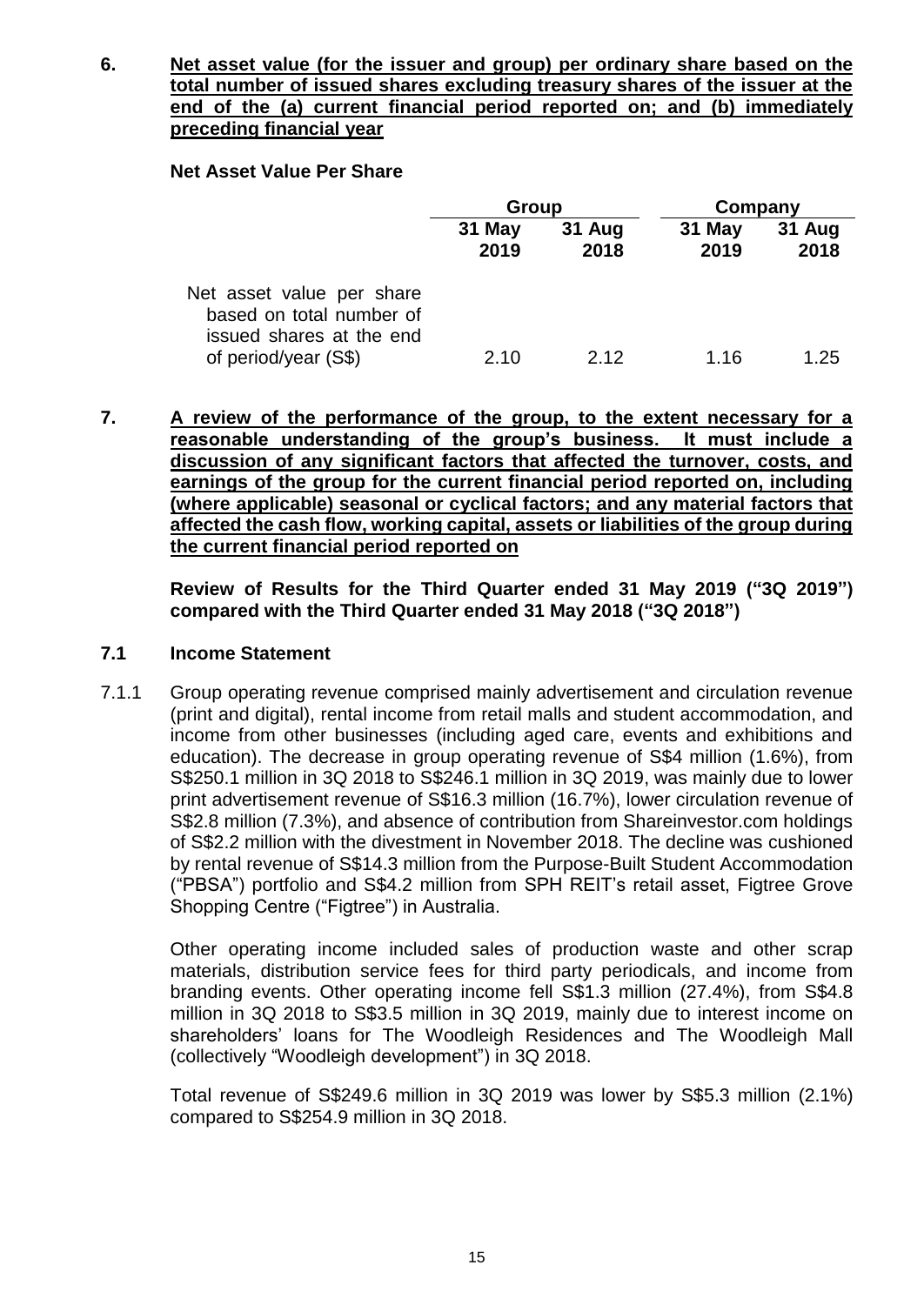7.1.2 Materials, production and distribution costs included newsprint and other material costs, factory overheads and distribution costs for the media business, and production costs and supplies for the events and exhibitions and aged care businesses. The reduction in materials, production and distribution costs by S\$2.2 million (6.4%), from S\$35 million in 3Q 2018 to S\$32.7 million in 3Q 2019, was in line with lower revenue of the media business.

Staff costs comprised salaries, bonuses, allowances, employers' contribution to defined contribution plans and share-based compensation expense. Staff costs was lower by S\$2.1 million (2.4%), from S\$87.4 million in 3Q 2018 to S\$85.2 million in 3Q 2019. This was due to lower headcount and bonus provision.

Premises costs relate mainly to rental expenses, property tax, building maintenance costs and utility charges, and are primarily incurred for the retail malls, student accommodation, media and aged care businesses. The increase in premises costs of S\$4.6 million (27%), from S\$16.9 million in 3Q 2018 to S\$21.4 million in 3Q 2019, was attributed mainly to the PBSA portfolio and Figtree assets acquired in the current year.

Depreciation increased by S\$0.5 million (7.4%), from S\$6.6 million in 3Q 2018 to S\$7.1 million in 3Q 2019 due to additions to fixed assets, mainly digital press and furniture and fittings.

Other operating expenses included business promotion expenses, articles and news agencies' fees, computer system maintenance and software licence fees, amortisation of intangibles assets, foreign exchange differences and other expenses in line with business activities. The other operating expenses was higher by S\$6.8 million (21.9%), from S\$31 million in 3Q 2018 to S\$37.8 million in 3Q 2019, mainly due to professional fees incurred in 3Q 2019 in connection with the voluntary general offer for M1 shares ("M1 transaction") and PBSA portfolio acquisitions, and the absence of a reversal of provision for retrenchment costs in 3Q 2018.

Impairment charges on goodwill and intangibles of S\$22.8 million recognised in 3Q 2019 primarily related to the Aged Care business. The recent increase in build-ownlease (BOL) nursing home bed capacity coming on stream has impacted the original business projections of Orange Valley. As such, the Group has decided to take an impairment amounting to S\$21.5 million in the quarter. Notwithstanding the impairment, the occupancy rate of Orange Valley and the average bill size continue to grow steadily. The charges of S\$22.3 million recorded in 3Q 2018 related mainly to the online classifieds business.

Finance costs increased by S\$3.6 million (37.3%), from S\$9.7 million in 3Q 2018 to S\$13.3 million in 3Q 2019, due to interest costs on loan facilities taken up to fund the acquisition of the PBSA portfolio and Figtree in the current year.

Overall, total costs grew by S\$11.6 million (5.5%) from S\$208.8 million in 3Q 2018 to S\$220.4 million in 3Q 2019.

- 7.1.3 As a result of the foregoing, operating profit of S\$29.2 million in 3Q 2019 was S\$16.9 million (36.6%) lower compared to S\$46.1 million in 3Q 2018.
- 7.1.4 The share of results of associates and joint ventures improved by S\$10.5 million from S\$0.3 million in 3Q 2018 to S\$10.8 million in 3Q 2019. This was due to a S\$10.4 million share of property divestment gain recognised by an associate Perennial Chinatown Point LLP ("Chinatown Point").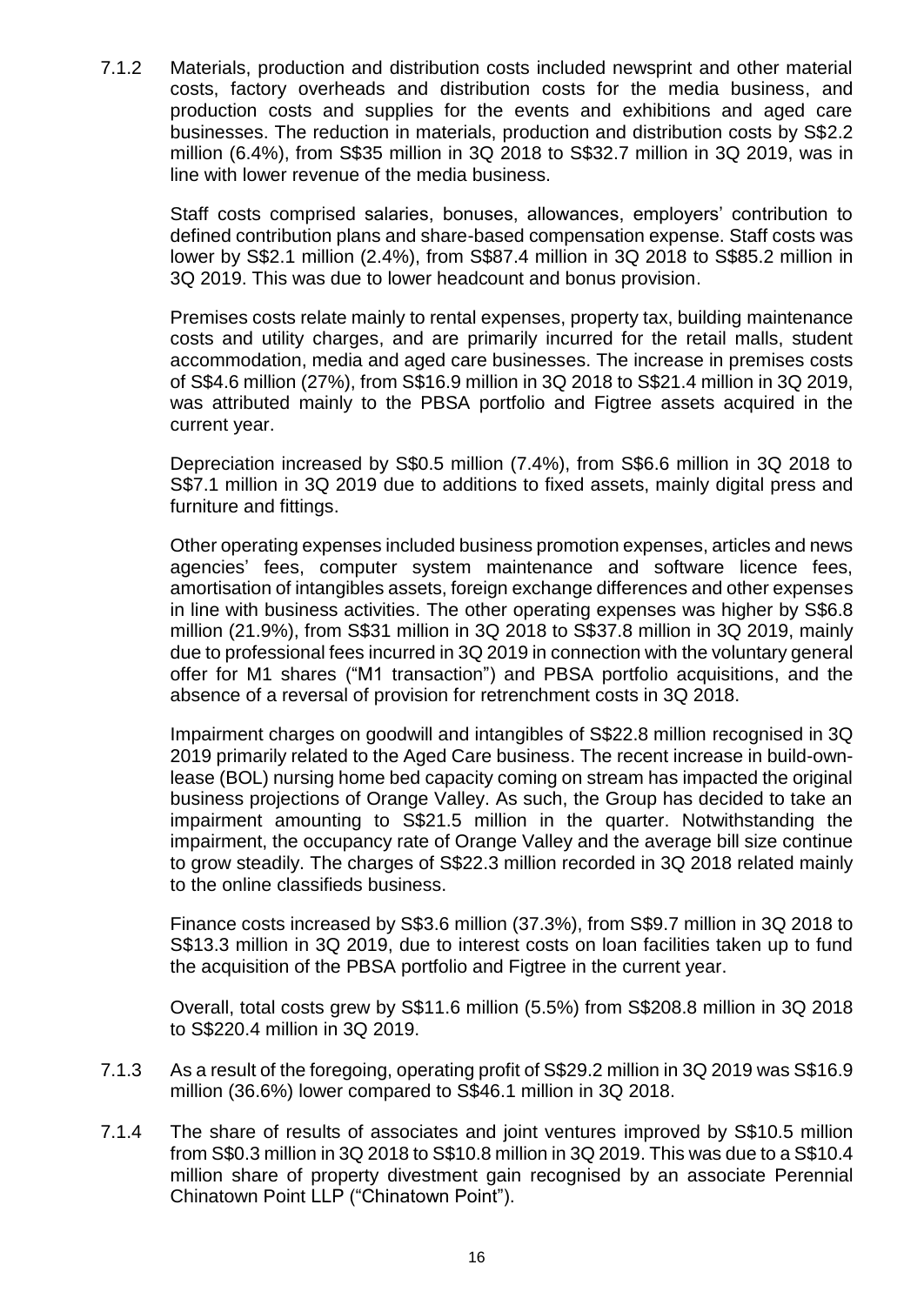- 7.1.5 Investment income comprised fair value changes on investments and derivatives, foreign exchange differences, and dividend and interest income from the investment portfolio. The Treasury and Investment portfolio had been largely divested by August 2018. Investment income fell by S\$17.9 million, from S\$21.9 million in 3Q 2018 to S\$4 million in 3Q 2019. This was due to the absence of a S\$9.4 million gain from the share exchange and capital reduction of Qoo10 ("Qoo10 transaction") and S\$7.7 million of dividend income from M1 recognised in 3Q 2018.
- 7.1.6 Taxation charge of S\$7.6 million in 3Q 2019 was based on the statutory tax rate, taking into account non-deductible expenses and non-taxable income. This included an amount of S\$1.1 million for over-provision of taxation in respect of prior years.
- 7.1.7 Consequently, net profit attributable to shareholders of S\$26.2 million in 3Q 2019 was S\$20.7 million (44.1%) lower compared to S\$46.9 million in 3Q 2018.

### **7.2 Statements of Financial Position**

### **Non-current assets**

- 7.2.1 Non-current assets comprised property, plant and equipment, investment properties, interests in associates and joint ventures, investments, intangible assets, trade and other receivables, and derivatives. The increase in non-current assets by S\$873.5 million (16.3%) from S\$5,357.5 million as at 31 August 2018 to S\$6,231 million as at 31 May 2019 was mainly due to additions to investment properties and associates, partially offset by reduction in joint ventures, non-current investments and intangible assets.
- 7.2.2 Investment properties comprised mainly retail malls and student accommodation assets. The increase in investment properties by S\$784.6 million (18.9%), from S\$4,155.1 million as at 31 August 2018 to S\$4,939.7 million as at 31 May 2019, arose from acquisition of the PBSA portfolio (S\$601.7 million) and Figtree (S\$196.9 million, net of S\$12.9 million acquisition costs which was subsequently expensed).
- 7.2.3 Associates increased by S\$324.1 million (338.2%) from S\$95.8 million as at 31 August 2018 to S\$419.9 million as at 31 May 2019. The increase was attributed to SPH's 20% stake in Konnectivity Pte Ltd ("Konnectivity") of S\$308 million as at 31 May 2019 in conjunction with the M1 transaction. In addition, Chinatown Point recorded a S\$13.9 million fair value gain on investment property and a S\$10.4 million divestment gain which were recognised in the share of results of associates of the Group.
- 7.2.4 Joint ventures decreased by S\$12.5 million (31.9%) from S\$39.2 million as at 31 August 2018 to S\$26.7 million as at 31 May 2019, mainly due to finance and marketing costs of The Woodleigh Residences.
- 7.2.5 Non-current investments refer to equities securities, debt securities and investment funds. Non-current investments decreased by S\$192.2 million (42.3%) from S\$454 million as at 31 August 2018 to S\$261.8 million as at 31 May 2019. This was due to the reclassification of the Group's stake in M1 to interest in associate by an amount of S\$197.9 million which represented the fair value of M1 shares as at 31 August 2018.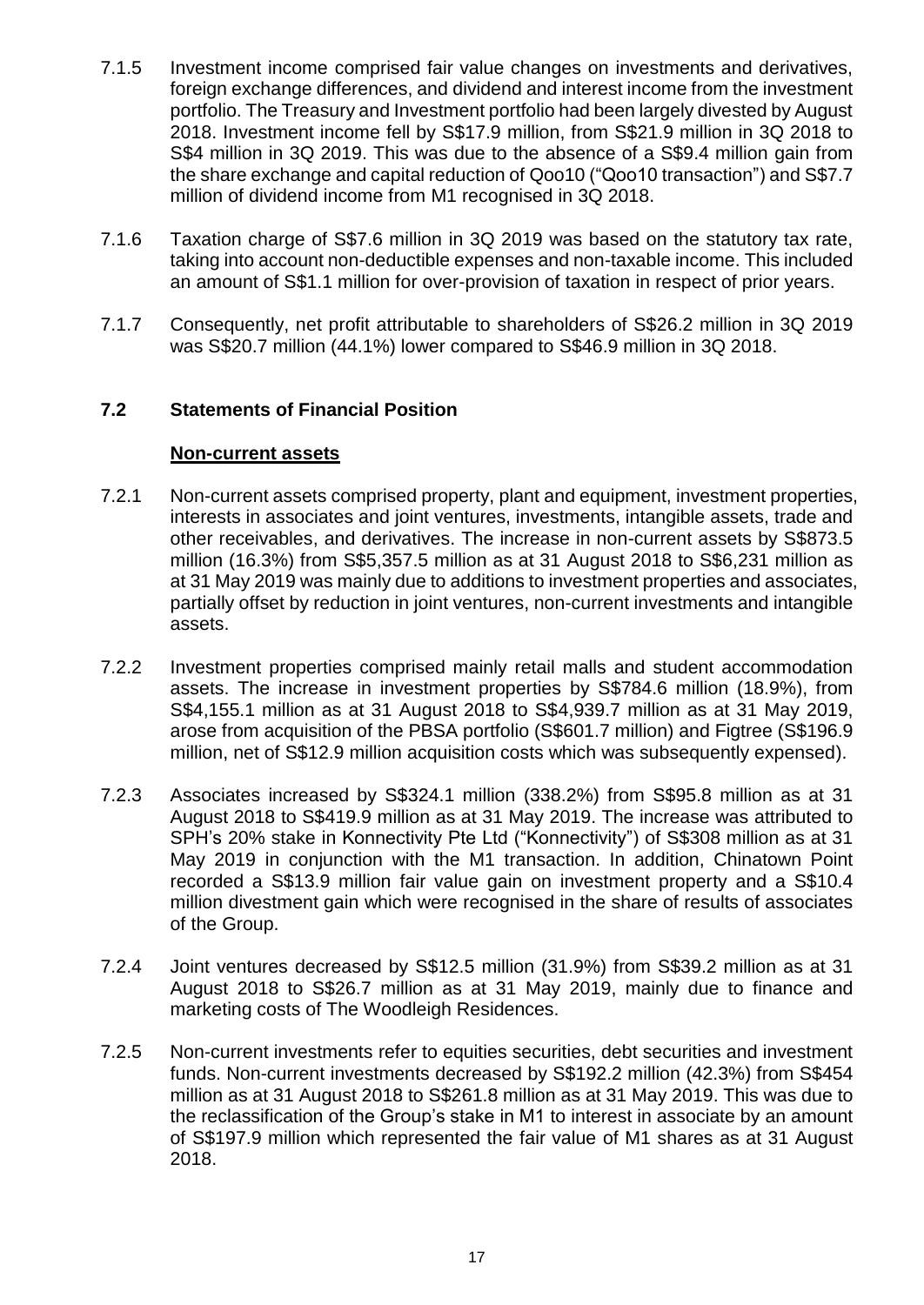- 7.2.6 Intangible assets included goodwill, technology, trademarks, licences and mastheads that are acquired mainly through business acquisitions. Intangible assets decrease of S\$34.1 million (19.4%) from S\$176 million as at 31 August 2018 to S\$142 million as at 31 May 2019 was due to impairment of goodwill and intangibles of S\$22.8 million, amortisation of intangible assets of S\$6.1 million and divestment of Shareinvestor.com Holdings of S\$5.4 million.
- 7.2.7 Derivatives (foreign exchange forwards) of S\$1 million as at 31 May 2019 represents the fair value changes on contracts that the Group entered into to minimise its foreign currency exposure, mainly relating to Figtree.

### **Current assets**

- 7.2.8 Current assets comprised inventories, trade and other receivables, investments, derivatives, and cash and cash equivalents. The decrease in current assets of S\$368.1 million (46.2%) from S\$796.7 million as at 31 August 2018 to S\$428.5 million as at 31 May 2019 was mainly due to lower trade and other receivables, current investments, and cash.
- 7.2.9 Inventories comprised newsprint and other materials for the media business, supplies for the aged care business and inventories for the book publishing business. The increase of S\$2.2 million (9.7%) from S\$22.6 million as at 31 August 2018 to S\$24.8 million as at 31 May 2019, was attributed to higher newsprint inventory holdings.
- 7.2.10 Trade and other receivables decreased by S\$153.1 million (52.3%), from S\$292.9 million as at 31 August 2018 to S\$139.8 million as at 31 May 2019. This was mainly due to receipt of proceeds from the disposal of portfolio investments due after 31 August 2018.
- 7.2.11 Current investments refer to equities securities, debt securities and investment funds. Current investments decreased by S\$63.8 million (52.4%), from S\$121.7 million as at 31 August 2018 to S\$57.9 million as at 31 May 2019, due to further disposal of portfolio investments.
- 7.2.12 Cash and cash equivalents decreased by S\$153.5 million (42.7%) from S\$359.5 million as at 31 August 2018 to S\$206 million as at 31 May 2019. Details of the movements are set out in the Consolidated Statement of Cash Flows in paragraph 8(b).

### **Non-current liabilities**

- 7.2.13 Non-current liabilities comprised trade and other payables, deferred tax liabilities, borrowings, and derivatives. The increase in non-current liabilities by S\$187.6 million (13.5%) from S\$1,387.8 million as at 31 August 2018 to S\$1,575.3 million as at 31 May 2019 was attributed to increase in non-current borrowings.
- 7.2.14 Trade and other payables decreased by S\$10.7 million (27.1%), from S\$39.4 million as at 31 August 2018 to S\$28.7 million as at 31 May 2019 due to lower rental deposits from retail tenants.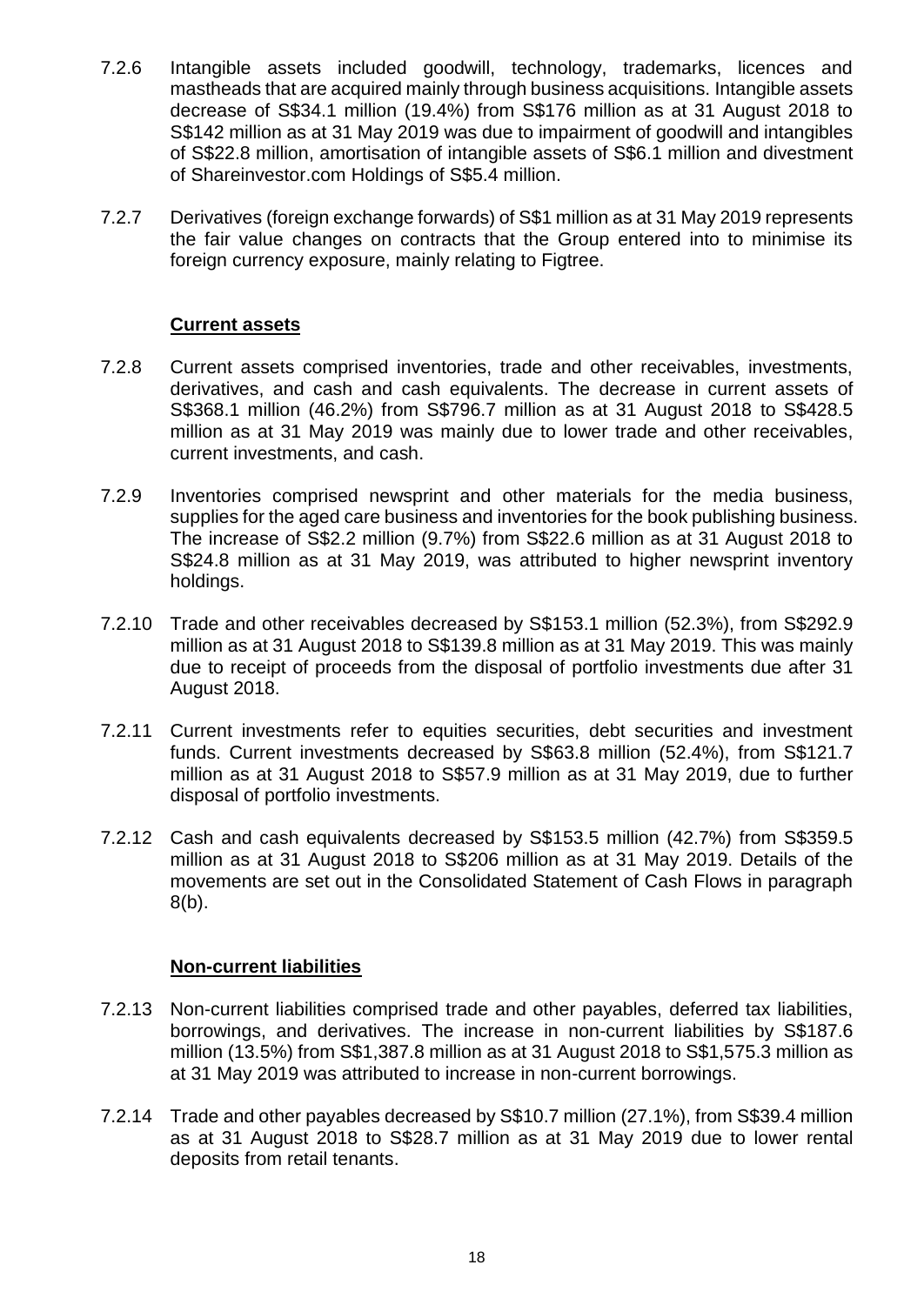- 7.2.15 Non-current borrowings increased by S\$201.3 million (15.3%), from S\$1,312.5 million as at 31 August 2018 to S\$1,513.8 million as at 31 May 2019. The increase arose from S\$200.1 million of long-term facilities taken up in relation to the acquisition of Figtree.
- 7.2.16 Derivatives (interest rate swaps) of S\$2.6 million as at 31 May 2019 and S\$2.8 million as at 31 August 2018 resulted from fair value changes on contracts that the Group entered into to hedge against its interest rate risk exposure.

### **Current liabilities**

- 7.2.17 Current liabilities comprised trade and other payables, current tax liabilities, borrowings and derivatives. The increase in current liabilities by S\$356.6 million (62%) from S\$575 million as at 31 August 2018 to S\$931.6 million as at 31 May 2019 was due to increase in current borrowings.
- 7.2.18 Current borrowings increased by S\$368.5 million (125%), from S\$294.9 million as at 31 August 2018 to S\$663.4 million as at 31 May 2019, due to draw-down of S\$661.5 million of short-term credit facilities primarily to fund the acquisition of the PBSA portfolio, partially offset by repayment of S\$282.1 million during the period.
- 7.2.19 Derivatives (foreign exchange forwards) of S\$0.1 million as at 31 May 2019 and S\$1.9 million as at 31 August 2018 represent the fair value changes on contracts that the Group entered into to minimise its foreign currency exposure.
- 7.2.20 As at 31 May 2019, the Group is in a net current liabilities position of S\$503.1 million due to draw-down of short-term credit facilities pending long-term financing arrangements. On 31 May 2019, the Group obtained a 4 year term loan facility of £205 million to partially repay the short-term credit facilities which were used to fund the acquisition of the PBSA portfolio. The loan was drawn down on 19 June 2019.

## **7.3 Statement of Cash Flows**

### **3Q 2019**

- 7.3.1 Net cash used in operating activities of S\$42 million was due to payment of dividends of S\$100.1 million and income tax of S\$17.1 million, partially offset by cash inflow from operating activities of S\$75.2 million.
- 7.3.2 Net cash used in investing activities of S\$220.5 million was due to additions to investment properties of S\$41.8 million and acquisition of subsidiaries of S\$232.4 million mainly relating to the PBSA portfolio; and cash injection into Konnectivity of S\$39.8 million. This was partially offset by net proceeds from the disposal and purchase of treasury investments of S\$82.9 million and dividends received from associates of S\$9.9 million.
- 7.3.3 Net cash from financing activities of S\$125.2 million was attributed to net draw-down of S\$139.5 million of loan facilities for acquisition of the PBSA portfolio and interest payment of S\$14.3 million.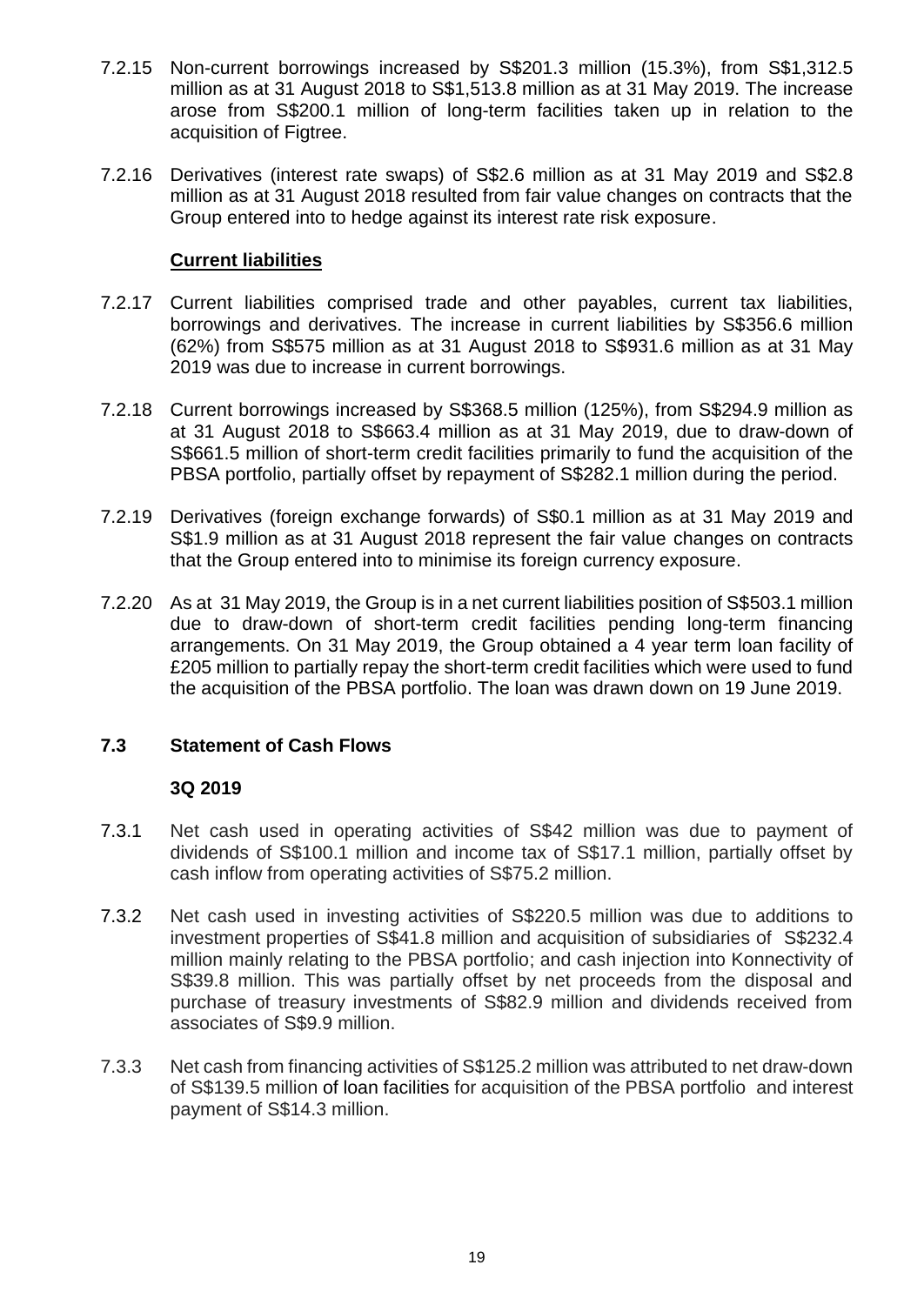# **8(a)(i) Performance for the Year-To-Date ended 31 May 2019**

### **Results for the Year-To-Date ended 31 May 2019**

|                                                                                  |               | Group         |           |
|----------------------------------------------------------------------------------|---------------|---------------|-----------|
|                                                                                  | <b>YTD 3Q</b> | <b>YTD 3Q</b> |           |
|                                                                                  | 2019          | 2018          | Change    |
|                                                                                  | S\$'000       | S\$'000       | %         |
| Operating revenue                                                                | 723,745       | 742,532       | (2.5)     |
| Other operating income                                                           | 12,419        | 19,919        | (37.7)    |
| Total revenue                                                                    | 736,164       | 762,451       | (3.4)     |
| Materials, production and distribution costs                                     | (99, 573)     | (106, 078)    | (6.1)     |
| Staff costs                                                                      | (251, 594)    | (264, 810)    | (5.0)     |
| Premises costs                                                                   | (61, 251)     | (51, 873)     | 18.1      |
| Depreciation                                                                     | (20, 263)     | (19, 734)     | 2.7       |
| Other operating expenses                                                         | (93, 926)     | (103, 419)    | (9.2)     |
| Impairment of goodwill and intangibles                                           | (22, 791)     | (22, 326)     | 2.1       |
| Finance costs                                                                    | (36, 258)     | (27, 585)     | 31.4      |
| <b>Total costs</b>                                                               | (585, 656)    | (595, 825)    | (1.7)     |
| Operating profit#                                                                | 150,508       | 166,626       | (9.7)     |
| Fair value change on investment properties<br>Share of results of associates and | (12, 864)     |               | <b>NM</b> |
| joint ventures                                                                   | 20,174        | (1, 847)      | <b>NM</b> |
| Net income from investments                                                      | 6,389         | 43,562        | (85.3)    |
| Profit before taxation                                                           | 164,207       | 208,341       | (21.2)    |
| <b>Taxation</b>                                                                  | (28, 228)     | (31, 654)     | (10.8)    |
| Profit after taxation                                                            | 135,979       | 176,687       | (23.0)    |
| Attributable to:                                                                 |               |               |           |
| <b>Shareholders of the Company</b>                                               | 111,815       | 147,301       | (24.1)    |
| Non-controlling interests                                                        | 24,164        | 29,386        | (17.8)    |
|                                                                                  | 135,979       | 176,687       | (23.0)    |

# This represents the recurring earnings of the media, property and other businesses.

NM Not Meaningful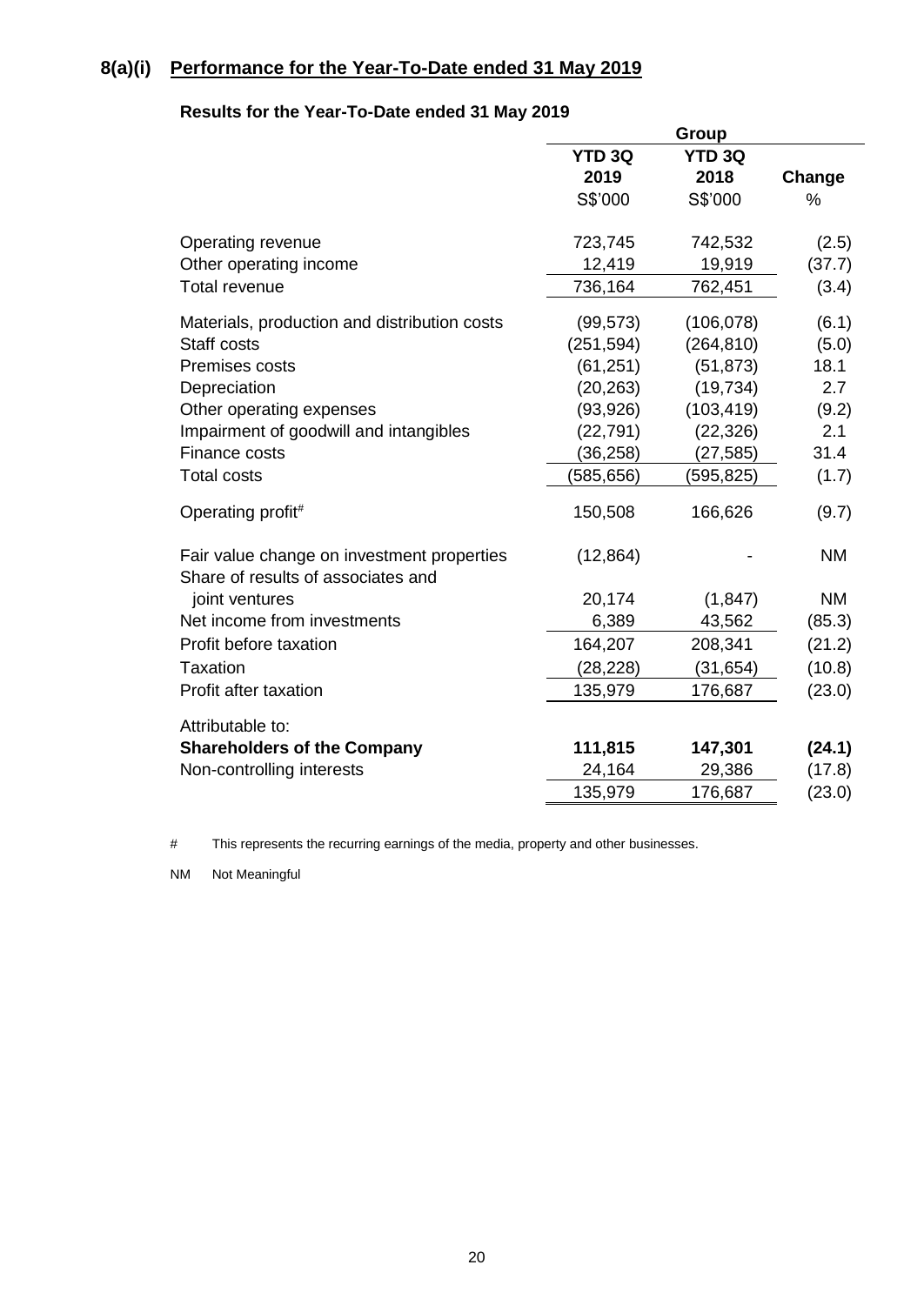### **8(a)(ii) Notes: Profit after taxation is arrived at after accounting for:**

|                                                    |               | Group         |           |
|----------------------------------------------------|---------------|---------------|-----------|
|                                                    | <b>YTD 3Q</b> | <b>YTD 3Q</b> |           |
|                                                    | 2019          | 2018          | Change    |
|                                                    | S\$'000       | S\$'000       | %         |
| (Allowance)/Write-back of allowance for            |               |               |           |
| stock obsolescence                                 | (344)         | 93            | <b>NM</b> |
| Share-based compensation expense                   | (2,628)       | (3, 105)      | (15.4)    |
| Retrenchment and outplacement costs                |               | (10, 332)     | <b>NM</b> |
| Impairment of trade receivables                    | (218)         | (961)         | (77.3)    |
| Bad debts recovery                                 | 17            | 16            | 6.3       |
| Write-back of impairment of property,              |               |               |           |
| plant and equipment                                |               | 178           | <b>NM</b> |
| Profit on disposal of property, plant and          |               |               |           |
| equipment                                          | 98            | 147           | (33.3)    |
| Amortisation of intangible assets                  | (6, 102)      | (7, 733)      | (21.1)    |
| Impairment of goodwill                             | (22,000)      | (17, 240)     | 27.6      |
| Impairment of intangible assets                    | (791)         | (5,086)       | (84.4)    |
| Gain on divestment of interests in subsidiaries    | 396           |               | <b>NM</b> |
| (Loss)/Gain on divestment of interests in          |               |               |           |
| associates                                         | (426)         | 5,966         | <b>NM</b> |
| Interest income from treasury and operations       | 5,480         | 8,391         | (34.7)    |
| Net profit on disposal of investments              |               | 29,248        | <b>NM</b> |
| Net fair value changes on                          |               |               |           |
| - Investments at fair value through profit or loss |               |               |           |
| ("FVTPL")                                          | 963           | (1,236)       | <b>NM</b> |
| - Derivatives (foreign exchange forwards)          | (52)          | 1,279         | <b>NM</b> |
| Net foreign exchange differences                   | 185           | (203)         | <b>NM</b> |
| Impairment of investments                          |               | (2, 263)      | <b>NM</b> |
| Net over-provision of prior years' taxation        | 1,266         | 1,677         | (24.5)    |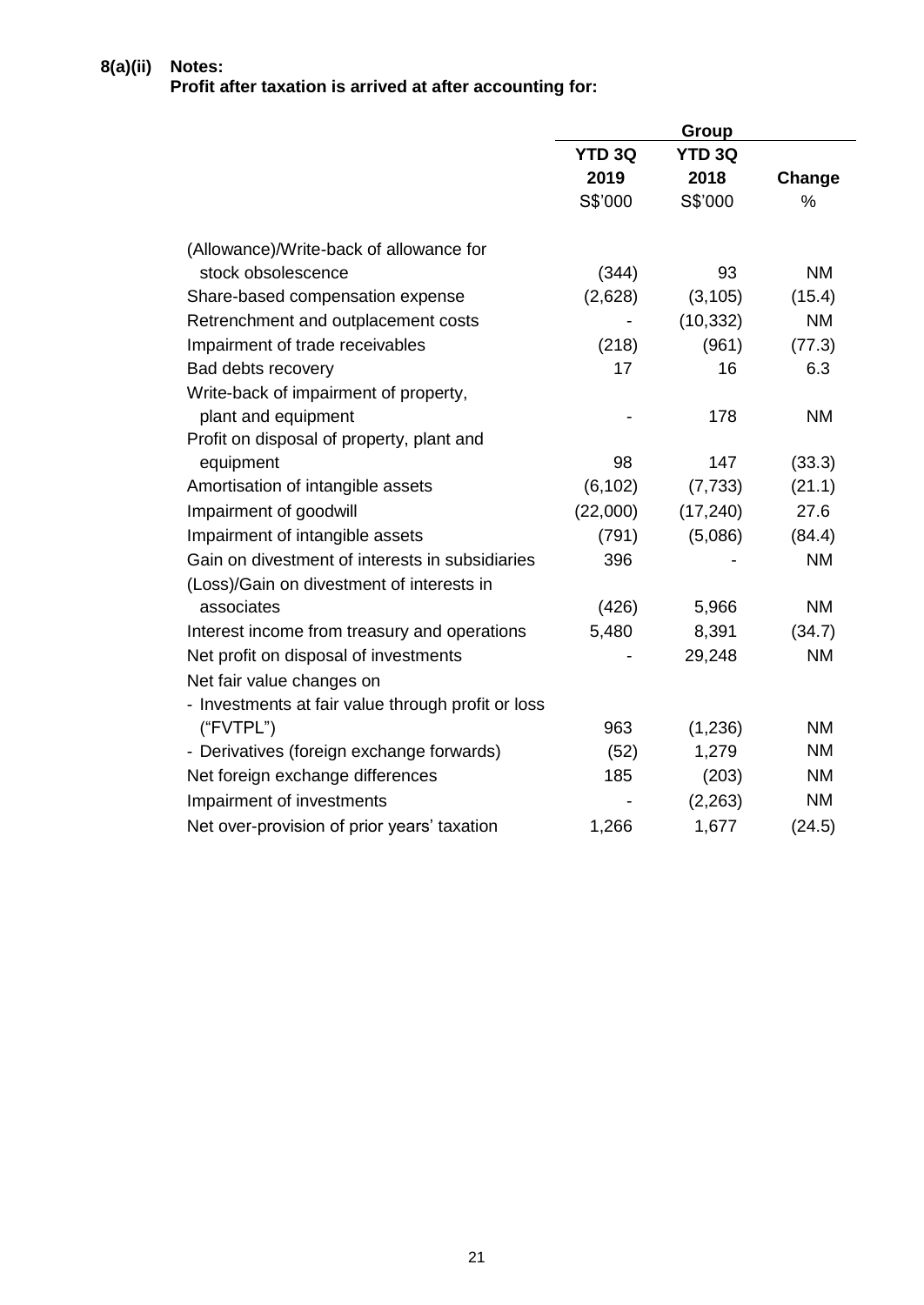|                                                                                                                       | <b>Group</b>                     |                                  |             |
|-----------------------------------------------------------------------------------------------------------------------|----------------------------------|----------------------------------|-------------|
|                                                                                                                       | <b>YTD 3Q</b><br>2019<br>S\$'000 | <b>YTD 3Q</b><br>2018<br>S\$'000 | Change<br>℅ |
| Profit after taxation                                                                                                 | 135,979                          | 176,687                          | (23.0)      |
| Other comprehensive income, net of tax                                                                                |                                  |                                  |             |
| Items that may be re-classified subsequently<br>to profit or loss<br>Capital reserves                                 |                                  |                                  |             |
| - share of capital reserves of an associate<br>Cash flow hedges (interest rate swaps)                                 | 20                               |                                  | <b>NM</b>   |
| - net fair value changes                                                                                              | (3,709)                          | 3,241                            | <b>NM</b>   |
| - transferred to income statement                                                                                     | 1,174                            | 2,999                            | (60.9)      |
| Net fair value changes on available-for-sale<br>financial assets                                                      |                                  |                                  |             |
| - net fair value changes                                                                                              |                                  | 28,593                           | <b>NM</b>   |
| - transferred to income statement                                                                                     |                                  | (24, 661)                        | <b>NM</b>   |
| Currency translation difference<br>- arising from consolidation of financial<br>statements of foreign subsidiaries,   |                                  |                                  |             |
| associates and joint ventures                                                                                         | (6,089)                          | 1,994                            | <b>NM</b>   |
|                                                                                                                       | (8,604)                          | 12,166                           | <b>NM</b>   |
| Item that will not be re-classified subsequently<br>to profit or loss<br>Net fair value changes on fair value through |                                  |                                  |             |
| other comprehensive income ("FVOCI")<br>financial assets                                                              | 61,185                           |                                  | <b>NM</b>   |
| Total comprehensive income                                                                                            | 188,560                          | 188,853                          | (0.2)       |
| Attributable to:                                                                                                      |                                  |                                  |             |
| <b>Shareholders of the Company</b>                                                                                    | 165,144                          | 157,463                          | 4.9         |
| Non-controlling interests                                                                                             | 23,416                           | 31,390                           | (25.4)      |
|                                                                                                                       | 188,560                          | 188,853                          | (0.2)       |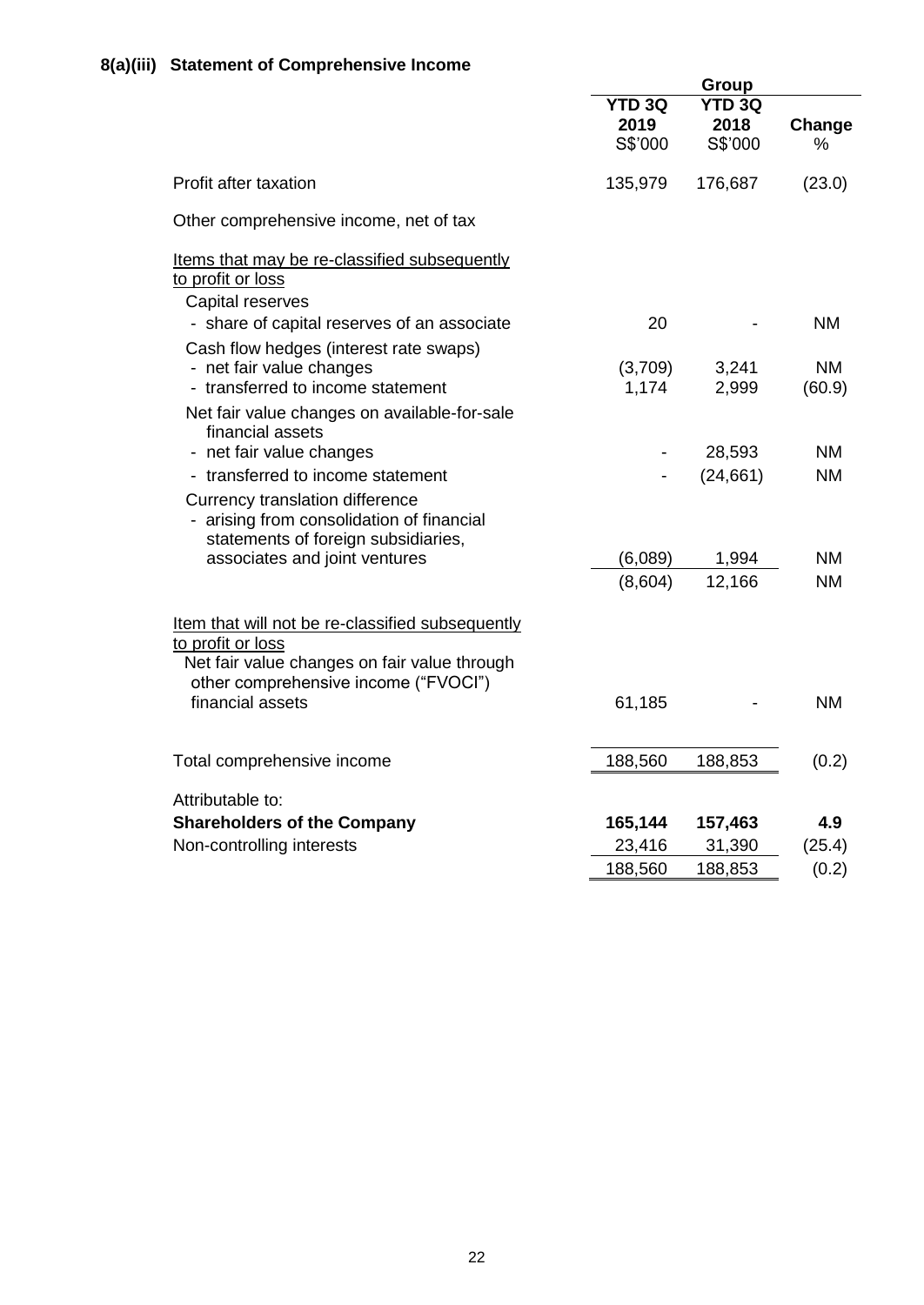## **8(b) A statement of cash flows (for the group), together with a comparative statement for the corresponding period of the immediately preceding financial year**

| Consolidated Statement of Cash Flows for the Year-To-Date ended 31 May 2019 |  |
|-----------------------------------------------------------------------------|--|
|-----------------------------------------------------------------------------|--|

|                                                                                                                               | <b>YTD 3Q</b><br>2019<br>S\$'000 | <b>YTD 3Q</b><br>2018<br>S\$'000 |
|-------------------------------------------------------------------------------------------------------------------------------|----------------------------------|----------------------------------|
| <b>CASH FLOWS FROM OPERATING ACTIVITIES</b>                                                                                   |                                  |                                  |
| Profit before taxation                                                                                                        | 164,207                          | 208,341                          |
| Adjustments for:                                                                                                              |                                  |                                  |
| Depreciation                                                                                                                  | 20,263                           | 19,734                           |
| Write-back of impairment of property, plant and<br>equipment                                                                  |                                  | (178)                            |
| Profit on disposal of property, plant and                                                                                     |                                  |                                  |
| equipment                                                                                                                     | (98)                             | (147)                            |
| Fair value change on investment properties                                                                                    | 12,864                           |                                  |
| Share of results of associates and joint ventures                                                                             | (20, 174)                        | 1,847                            |
| Gain on divestment of interests in subsidiaries                                                                               | (396)                            |                                  |
| Loss/(Gain) on divestment of interests in associates                                                                          | 426                              | (5,966)                          |
| Net income from investments                                                                                                   | (6, 389)                         | (43, 562)                        |
| Amortisation of intangible assets                                                                                             | 6,102                            | 7,733                            |
| Impairment of goodwill                                                                                                        | 22,000                           | 17,240                           |
| Impairment of intangible assets                                                                                               | 791                              | 5,086                            |
| Finance costs                                                                                                                 | 36,258                           | 27,585                           |
| Share-based compensation expense                                                                                              | 2,628                            | 3,105                            |
| Other non-cash items                                                                                                          | 1,136                            | (1, 101)                         |
| Operating cash flow before working capital changes                                                                            | 239,618                          | 239,717                          |
| Changes in operating assets and liabilities, net of<br>effects from acquisition and disposal of subsidiaries<br>and business: |                                  |                                  |
| Inventories                                                                                                                   | (2, 185)                         | 4,121                            |
| Trade and other receivables, current                                                                                          | (4,932)                          | (1,640)                          |
| Trade and other payables, current                                                                                             | 1,643                            | (24, 540)                        |
| Trade and other receivables, non-current                                                                                      | 720                              | 453                              |
| Trade and other payables, non-current                                                                                         | (10, 659)                        | 696                              |
| <b>Others</b>                                                                                                                 | (4, 482)                         | 2,146                            |
|                                                                                                                               | 219,723                          | 220,953                          |
| Income tax paid                                                                                                               | (42, 693)                        | (42, 901)                        |
| Dividends paid                                                                                                                | (201, 728)                       | (242, 309)                       |
| Dividends paid (net) by subsidiaries to                                                                                       |                                  |                                  |
| non-controlling interests                                                                                                     | (42, 151)                        | (32,261)                         |
| Net cash used in operating activities                                                                                         | (66,849)                         | (96,518)                         |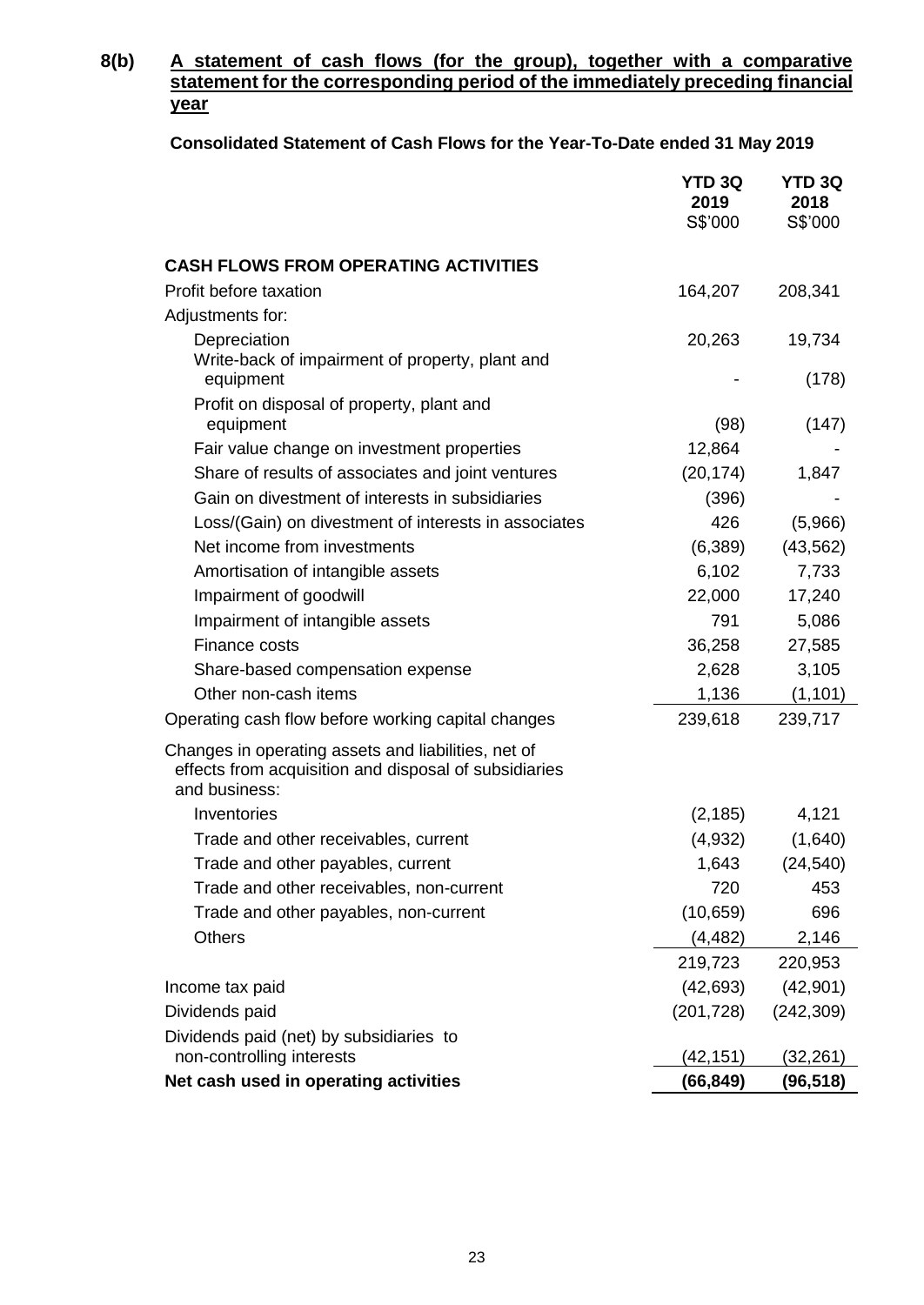# **Consolidated Statement of Cash Flows for the Year-To-Date ended 31 May 2019 (cont'd)**

|                                                                                                       | <b>YTD 3Q</b><br>2019<br>S\$'000 | <b>YTD 3Q</b><br>2018<br>S\$'000 |
|-------------------------------------------------------------------------------------------------------|----------------------------------|----------------------------------|
| <b>CASH FLOWS FROM INVESTING ACTIVITIES</b>                                                           |                                  |                                  |
|                                                                                                       |                                  |                                  |
| Additions to property, plant and equipment<br>Proceeds from disposal of property, plant and equipment | (20, 312)<br>205                 | (18, 487)<br>437                 |
| Additions to investment properties                                                                    | (579, 767)                       | (5, 415)                         |
| Acquisition of subsidiaries (net of cash acquired)                                                    | (232, 380)                       |                                  |
| Acquisition of business by a subsidiary                                                               |                                  | (4, 840)                         |
| Acquisition of interests in associates                                                                | (53, 593)                        | (11, 205)                        |
| Acquisition of interests in joint ventures                                                            |                                  | (25, 639)                        |
| Dividends received from associates                                                                    | 11,491                           | 2,488                            |
| Proceeds from divestment of interests in subsidiaries                                                 | 4,715                            |                                  |
| Proceeds from divestment of interest in associates                                                    | 6                                | 17                               |
| Decrease/(Increase) in amounts owing by                                                               |                                  |                                  |
| associates/ joint ventures                                                                            | 297                              | (86, 533)                        |
| Decrease in amounts owing to associates/                                                              |                                  |                                  |
| joint ventures                                                                                        | (1, 109)                         | (1,920)                          |
| Purchase of investments, non-current<br>Purchase of investments, current                              | (18,024)                         | (31, 210)                        |
| Proceeds from capital distribution/disposal of                                                        | (234, 664)                       | (132,602)                        |
| investments, non-current                                                                              | 14,646                           | 81,023                           |
| Proceeds from capital distribution/disposal of                                                        |                                  |                                  |
| investments, current                                                                                  | 461,638                          | 129,582                          |
| Dividends received                                                                                    | 2,118                            | 12,136                           |
| Interest received                                                                                     | 3,175                            | 4,016                            |
| Other investment income                                                                               | (2,953)                          | 4,681                            |
| Net cash used in investing activities                                                                 | (644, 511)                       | (83, 471)                        |
| <b>CASH FLOWS FROM FINANCING ACTIVITIES</b>                                                           |                                  |                                  |
| Proceeds from bank loans (net of transaction costs)                                                   | 861,598                          | 555,332                          |
| Repayment of bank loans                                                                               | (282, 125)                       | (446, 333)                       |
| Interest paid                                                                                         | (34, 953)                        | (25, 517)                        |
| Share buy-back                                                                                        | (3,593)                          | (2, 150)                         |
| Proceeds from partial divestment of interests in<br>subsidiaries                                      |                                  | 22,307                           |
| Proceeds from capital contribution by non-<br>controlling interest                                    | 16,961                           |                                  |
| Net cash from financing activities                                                                    | 557,888                          | 103,639                          |
|                                                                                                       |                                  |                                  |
| Net decrease in cash and cash equivalents                                                             | (153, 472)                       | (76, 350)                        |
| Cash and cash equivalents at beginning of period                                                      | 359,498                          | 312,647                          |
| Cash and cash equivalents at end of period                                                            | 206,026                          | 236,297                          |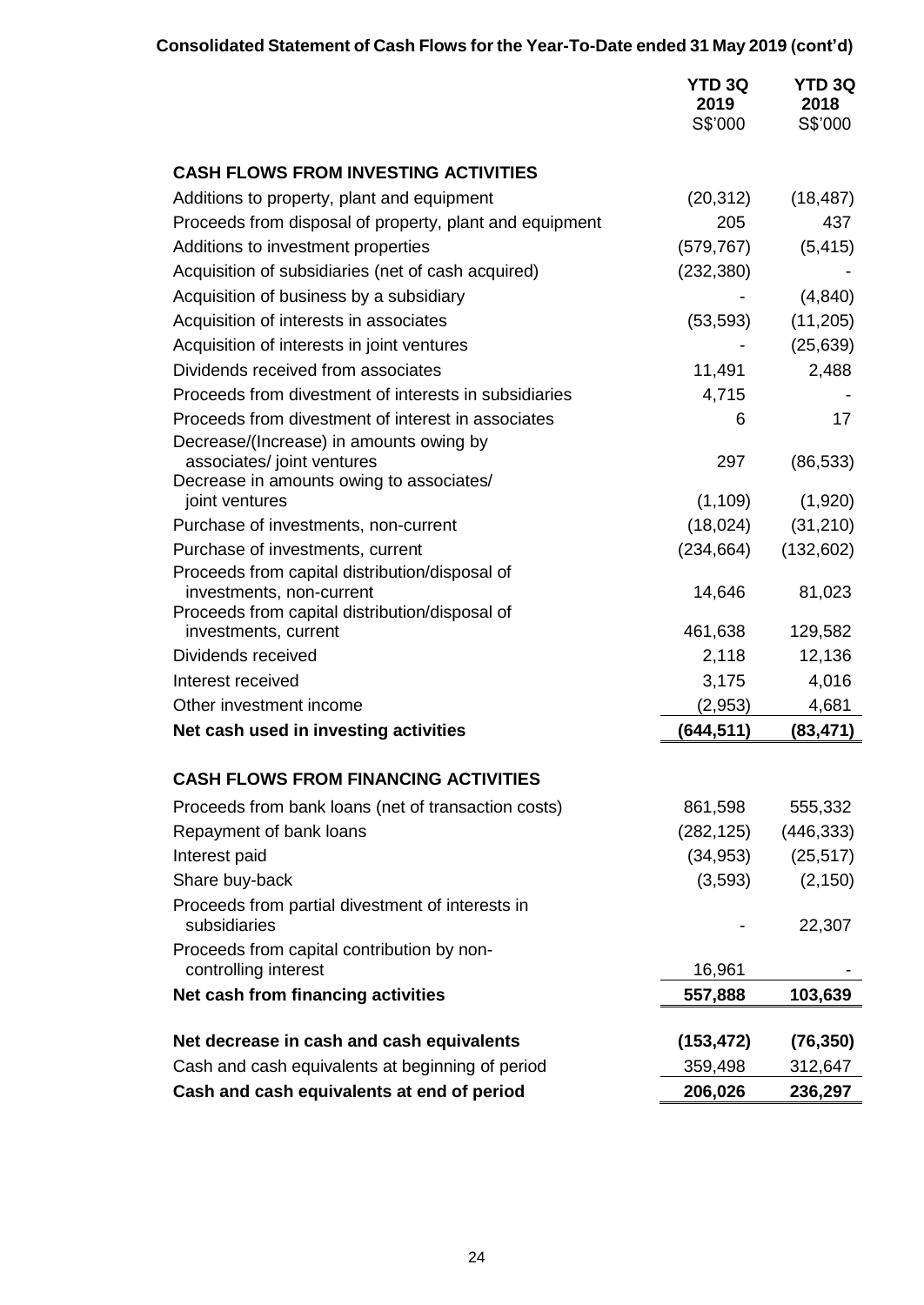### **9. Earnings Per Share for the Year-To-Date ended 31 May 2019**

|     |                                                                  | Group              |                    |  |
|-----|------------------------------------------------------------------|--------------------|--------------------|--|
|     |                                                                  | <b>YTD 3Q 2019</b> | <b>YTD 3Q 2018</b> |  |
| (a) | Based on the weighted average<br>number of shares on issue (S\$) | 0.07               | 0.09               |  |
| (b) | On fully diluted basis (S\$)                                     | 0.07               | 0.09               |  |

### **10. Review of Results for the Year-To-Date ended 31 May 2019 ("YTD 3Q 2019") compared with the Year-To-Date ended 31 May 2018 ("YTD 3Q 2018")**

### **10.1 Income Statement**

10.1.1 Group operating revenue comprised mainly advertisement and circulation revenue (print and digital), rental income from retail malls and student accommodation, and income from other businesses (including aged care, events and exhibitions and education). The decrease in group operating revenue of S\$18.8 million (2.5%), from S\$742.5 million in YTD 3Q 2018 to S\$723.7 million in YTD 3Q 2019, was due to lower print advertisement revenue of S\$40.3 million (13.8%), lower circulation revenue of S\$10.2 million (8.9%) and decline in contribution from Shareinvestor.com holdings by S\$4.9 million (79.5%) with the divestment in November 2018. The reduction was cushioned by rental revenue from the PBSA portfolio of S\$26.8 million, Figtree of S\$7.4 million and The Rail Mall of S\$3.7 million.

Other operating income included sales of production waste and other scrap materials, distribution service fees for third party periodicals, and income from branding events. Other operating income was lower by S\$7.5 million (37.7%), from S\$19.9 million in YTD 3Q 2018 to S\$12.4 million in YTD 3Q 2019, mainly due to the absence of a S\$5.9 million gain arising from the dilution of interest on the IPO listing of MindChamps Preschool ("MindChamps transaction") in YTD 3Q 2018.

Total revenue of S\$736.2 million in YTD 3Q 2019 was lower by S\$26.3 million (3.4%) compared to S\$762.5 million in YTD 3Q 2018.

10.1.2 Materials, production and distribution costs included newsprint and other material costs, factory overheads and distribution costs for the media business, and production costs and supplies for the events and exhibitions and aged care businesses. The reduction in materials, production and distribution costs by S\$6.5 million (6.1%), from S\$106.1 million in YTD 3Q 2018 to S\$99.6 million in YTD 3Q 2019, was in line with lower revenue of the media business.

Staff costs comprised salaries, bonuses, allowances, employers' contribution to defined contribution plans and share-based compensation expense. Staff costs was lower by S\$13.2 million (5%), from S\$264.8 million in YTD 3Q 2018 to S\$251.6 million in YTD 3Q 2019. This was due to lower headcount and bonus provision.

Premises costs relate mainly to rental expenses, property tax, building maintenance costs and utility charges, and are primarily incurred for the retail malls, student accommodation, media and aged care businesses. The increase in premises costs of S\$9.4 million (18.1%), from S\$51.9 million in YTD 3Q 2018 to S\$61.3 million in YTD 3Q 2019, was attributed mainly to the PBSA portfolio and Figtree.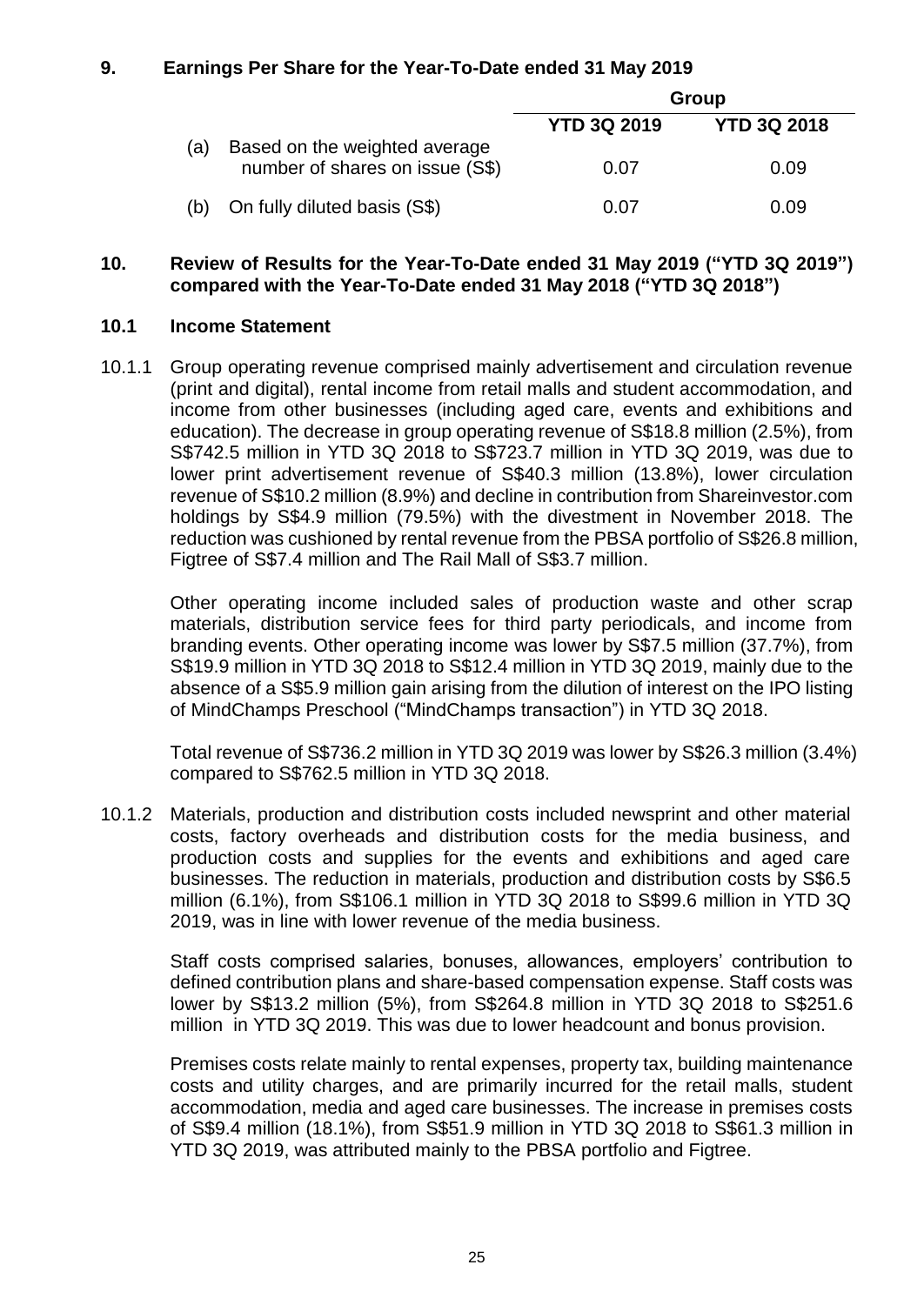Depreciation was relatively flat at S\$20.3 million in YTD 3Q 2019 compared to S\$19.7 million in YTD 3Q 2018 due to additions to fixed assets, mainly digital press and furniture and fittings.

Other operating expenses included business promotion expenses, articles and news agencies' fees, computer system maintenance and software licence fees, amortisation of intangibles assets, foreign exchange differences and other expenses in line with business activities. Other operating expenses decreased S\$9.5 million (9.2%), from S\$103.4 million in YTD 3Q 2018 to S\$93.9 million in YTD 3Q 2019. This was mainly due to the absence of retrenchment costs of S\$10.3 million that was incurred in YTD 3Q 2018.

Impairment charges on goodwill and intangibles of S\$22.8 million recognised in YTD 3Q 2019 primarily related to the Aged Care business. The charges of S\$22.3 million recorded in YTD 3Q 2018 related mainly to the online classifieds business.

Finance costs increased by S\$8.7 million (31.4%), from S\$27.6 million in YTD 3Q 2018 to S\$36.3 million in YTD 3Q 2019, due to interest costs on loan facilities taken up to fund the acquisition of the PBSA portfolio and Figtree, and to provide equity funding for the Woodleigh development.

Overall, total costs fell by S\$10.2 million (1.7%) from S\$595.8 million in YTD 3Q 2018 to S\$585.7 million in YTD 3Q 2019.

- 10.1.3 As a result of the foregoing, operating profit of S\$150.5 million in YTD 3Q 2019 was S\$16.1 million (9.7%) lower compared to S\$166.6 million in YTD 3Q 2018.
- 10.1.4 Fair value change on investment properties of S\$12.9 million relates mainly to expensing of stamp duty for the acquisition of Figtree.
- 10.1.5 The share of results of associates and joint ventures was a profit of S\$20.2 million in YTD 3Q 2019 against a loss of S\$1.9 million in YTD 3Q 2018. This was due to a S\$13.9 million fair value gain on investment property and a S\$10.4 million divestment gain, both recognised by Chinatown Point.
- 10.1.6 Investment income comprised fair value changes on investments and derivatives, foreign exchange differences, and dividend and interest income from the investment portfolio. Investment income fell by S\$37.2 million (85.3%), from S\$43.6 million in YTD 3Q 2018 to S\$6.4 million in YTD 3Q 2019. This was due to the absence of gains on disposal of investments and the Qoo10 transaction, and M1 dividend income recognised in YTD 3Q 2018.
- 10.1.7 Taxation charge of S\$28.2 million in YTD 3Q 2019 was based on the statutory tax rate, taking into account non-deductible expenses and non-taxable income. This included an amount of S\$1.3 million for over-provision of taxation in respect of prior years.
- 10.1.8 Consequently, net profit attributable to shareholders of S\$111.8 million in YTD 3Q 2019 was S\$35.5 million (24.1%) lower compared to S\$147.3 million in YTD 3Q 2018.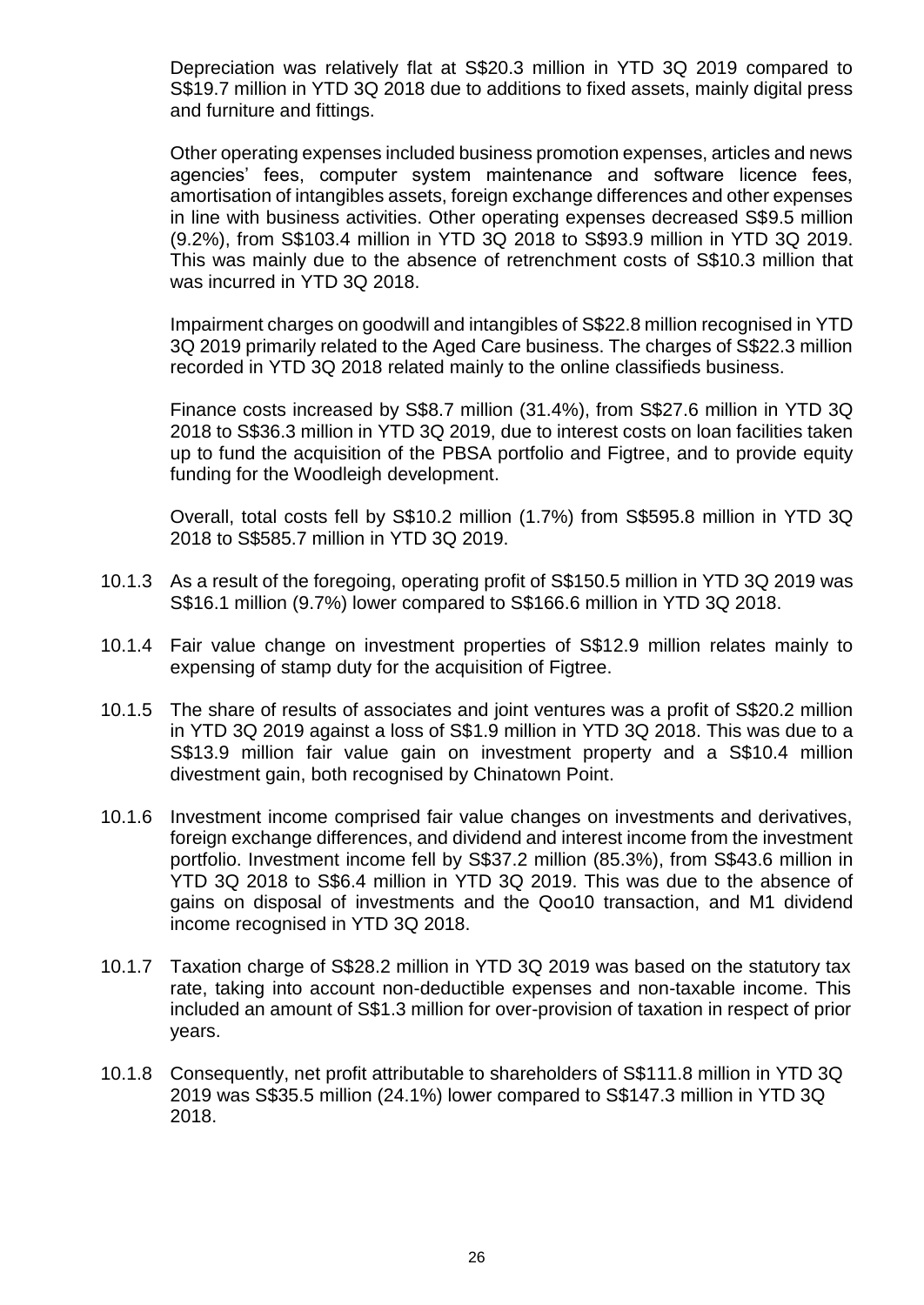### **10.2 Statement of Cash Flows**

## **YTD May 2019**

- 10.2.1 Net cash used in operating activities of S\$66.8 million was due to payment of dividends of S\$243.9 million and income tax of S\$42.7 million, partially offset by cash inflow from operating activities of S\$219.7 million.
- 10.2.2 Net cash used in investing activities of S\$644.5 million was due to additions to investment properties of S\$579.8 million and acquisition of subsidiaries of S\$232.4 million mainly relating to the PBSA portfolio and Figtree; cash injection into Konnectivity of S\$51.6 million; and additions to property, plant and equipment of S\$20.3 million. This was partially offset by net proceeds from the disposal and purchase of treasury investments of S\$223.6 million and dividends received from associates of \$11.5 million.
- 10.2.3 Net cash from financing activities of S\$557.9 million was attributed to S\$579.5 million of loan facilities mainly related to acquisition of the PBSA portfolio and Figtree. In addition, the non-controlling interest of Figtree contributed capital of S\$17 million for its share of the investment. This was partially offset by interest payment of S\$35 million.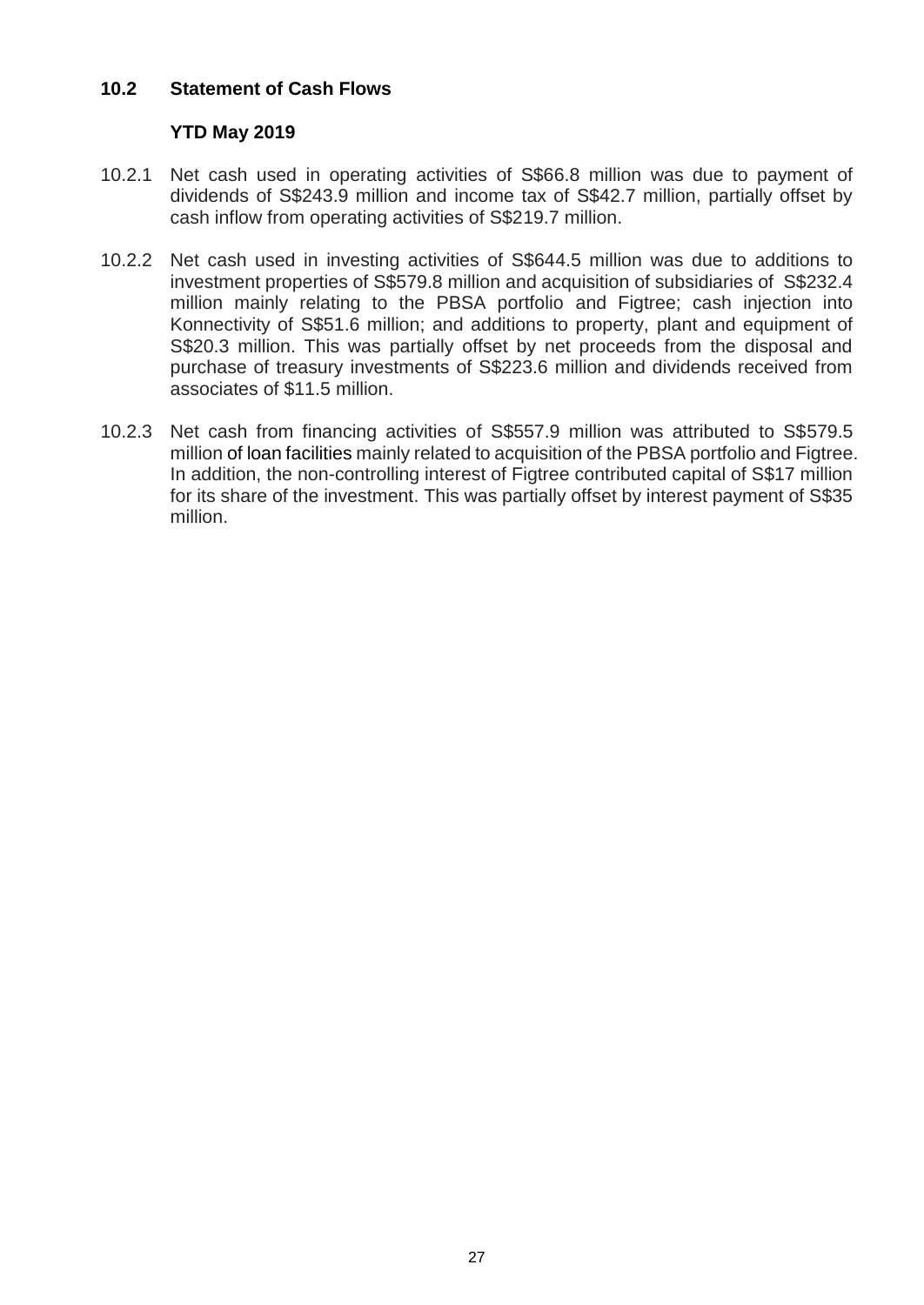## **11. Segmental information (of the group) for the Year-To-Date ended 31 May 2019**

### **Business Segments**

The Group is organised into three major operating segments, namely Media, Property, and Treasury and Investment. The Media segment is involved in the production of content for distribution on print and other media platforms. The Property segment holds, manages and develops properties in the retail, student accommodation and residential sectors. The Treasury and Investment segment manages the investment activities of the Group. Other operations under the Group, which are currently not significant to be reported separately, are included under "Others". These include the Group's businesses and investments in online classifieds, aged care, events and exhibitions, education and the New Media Fund.

## **Group Segmental Information**

## **YTD 3Q 2019**

|                                       |                          |                 | <b>Treasury</b><br>and |               |                          |                     |
|---------------------------------------|--------------------------|-----------------|------------------------|---------------|--------------------------|---------------------|
|                                       | Media                    | <b>Property</b> | <b>Investment</b>      | <b>Others</b> | <b>Eliminations</b>      | <b>Consolidated</b> |
|                                       | S\$'000                  | S\$'000         | S\$'000                | S\$'000       | S\$'000                  | S\$'000             |
| <b>Operating revenue</b>              |                          |                 |                        |               |                          |                     |
| External sales                        | 439,733                  | 220,745         |                        | 63,267        |                          | 723,745             |
| Inter-segmental sales                 | 2,812                    | 1,696           |                        | 1,210         | (5,718)                  |                     |
| <b>Total operating revenue</b>        | 442,545                  | 222,441         |                        | 64,477        | (5,718)                  | 723,745             |
| <b>Result</b>                         |                          |                 |                        |               |                          |                     |
| Segment result                        | 52,590                   | 164,323         | 5,708                  | (29, 466)     |                          | 193,155             |
| Finance costs                         |                          | (36,157)        | (101)                  |               |                          | (36, 258)           |
| Fair value change on                  |                          |                 |                        |               |                          |                     |
| investment properties                 | $\overline{\phantom{a}}$ | (12, 864)       |                        |               |                          | (12, 864)           |
| Share of results<br>of associates and |                          |                 |                        |               |                          |                     |
| joint ventures                        | (472)                    | 17,502          |                        | 3,144         | $\overline{\phantom{a}}$ | 20,174              |
| Profit/(Loss) before<br>taxation      | 52,118                   | 132,804         | 5,607                  | (26,322)      |                          | 164,207             |

## **YTD 3Q 2018**

|                                       |         |                 | <b>Treasury</b><br>and |               |                     |              |
|---------------------------------------|---------|-----------------|------------------------|---------------|---------------------|--------------|
|                                       | Media   | <b>Property</b> | Investment             | <b>Others</b> | <b>Eliminations</b> | Consolidated |
|                                       | S\$'000 | S\$'000         | S\$'000                | S\$'000       | S\$'000             | S\$'000      |
| <b>Operating revenue</b>              |         |                 |                        |               |                     |              |
| External sales                        | 497,472 | 181,777         |                        | 63,283        |                     | 742,532      |
| Inter-segmental sales                 | 2,716   | 1,869           |                        | 1,626         | (6,211)             |              |
| <b>Total operating revenue</b>        | 500,188 | 183,646         |                        | 64,909        | (6, 211)            | 742,532      |
| Result                                |         |                 |                        |               |                     |              |
| Segment result                        | 76,725  | 142,883         | 29,649                 | (11, 484)     |                     | 237,773      |
| Finance costs                         | ۰       | (26,077)        | (1, 495)               | (13)          |                     | (27, 585)    |
| Share of results<br>of associates and |         |                 |                        |               |                     |              |
| joint ventures                        | 96      | (1, 130)        |                        | (813)         | ٠                   | (1,847)      |
| Profit/(Loss) before<br>taxation      | 76,821  | 115,676         | 28,154                 | (12, 310)     |                     | 208,341      |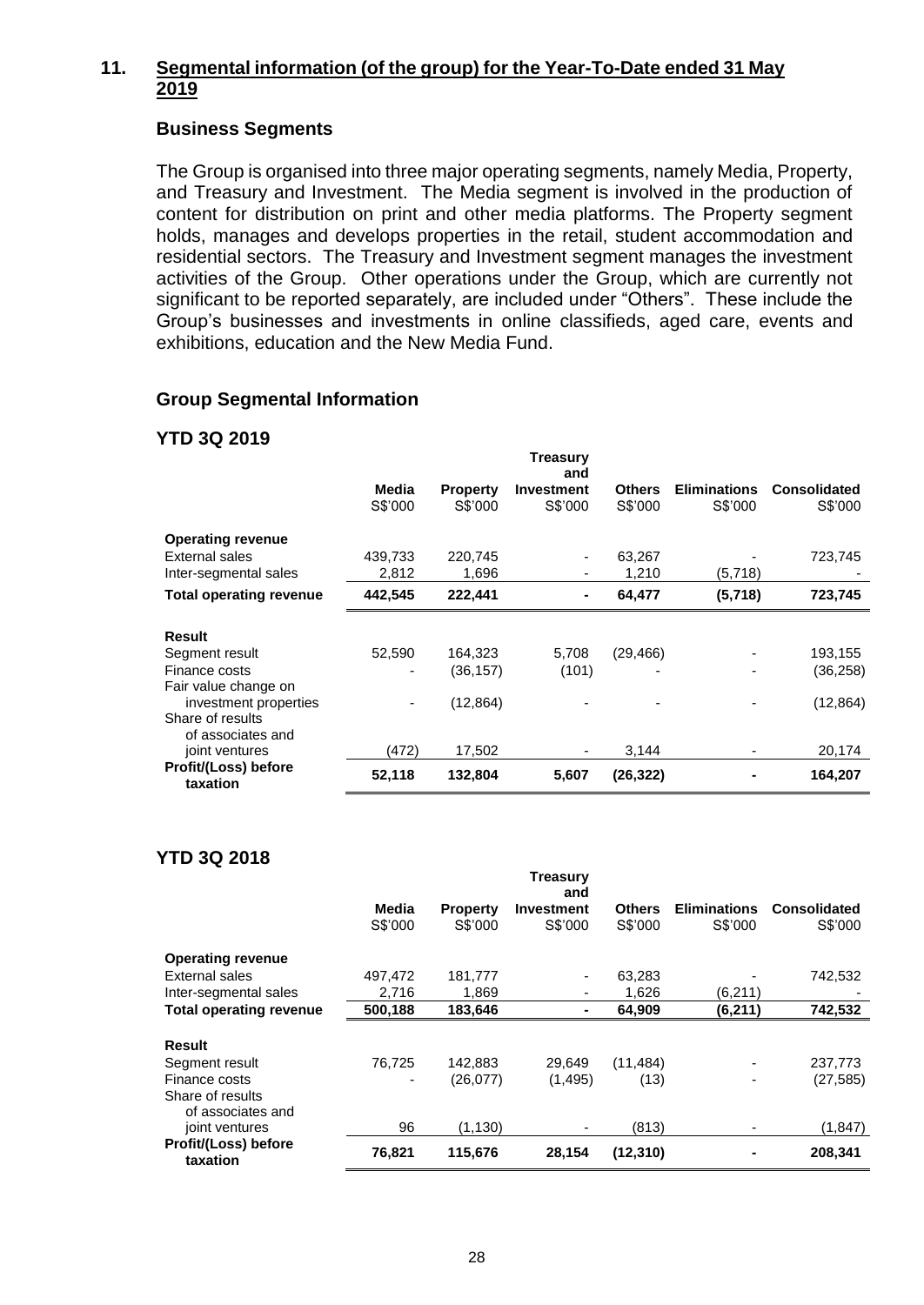### **Group Segmental Review**

### Media

Revenue for the Media business declined S\$57.7 million (11.6%) from S\$497.5 million in YTD 3Q 2018 to S\$439.7 million in YTD 3Q 2019. Print advertisement revenue decreased by S\$40.3 million (13.8%) with the Newspaper business accounting for S\$32.8 million (12.3%) of the reduction. On the digital front, Newspaper digital advertisement revenue showed encouraging growth of S\$1.9 million (11%) year-onyear. Circulation revenue fell S\$10.2 million (8.9%) as daily average newspaper print sales decreased by 70,173 copies (12.4%), while daily average newspaper digital sales increased by 26,194 copies (12.8%) excluding copies relating to a barter agreement which has ended. In addition, contribution from Shareinvestor.com holdings declined by S\$4.9 million (79.5%) with the divestment in November 2018.

Profit before tax was S\$24.7 million (32.2%) lower year-on-year, from S\$76.8 million in YTD 3Q 2018 to S\$52.1 million in YTD 3Q 2019. The decline in revenue by S\$57.7 million (11.6%) was cushioned by reduction in staff costs and bonus provision of S\$15.7 million (6.9%), and materials, production and distribution cost of S\$5.9 million (5.7%), together with the absence of retrenchment costs of S\$10.3 million taken up in YTD 3Q 2018.

### **Property**

Revenue for the Property segment grew by S\$39 million (21.4%), from S\$181.8 million in YTD 3Q 2018 to S\$220.7 million in YTD 3Q 2019, mainly through asset acquisitions. The increase comprised mainly revenue contribution of S\$26.8 million from the PBSA portfolio, S\$7.4 million from Figtree and S\$3.7 million from The Rail Mall.

Profit before tax increased by S\$17.1 million (14.8%), from S\$115.7 million in YTD 3Q 2018 to S\$132.8 million in YTD 3Q 2019. The PBSA portfolio recorded profit of S\$13.8 million, and the share of results from Chinatown Point included S\$13.9 million fair value gain and S\$10.4 million divestment gain on the investment property. However, these were partially offset by the fair value change on investment properties of S\$12.9 million mainly relating to the stamp duty expense for Figtree, and share of marketing costs of S\$4 million and higher financing costs of S\$3.3 million for the Woodleigh development.

### Treasury and Investment

Profit before tax was S\$22.5 million (80.1%) lower year-on-year, from S\$28.2 million in YTD 3Q 2018 to S\$5.6 million in YTD 3Q 2019, with the Treasury and Investment portfolio largely divested by August 2018.

### **Others**

Revenue for the Others segment was stable at S\$63.3 million.

Loss before tax widened by S\$14 million (113.8%), from S\$12.3 million in YTD 3Q 2018 to S\$26.3 million in YTD 3Q 2019. The increase in losses was due to the absence of gains of S\$9.4 million and S\$5.9 million respectively from the Qoo10 transaction and the MindChamps transaction recognised in YTD 3Q 2018. In addition, YTD 3Q 2019 included impairment charges on goodwill and intangibles of S\$22.8 million primarily related to the Aged Care business (YTD 3Q 2018 : S\$22.3 million related mainly to the online classifieds business).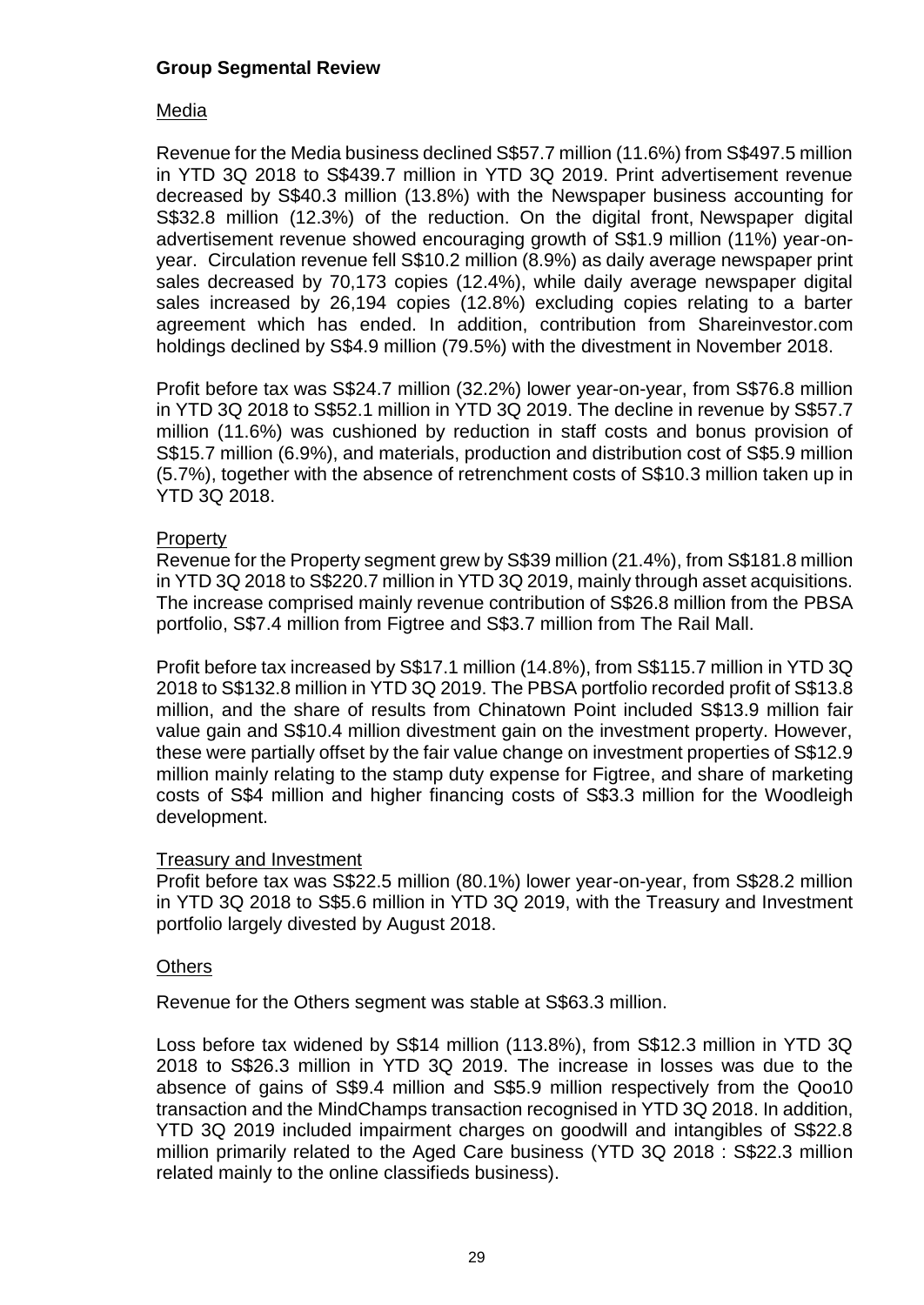### **12. Where a forecast, or a prospect statement, has been previously disclosed to shareholders, any variance between it and the actual results**

No forecast was made previously.

### **13. A commentary at the date of announcement of the significant trends and competitive conditions of the industry in which the group operates and any known factors or events that may affect the group in the next reporting period and the next 12 months**

- 13.1 The Media business continues to be challenged on various fronts including the ongoing trade tensions and the slowing of the Singapore economy, but the Group remains focused on its digital transformation strategy. There is improved recurring income from the Property segment which has expanded its portfolio following recent acquisitions.
- 13.2 With the recent issuance of perpetual securities, the Group is well-placed to take advantage of growth opportunities.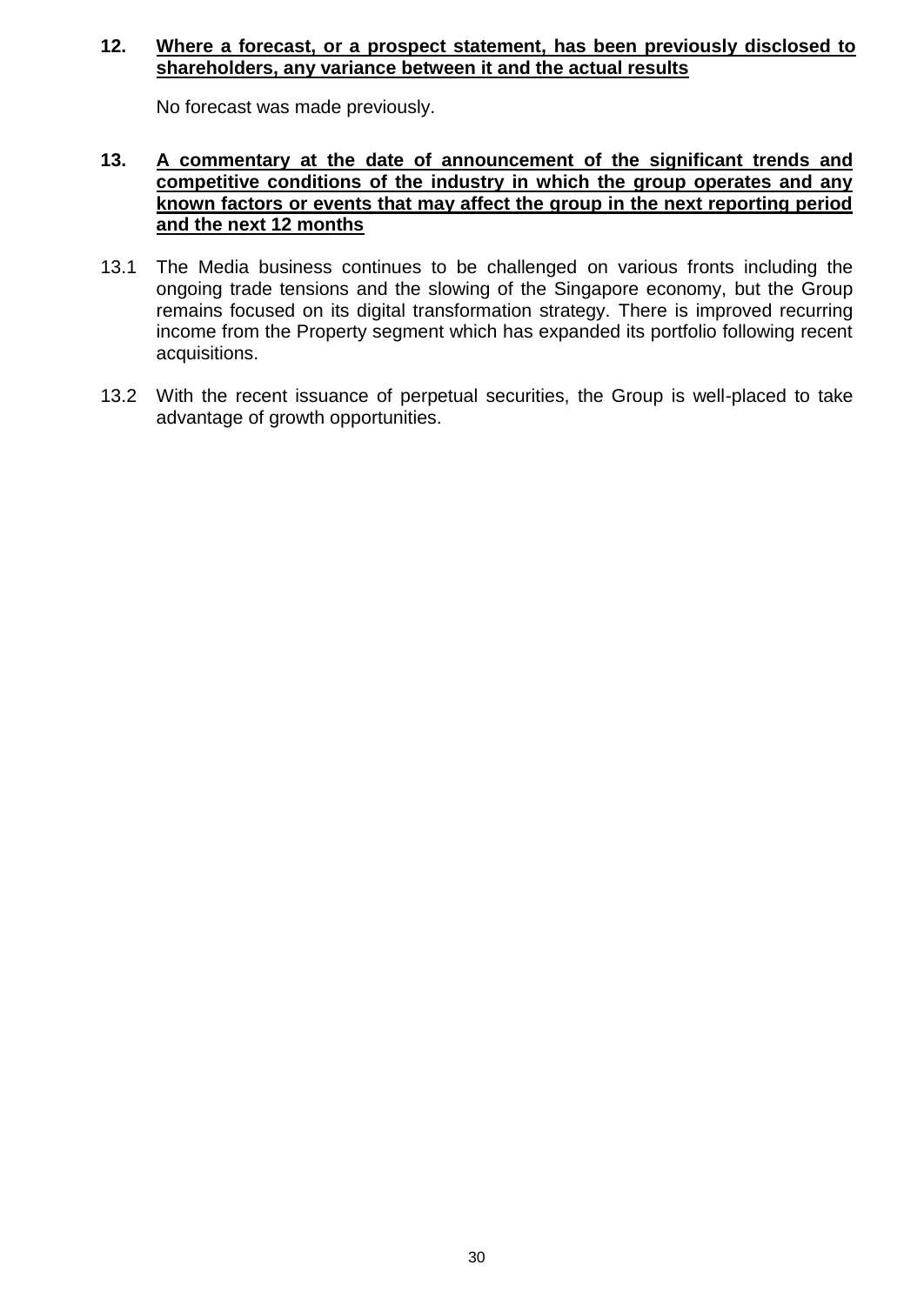### **14. Dividends**

## **(a) Current Financial Period Reported On**

Any dividend recommended for the current financial period reported on?

No.

## **(b) Corresponding Period of the Immediately Preceding Financial Year**

Any dividend declared for the corresponding period of the immediately preceding financial year?

No.

## **(c) Date payable**

Not applicable.

## **(d) Record Date**

Not applicable.

### **15. If no dividend has been declared (recommended), a statement to that effect**

No interim dividend has been declared or recommended in the current reporting period.

### **16. If the group has obtained a general mandate from shareholders for Interested Person Transactions, the aggregate value of such transactions as required under Rule 920(1)(a)(ii). If no IPT mandate has been obtained, a statement to that effect.**

The Company has not obtained a general mandate from shareholders for Interested Person Transactions.

### **17. Please disclose a confirmation that the Company has procured undertakings from all its directors and executive officers (in the format set out in Appendix 7.7) under Rule 720(1).**

The Company confirms that it has procured undertakings from all its Directors and Executive Officers pursuant to Rule 720(1) of the SGX Listing Manual.

# **BY ORDER OF THE BOARD**

Ginney Lim May Ling Khor Siew Kim

Company Secretaries

Singapore, 12 July 2019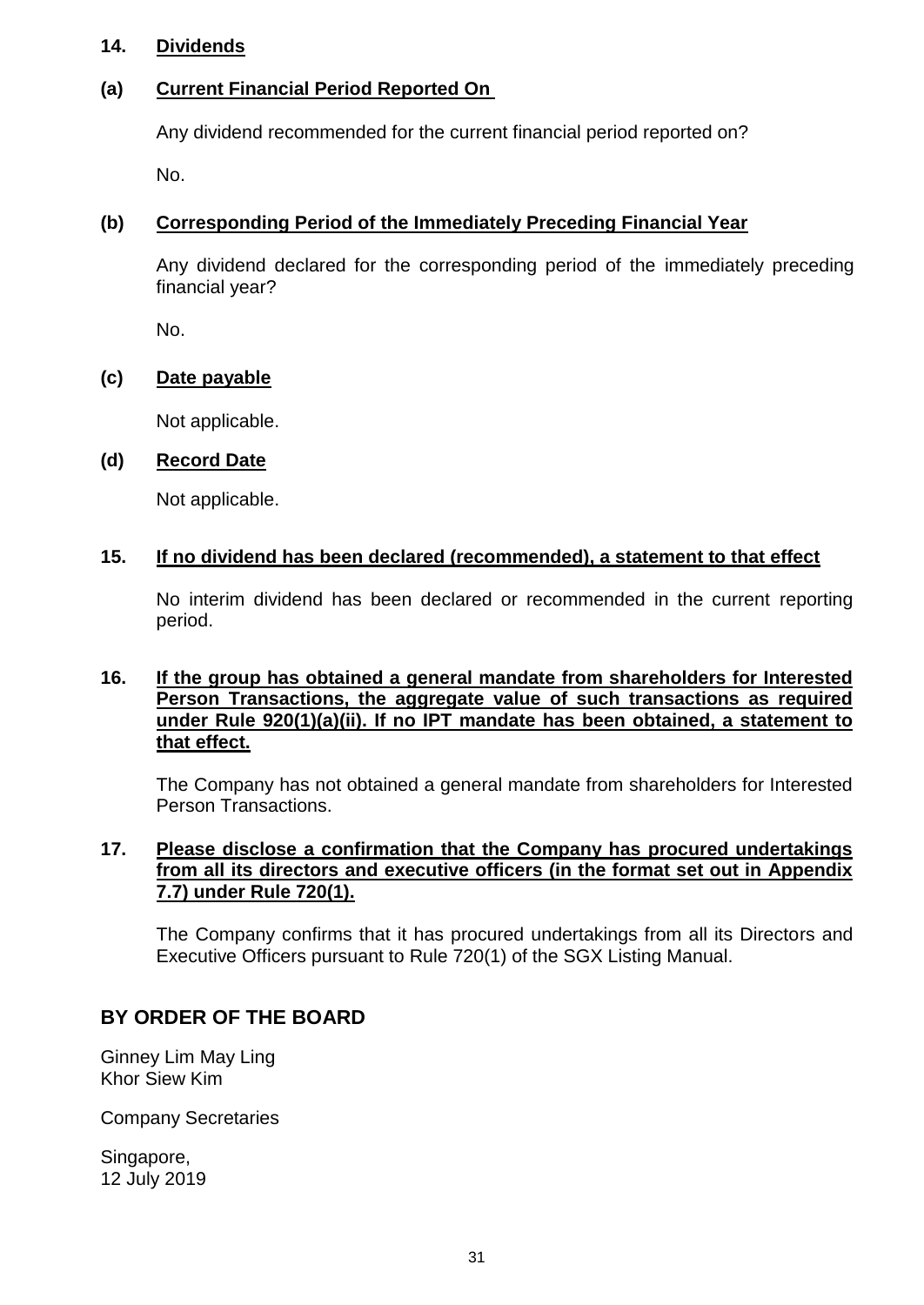

### **CONFIRMATION BY THE BOARD** Pursuant to Rule 705(5) of the Listing Manual

We, Lee Boon Yang and Ng Yat Chung, being two directors of Singapore Press Holdings Limited ("the Company"), do hereby confirm on behalf of the directors of the Company, that, to the best of their knowledge, nothing has come to the attention of the board of directors of the Company which may render the financial results for the third quarter ended 31 May 2019 to be false or misleading in any material respect.

On behalf of the Directors

Mobile

**NG YAT CHUNG Director** 

Blue

**LEE BOON YANG** Chairman

Singapore, 12 July 2019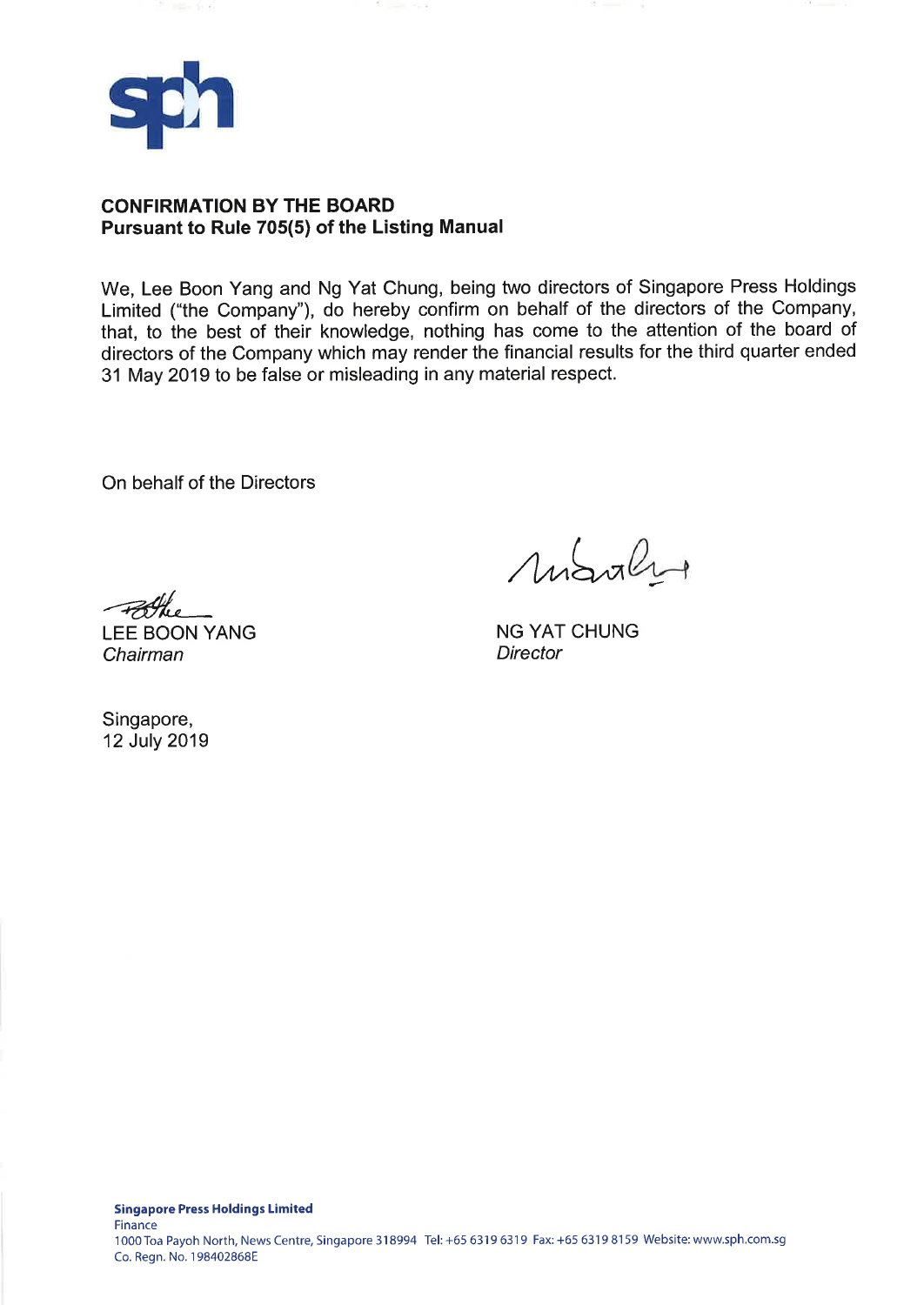

**KPMG LLP** 16 Raffles Quay #22-00 Hong Leong Building Singapore 048581

Telephone Fax Internet

+65 6213 3388 +65 6225 0984 kpmg.com.sg

## Report on review of Condensed Interim Financial Information

The Board of Directors Singapore Press Holdings Limited

### **Introduction**

We have reviewed the accompanying financial statements of Singapore Press Holdings Limited (the "Company") and its Subsidiaries (the "Group"), which comprised the statements of financial position of the Group and the Company as at 31 May 2019, and the consolidated statements of income, comprehensive income, changes in total equity and cash flows of the Group for the threemonth and nine-month periods then ended, and certain explanatory notes (the "Condensed Interim Financial Information"). Management is responsible for the preparation and presentation of this Condensed Interim Financial Information in accordance with Singapore Financial Reporting Standards (International) ("SFRS(I)") 1-34 Interim Financial Reporting. Our responsibility is to express a conclusion on this Condensed Interim Financial Information based on our review.

### Scope of review

We conducted our review in accordance with Singapore Standard on Review Engagements 2410 Review of Interim Financial Information Performed by the Independent Auditor of the Entity. A review of condensed interim financial information consists of making inquiries, primarily of persons responsible for financial and accounting matters, and applying analytical and other review procedures. A review is substantially less in scope than an audit conducted in accordance with Singapore Standards on Auditing and consequently does not enable us to obtain assurance that we would become aware of all significant matters that might be identified in an audit. Accordingly, we do not express an audit opinion.

#### **Conclusion**

Based on our review, nothing has come to our attention that causes us to believe that the accompanying Condensed Interim Financial Information is not prepared, in all material respects, in accordance with SFRS(I) 1-34 Interim Financial Reporting.